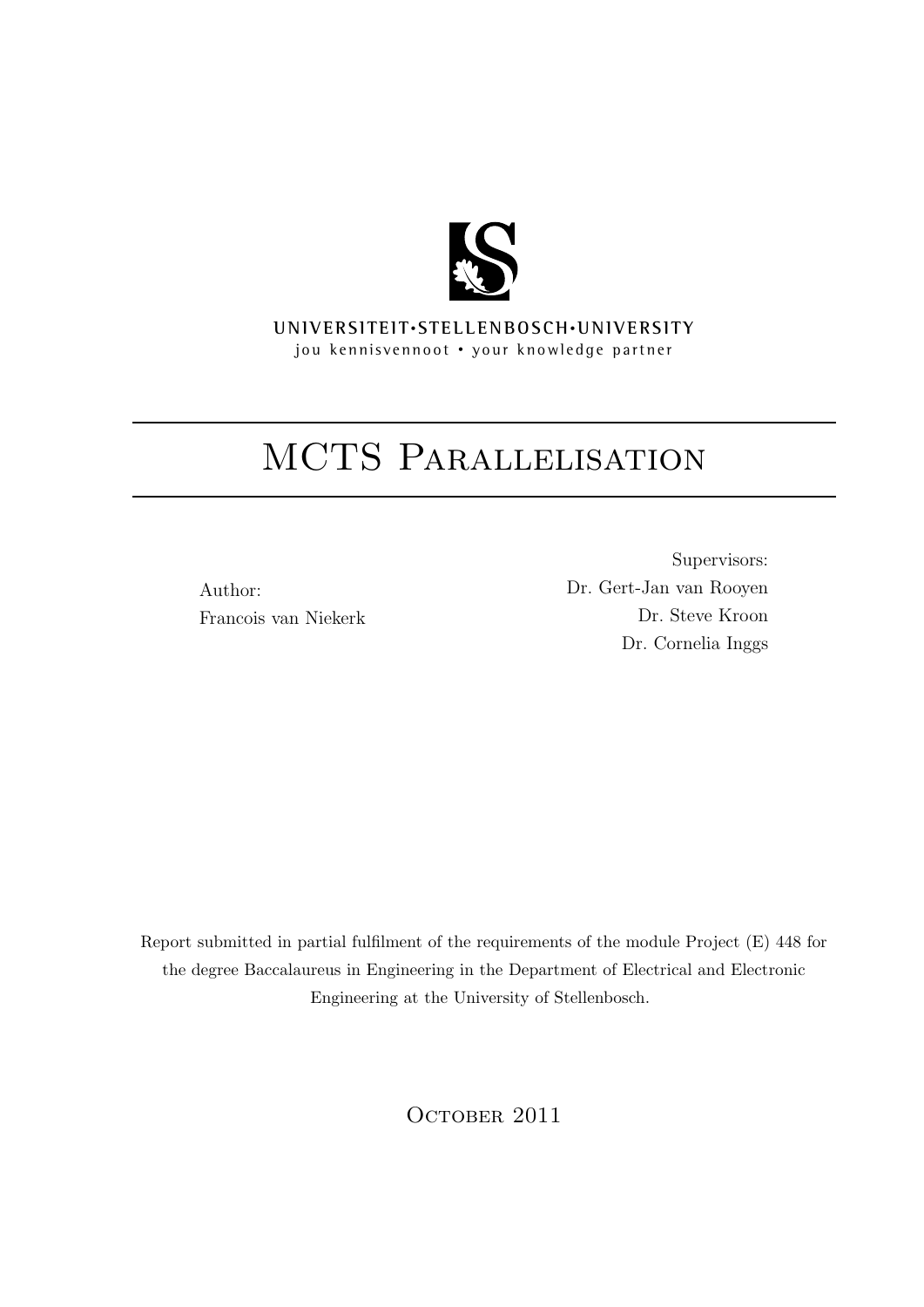Copyright  $\copyright$  2011 Stellenbosch University All Rights Reserved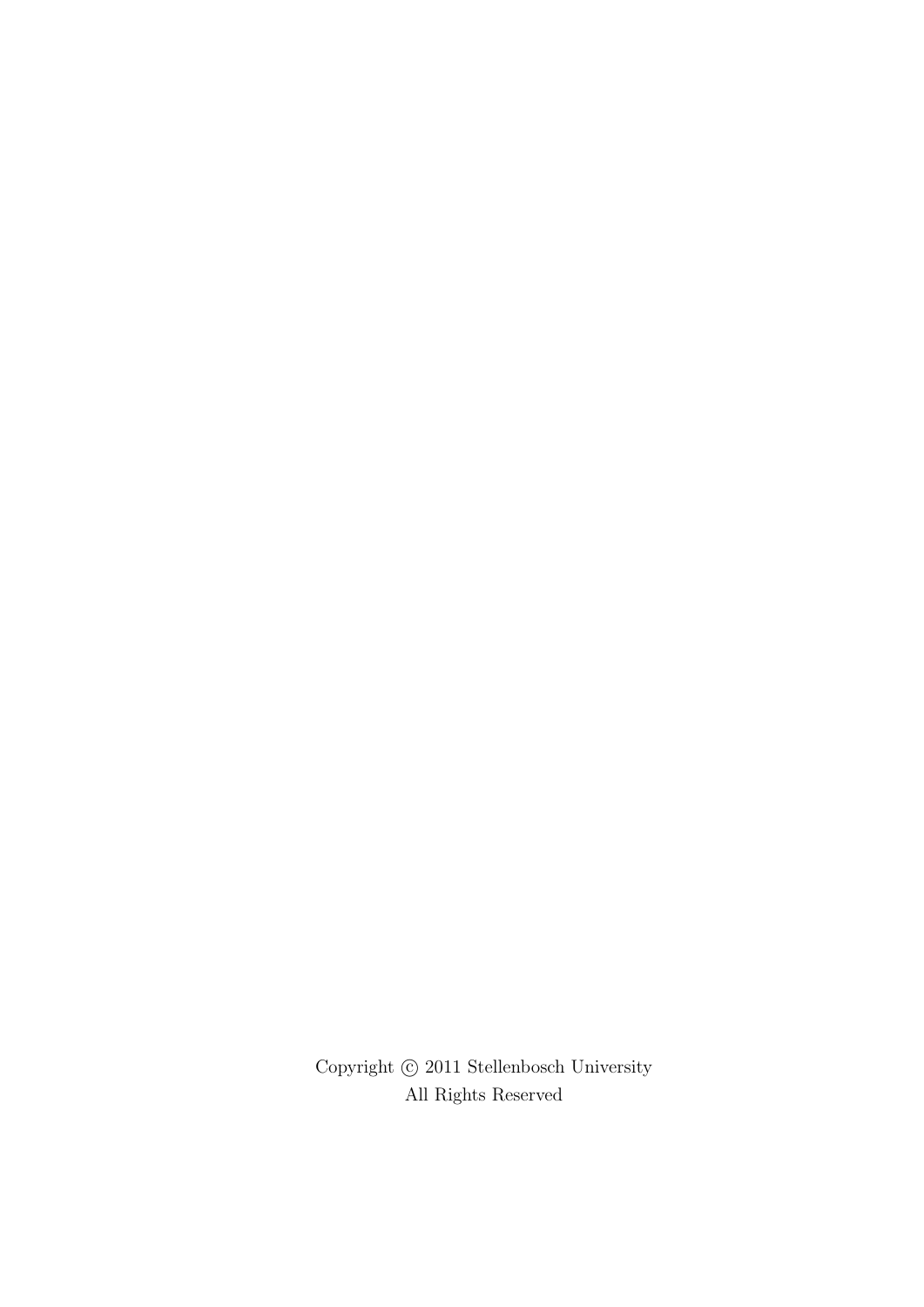## Abstract

<span id="page-2-0"></span>Modern processors are making increasing use of parallel hardware to increase processing power. This has given increasing importance to parallelisation of computationally expensive algorithms, such as Monte-Carlo Tree Search (MCTS), in order to make use of the parallel hardware.

This project implemented pondering and parallelised an existing MCTS implementation for Computer Go on multi-core and cluster systems. Tree parallelisation was used for multi-core systems and root parallelisation was used for cluster systems.

Pondering functioned as designed and provided a strength increase in the order of 60 Elo. Multi-core parallelisation scaled close to perfectly on the tested hardware on 9x9 and 19x19 with virtual loss. Cluster parallelisation showed disappointing results on 9x9, but succeeded to scale well on 19x19 were it achieved a four core ideal strength increase on eight cores.

This project has implemented pondering and parallelisation techniques that enable an MCTS implementation to take advantage of parallel hardware.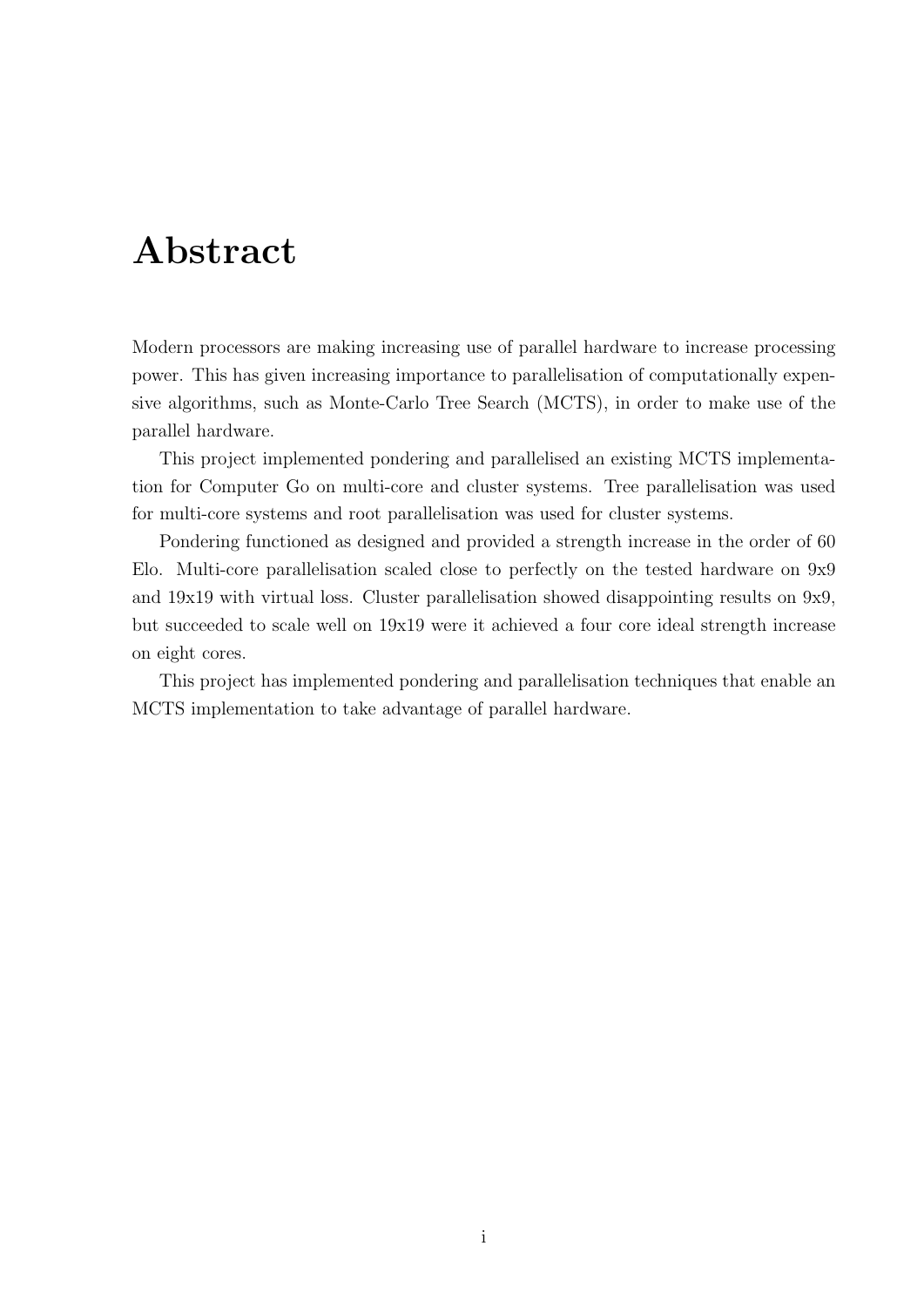## Uittreksel

<span id="page-3-0"></span>Moderne verwerkers maak toenemende gebruik van paralelle hardeware om verwerkingskrag te verhoog. Dit het toenemende belang vir die paralellisasie van computationeel duur algoritmes, soos die Monte-Carlo Tree Search (MCTS) gebring, met die doel om van paralelle hardeware gebruik te maak.

Hierdie projek het pondering en die paralellisasie van 'n bestaande MCTS implementering vir Rekenaar Go op *multi-core* en *cluster* stelsels geïmplementeer. Tree paralellisasie is wat gebruik word vir multi-core stelsels en root paralellisasie is wat gebruik word vir cluster stelsels.

Pondering funksioneer soos ontwerp en 'n krag toename in die orde van 60 Elo is gemeet. Multi-core paralellisasie skaal naby perfek op, op die toets hardeware op 9x9 en 19x19 met virtual loss. Cluster paralellisasie het teleurstellende resultate op 9x9 getoon, maar het goed op geskaal op 19x19 waar dit 'n vier core ideale krag toename op agt cores bereik.

Hierdie projek het *pondering* en paralellisasie tegnieke geïmplementeer wat 'n MCTS implementering in staat stel om die voordele van paralelle hardeware te trek.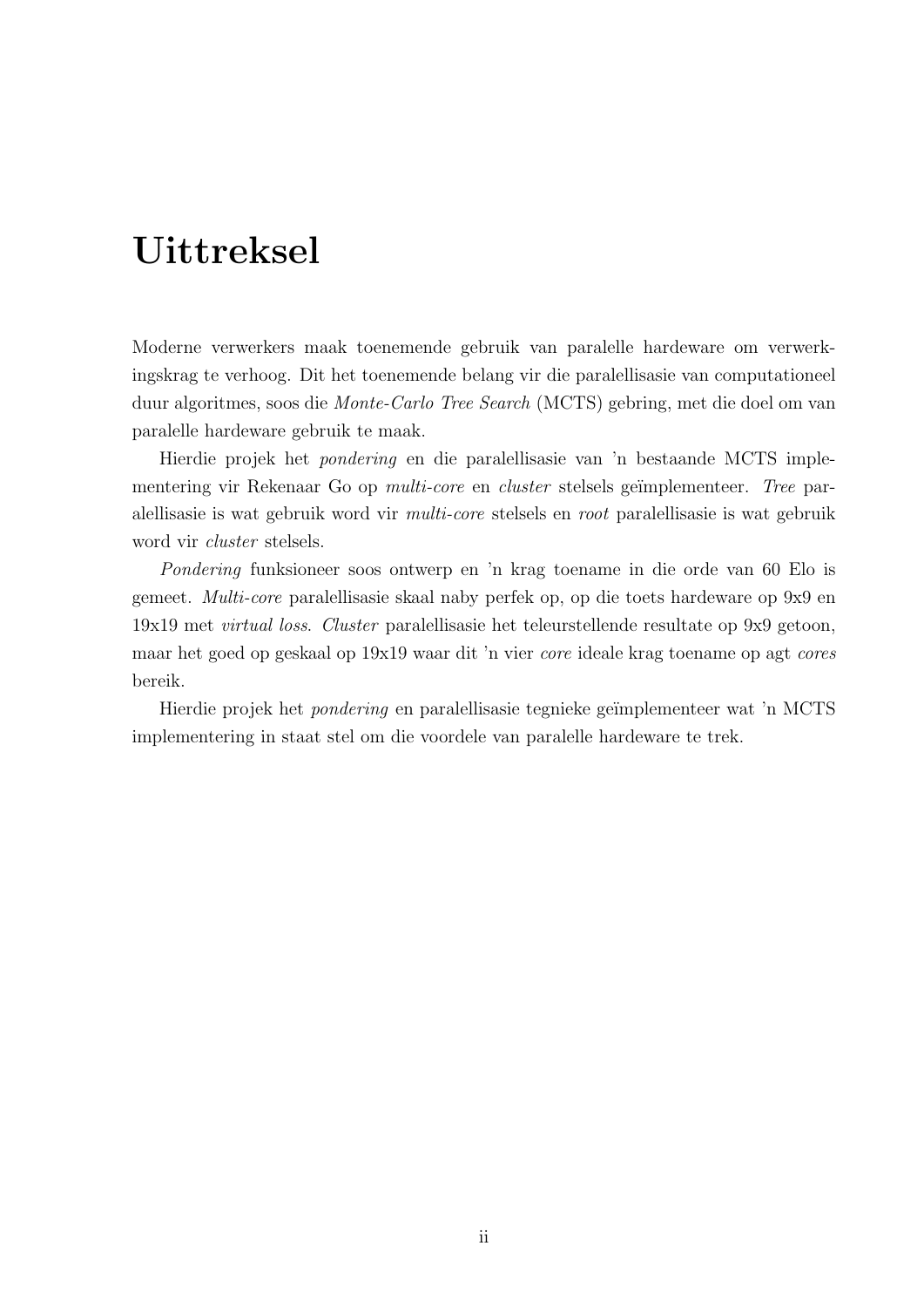## Acknowledgements

<span id="page-4-0"></span>I would like to express my gratitude to the following people for their support and help during the course of this project; without them this project would not be possible:

- All three of my supervisors, for their many hours of constant help and guidance.
- Hilgard Bell, for listening to and giving constructive criticisms on my rants.
- Ursula Straub, for putting up with my overly-complex explanations and mumblings.
- All my other friends and family, for their untiring support.
- The Computer Go community, for the valuable trove of information and ideas.
- Heine de Jager, for his support with my problems on the Rhasatsha cluster.

This material is based upon work supported financially by the National Research Foundation of South Africa.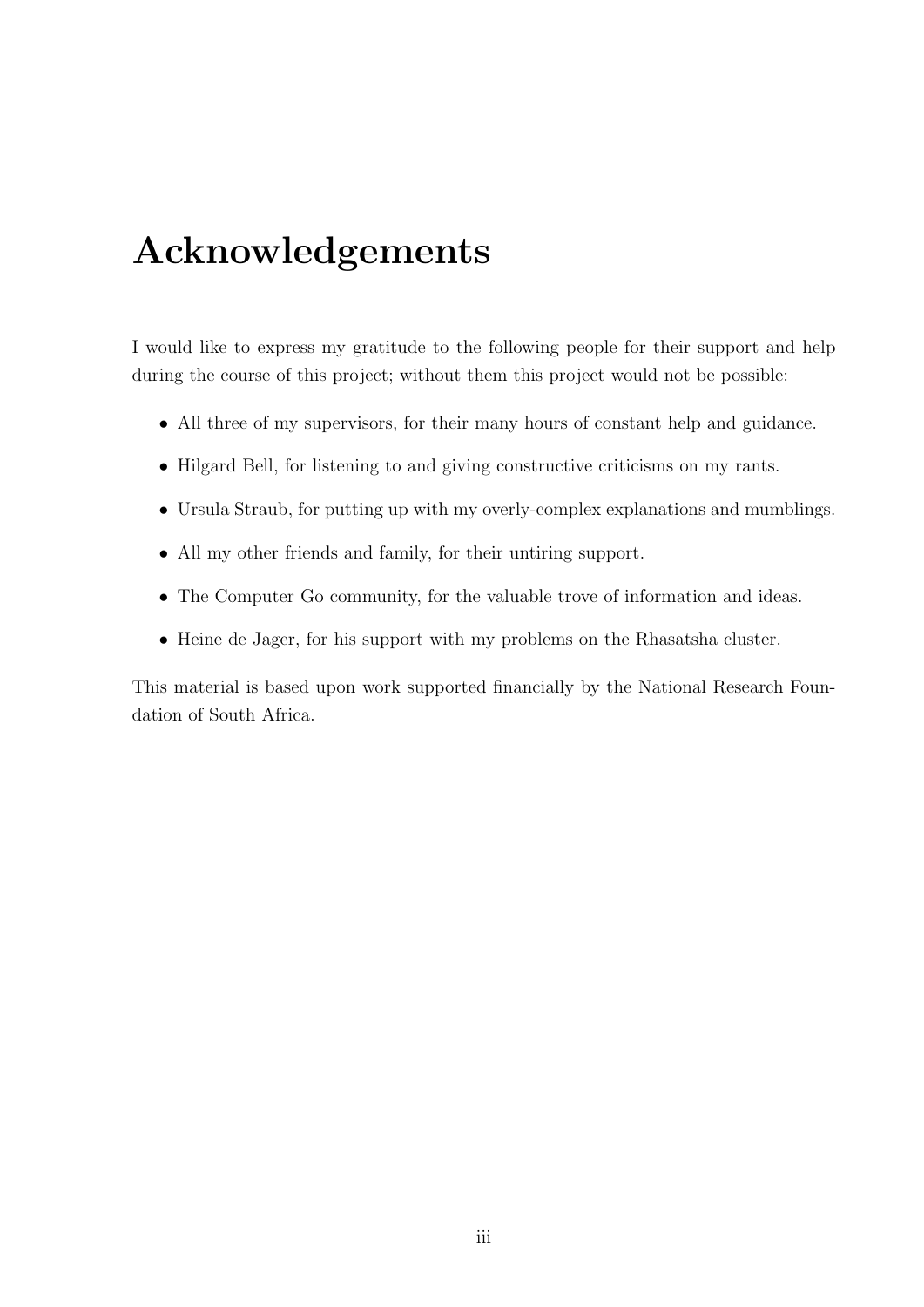## Declaration

<span id="page-5-0"></span>I, the undersigned, hereby declare that the work contained in this report is my own original work unless indicated otherwise.

Signature: . . . . . . . . . . . . . . . . . . . . . . . . . . . F. van Niekerk

Date: ...................................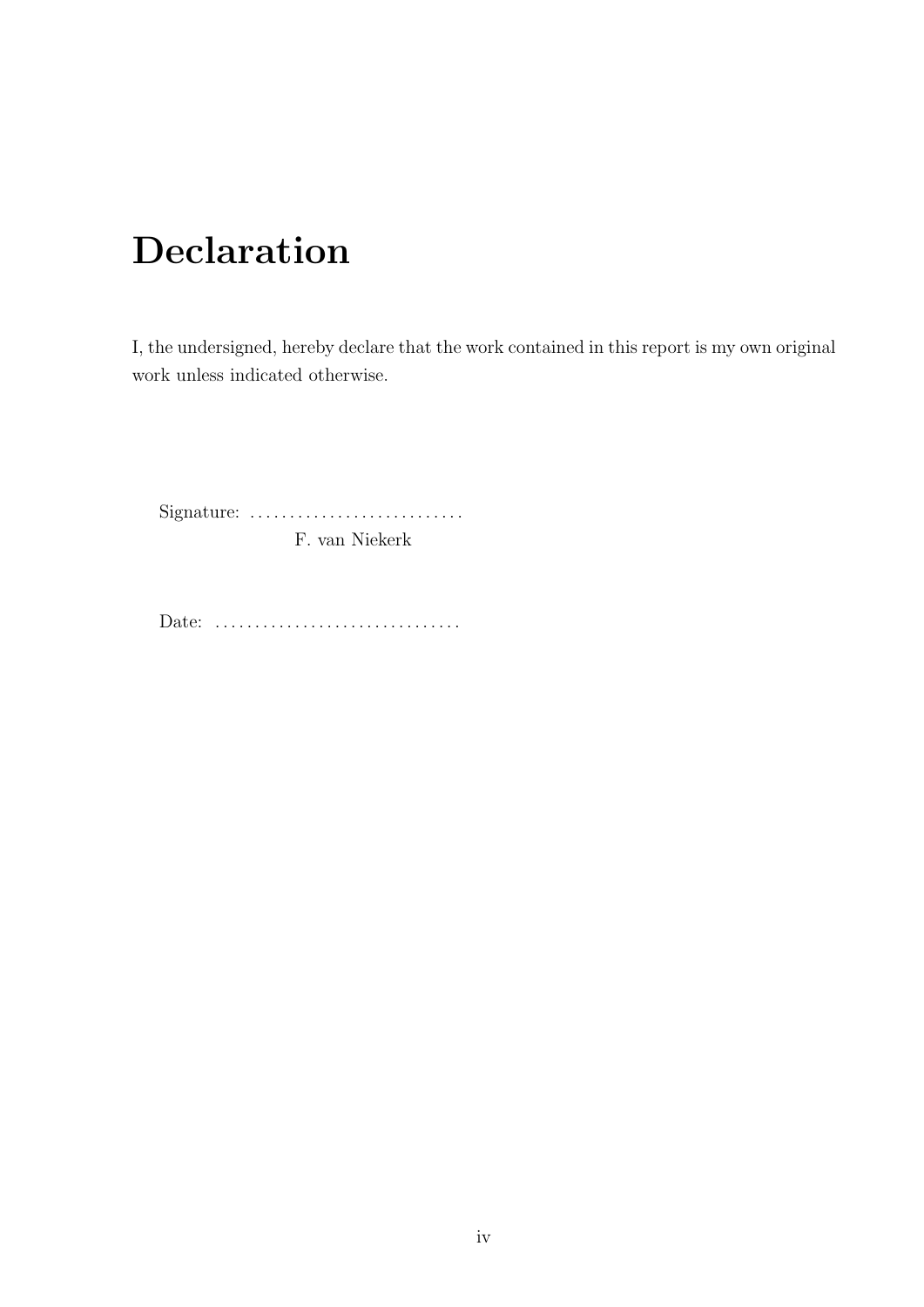## <span id="page-6-0"></span>**Contents**

|                | Abstract          | i                                                                                                  |
|----------------|-------------------|----------------------------------------------------------------------------------------------------|
|                | <b>Uittreksel</b> | ii                                                                                                 |
|                |                   | iii<br>Acknowledgements                                                                            |
|                | Declaration       | iv                                                                                                 |
|                | Contents          | V                                                                                                  |
|                |                   | List of Figures<br>viii                                                                            |
|                |                   | List of Tables<br>ix                                                                               |
|                |                   | List of Algorithms<br>$\mathbf x$                                                                  |
|                |                   | Nomenclature<br>xi                                                                                 |
| $\mathbf{1}$   |                   | Introduction<br>1                                                                                  |
|                | 1.1               | The Game of Go $\ldots \ldots \ldots \ldots \ldots \ldots \ldots \ldots \ldots \ldots \ldots$<br>1 |
|                | 1.2               | $\overline{2}$                                                                                     |
|                | 1.3               | $\overline{2}$                                                                                     |
|                | 1.4               | 3                                                                                                  |
| $\overline{2}$ |                   | <b>Background and Related Work</b><br>4                                                            |
|                | 2.1               | $\overline{4}$                                                                                     |
|                | 2.2               | $\overline{4}$                                                                                     |
|                | 2.3               | $\overline{5}$                                                                                     |
|                | 2.4               | Computer Go Techniques<br>6<br>a característica de la característica de la característica          |
|                | 2.5               | - 7                                                                                                |
|                |                   | 2.5.1<br>10                                                                                        |
|                | 2.6               | 10                                                                                                 |
|                |                   | Tree Parallelisation $\ldots \ldots \ldots \ldots \ldots \ldots \ldots \ldots$<br>2.6.1<br>11      |
|                |                   | 2.6.2<br>12                                                                                        |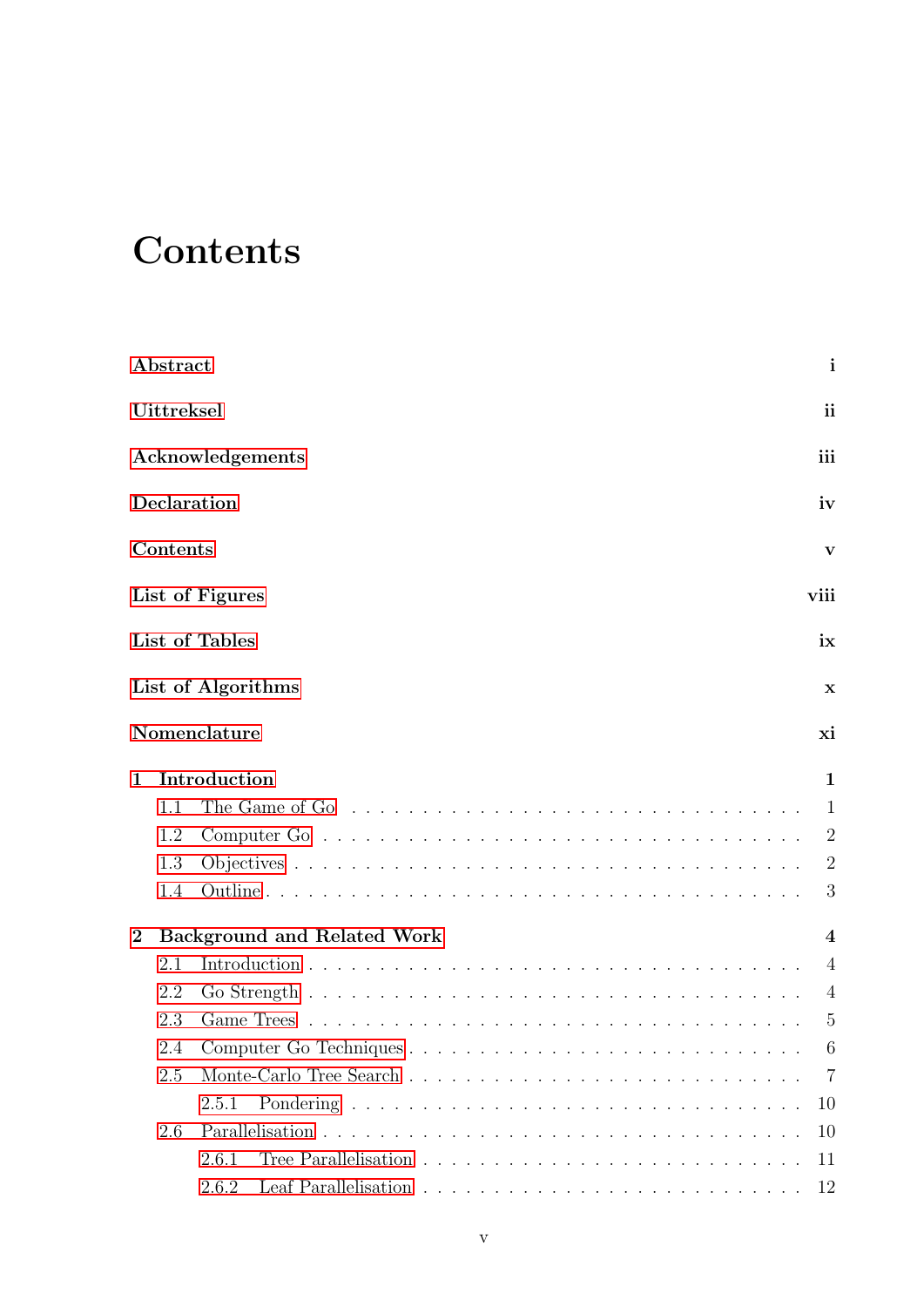|                 |        | 2.6.3                       | 12 |
|-----------------|--------|-----------------------------|----|
| 3               | Design |                             | 13 |
|                 | 3.1    |                             | 13 |
|                 | 3.2    |                             | 14 |
|                 | 3.3    |                             | 14 |
|                 | 3.4    |                             | 15 |
| 4               |        | Implementation              | 17 |
|                 | 4.1    |                             | 17 |
|                 | 4.2    |                             | 17 |
|                 | 4.3    |                             | 18 |
|                 |        | 4.3.1                       | 18 |
|                 | 4.4    |                             | 18 |
|                 |        | 4.4.1                       | 20 |
| $5\phantom{.0}$ |        | <b>Testing and Results</b>  | 21 |
|                 | 5.1    |                             | 21 |
|                 |        | 5.1.1                       | 22 |
|                 | 5.2    |                             | 22 |
|                 |        | 5.2.1                       | 22 |
|                 | 5.3    |                             | 23 |
|                 |        | 5.3.1                       | 23 |
|                 | 5.4    |                             | 25 |
|                 |        | 5.4.1                       |    |
|                 |        | 5.4.2                       |    |
|                 | 5.5    |                             | 29 |
|                 |        | 5.5.1                       | 29 |
|                 |        | 5.5.2                       | 31 |
|                 |        | 5.5.3                       | 32 |
| 6               |        | Conclusion                  | 34 |
|                 | 6.1    |                             | 34 |
|                 | 6.2    |                             | 35 |
|                 | 6.3    |                             | 35 |
|                 | 6.4    |                             | 35 |
|                 |        |                             |    |
|                 |        | <b>Bibliography</b>         | 36 |
|                 |        | A Project Planning Schedule | 40 |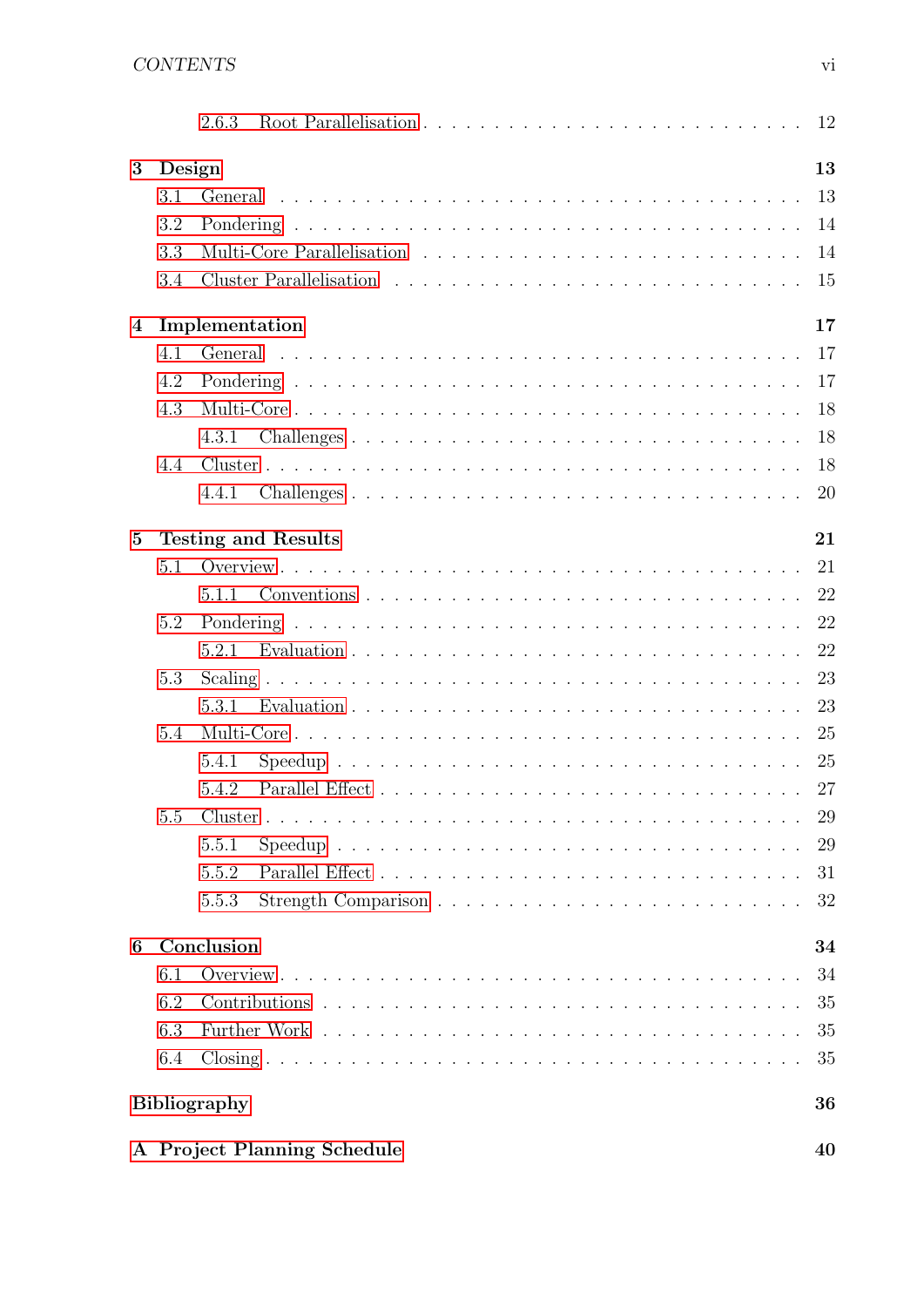### CONTENTS vii

| <b>B</b> Project Specifications                    | 41       |
|----------------------------------------------------|----------|
| C Outcomes Compliance                              | 42       |
| D Source Code<br>D.1 Build Instructions for Ubuntu | 43<br>43 |
| E Go Rules                                         | 44       |
| F Tools Used                                       | 46       |
| G Elo Ratings                                      | 47       |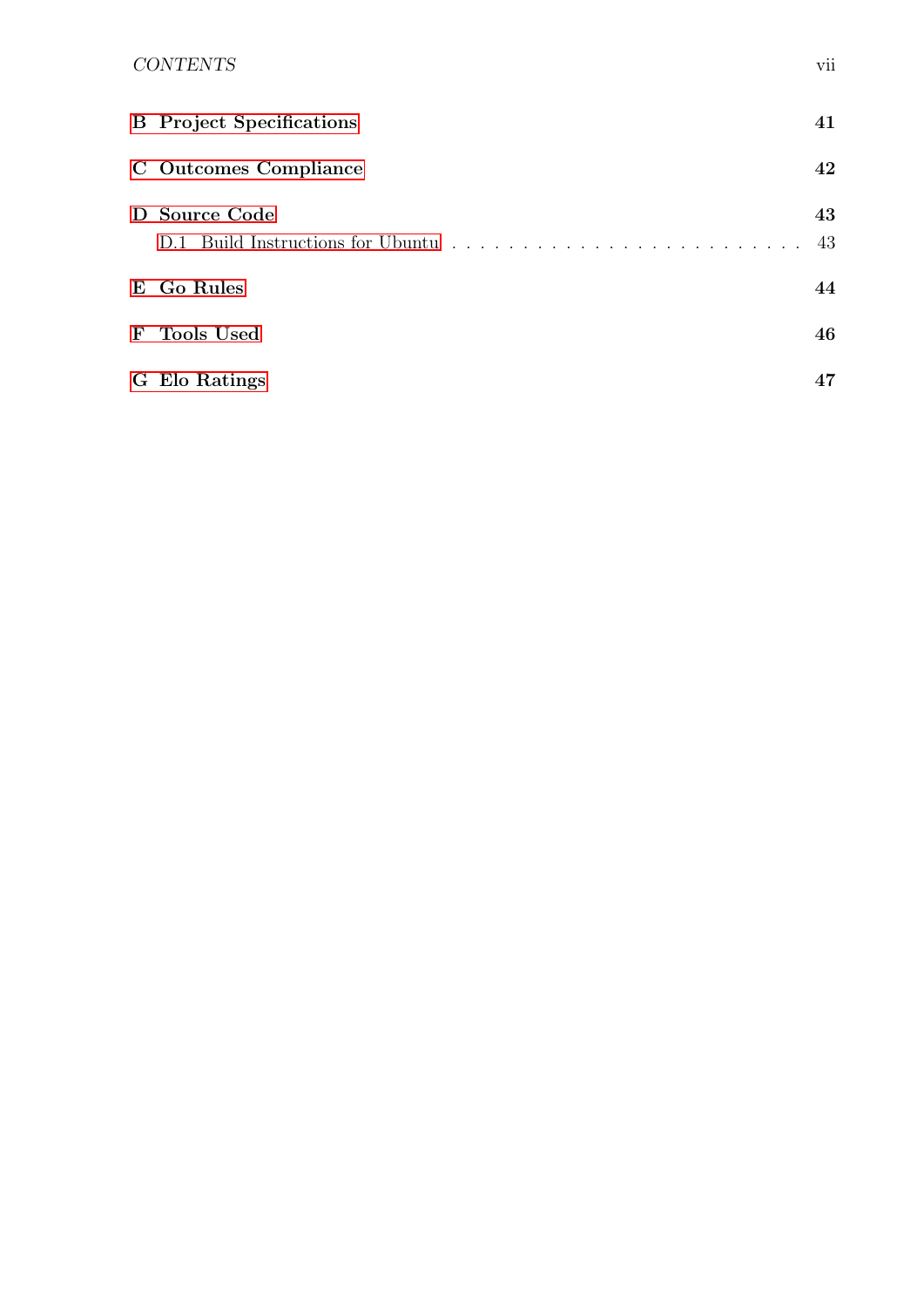## <span id="page-9-0"></span>List of Figures

| 1.1     |                                                                                               |    |
|---------|-----------------------------------------------------------------------------------------------|----|
| 2.1     | Example of minimax algorithm $\ldots \ldots \ldots \ldots \ldots \ldots \ldots \ldots \ldots$ |    |
| 2.2     |                                                                                               |    |
| 2.3     |                                                                                               | -9 |
| 2.4     |                                                                                               | 11 |
| 3.1     |                                                                                               | 14 |
| 3.2     |                                                                                               | 16 |
| 5.1     |                                                                                               | 24 |
| 5.2     |                                                                                               | 25 |
| 5.3     |                                                                                               | 26 |
| 5.4     |                                                                                               | 27 |
| $5.5\,$ | Parallel Effect of Multi-Core Parallelisation on 9x9                                          | 28 |
| 5.6     | Parallel Effect of Multi-Core Parallelisation on 19x19                                        | 28 |
| 5.7     |                                                                                               | 30 |
| 5.8     |                                                                                               | 30 |
| 5.9     |                                                                                               | 31 |
| 5.10    | Strength of Cluster Parallelisation on 9x9                                                    | 32 |
| 5.11    |                                                                                               | 33 |
|         |                                                                                               | 40 |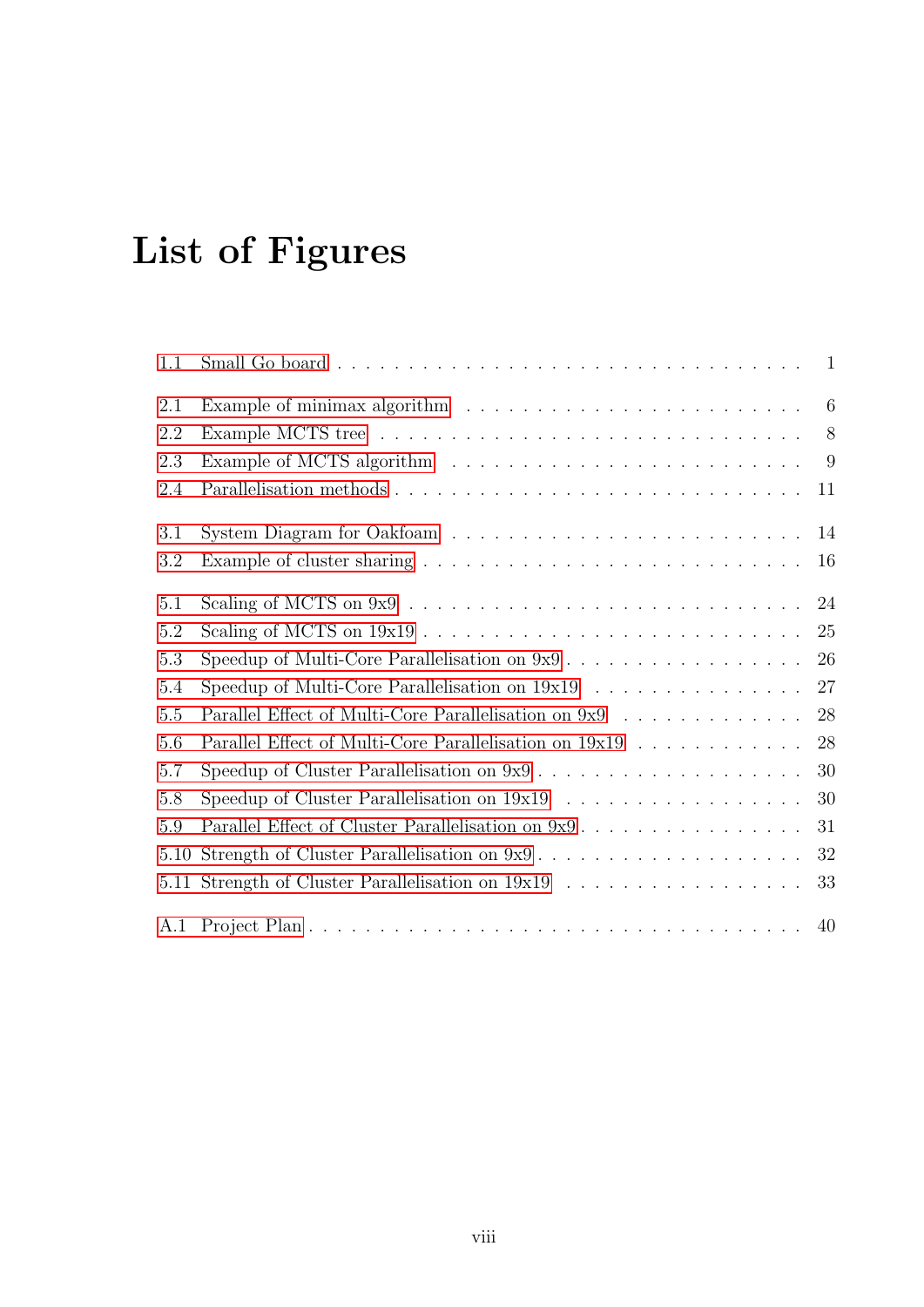## <span id="page-10-0"></span>List of Tables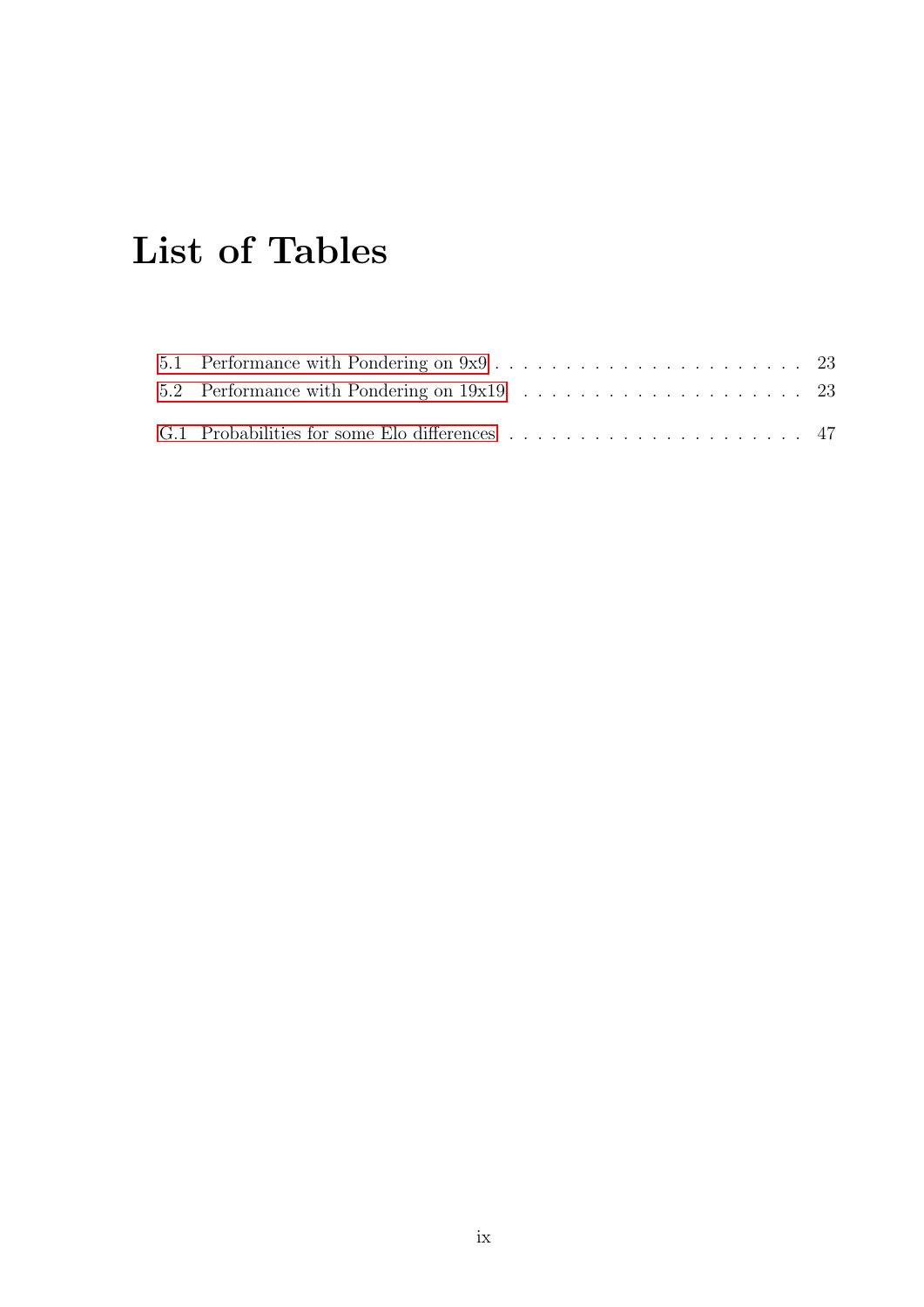## <span id="page-11-0"></span>List of Algorithms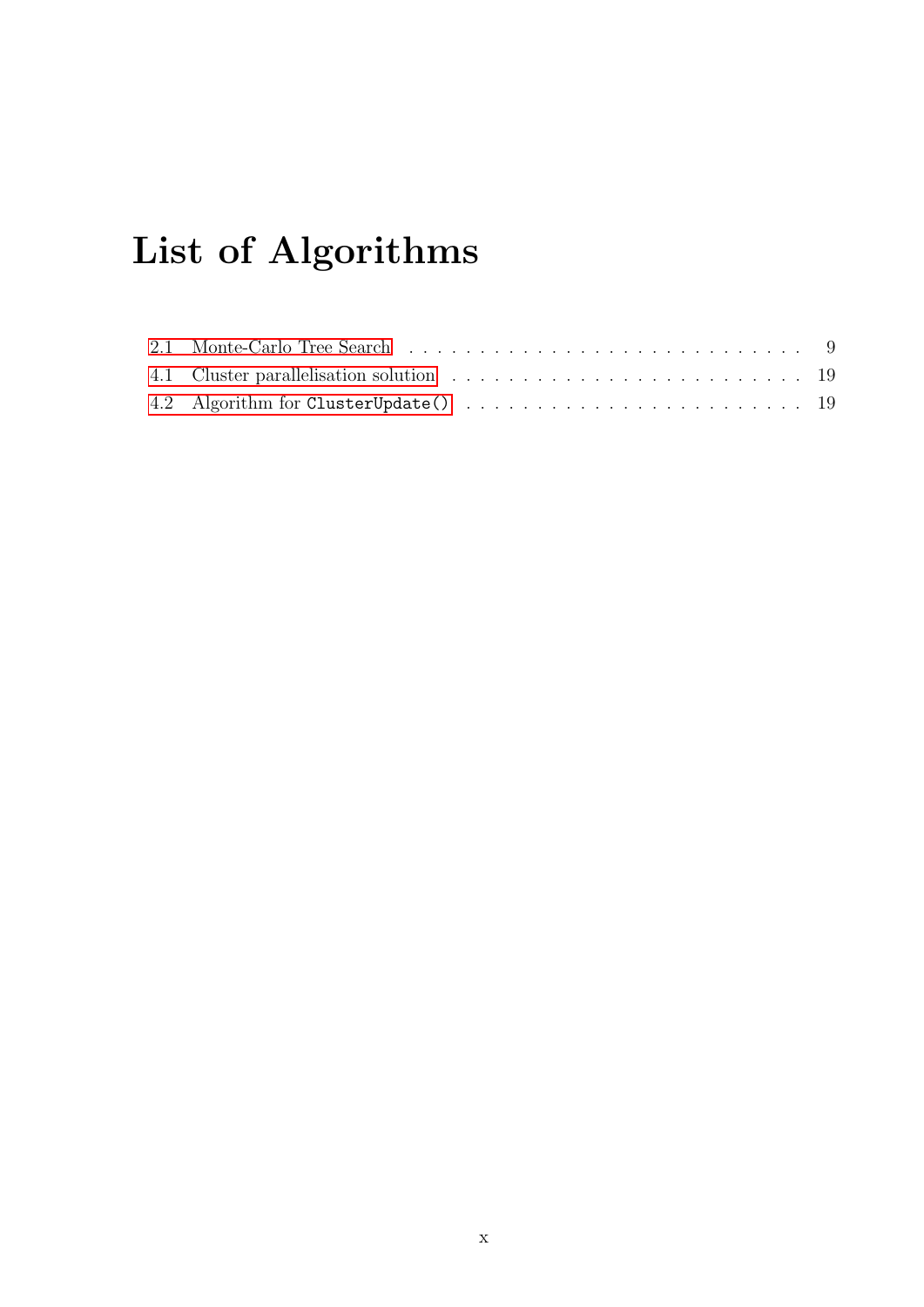## Nomenclature

### <span id="page-12-0"></span>Acronyms

| <b>CHPC</b> | Centre for High Performance Computing.     |
|-------------|--------------------------------------------|
| <b>CPU</b>  | Central Processing Unit.                   |
| <b>ECSA</b> | Engineering Council of South Africa.       |
| GGP         | General Game Playing.                      |
| GPGPU       | General Purpose Graphical Processing Unit. |
| <b>GTP</b>  | Go Text Protocol.                          |
| <b>HPC</b>  | High Performance Computing.                |
| LGRF        | Last Good Reply with Forgetting.           |
| <b>MCTS</b> | Monte-Carlo Tree Search.                   |
| <b>MPI</b>  | Message Passing Interface.                 |
| <b>RAVE</b> | Rapid Action Value Estimation.             |
| SMP         | Symmetric Multi-Processing.                |
| SUN         | Stellenbosch University.                   |
| TCP         | Transmission Control Protocol.             |
| UCT         | Upper Confidence Bounds applied to Trees.  |

### Terms

| Elo     | System used for quantifying the strength of Go players. |
|---------|---------------------------------------------------------|
| Oakfoam | MCTS Go implementation used as a base.                  |
|         | Rhasatsha Stellenbosch Cluster.                         |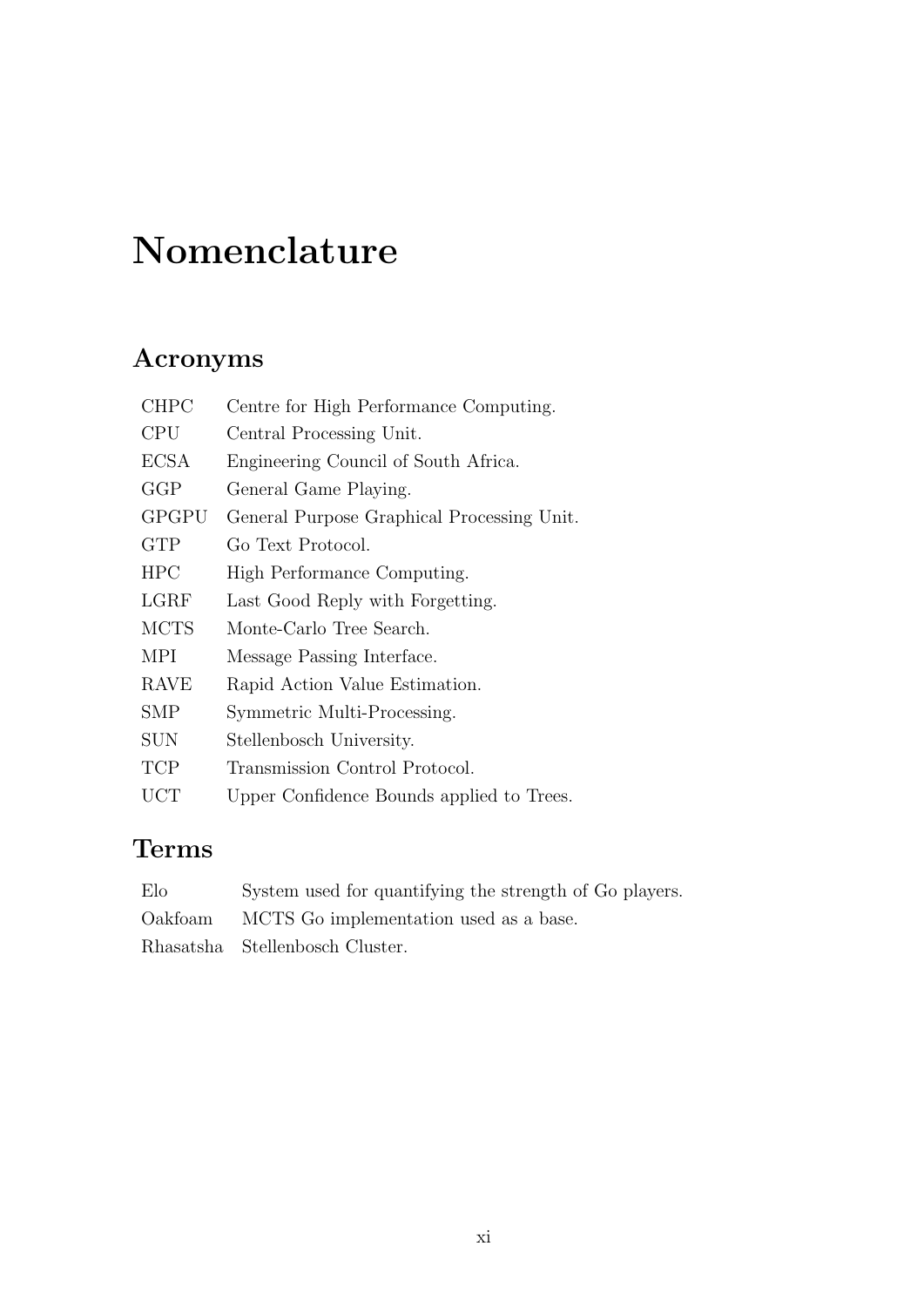## <span id="page-13-0"></span>Chapter 1

## Introduction

"If there are sentient beings on other planets, then they play Go." — Emanuel Lasker, Chess World Champion

Due to physical constraints, modern processors are making increasing use of parallel hardware to increase processing power [\[1\]](#page-48-1). This has given increasing importance to parallelisation of computationally expensive algorithms, such as Monte-Carlo Tree Search (MCTS) [\[2\]](#page-48-2), in order to make use of the parallel hardware.

The main aim of this project is the parallelisation of MCTS, as used for Computer Go [\[3\]](#page-48-3). This parallelisation will be aimed at multi-core and cluster systems. In addition, pondering (thinking during the opponent's thinking time) will be investigated. This project will allow an MCTS implementation to take advantage of today and tomorrow's increasingly parallel hardware.

### <span id="page-13-1"></span>1.1 The Game of Go

Go (otherwise known as Weiqi, Baduk, and Igo) is an ancient game in which two players alternate in placing black and white stones on empty intersection of a board [\[4\]](#page-48-4). Orthogonally adjacent stones of the same colour form chains and chains that have no orthogonally adjacent empty intersections are removed from the board. The winner is the player whose stones control the largest area at the end of the game. Go can be played

<span id="page-13-2"></span>

Figure 1.1: Small Go board

on different board sizes, with the most popular being 19x19 [\[5\]](#page-48-5). Figure [1.1](#page-13-2) shows a small Go board with a number of moves already played. The  $\otimes$  stone only has one empty adjacent intersection, to the right. If black plays on that empty intersection, the  $\otimes$  stone will be removed from the board. In the top left, white is controlling two intersections. Black cannot play on either of these intersections as the black stone would immediately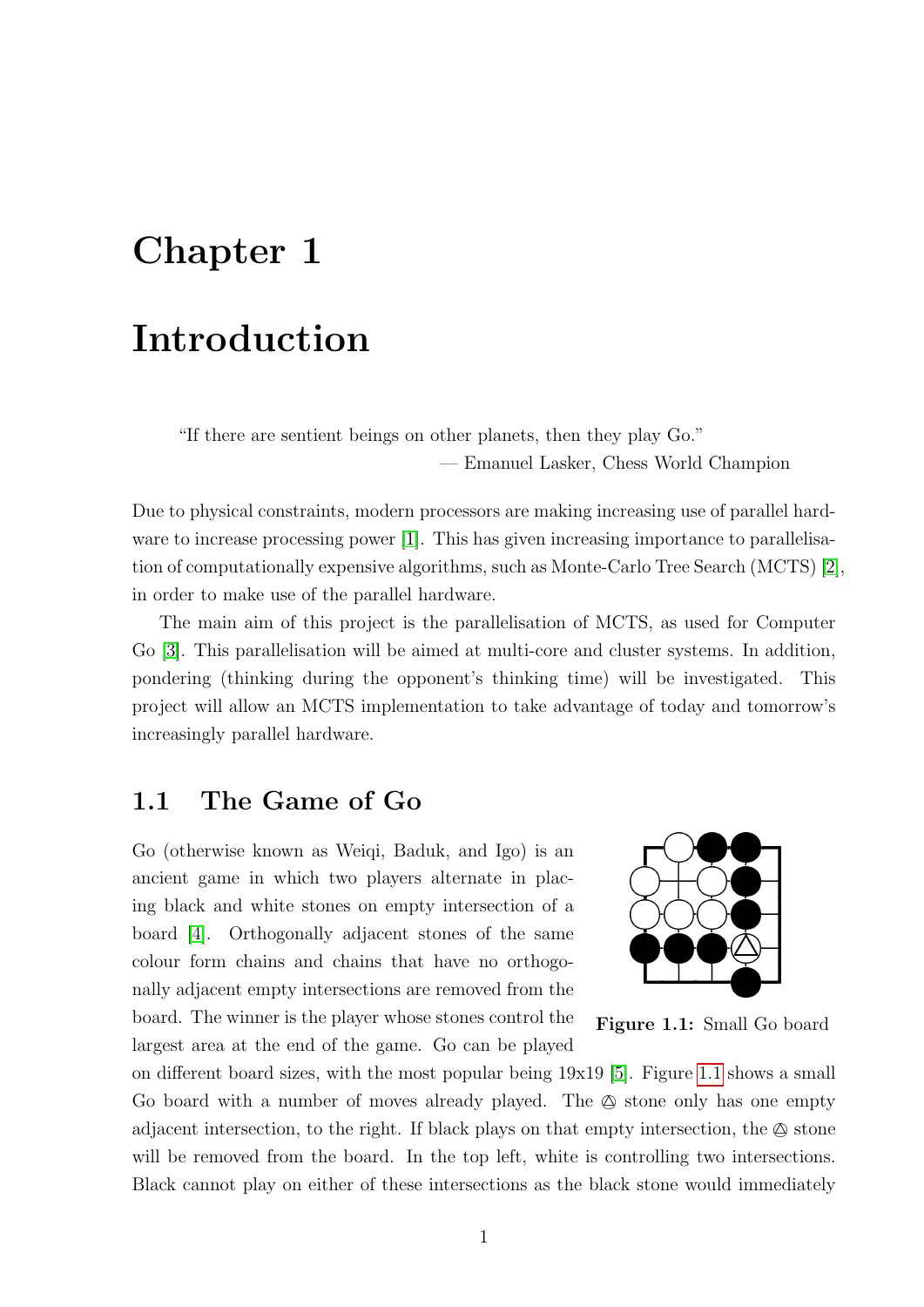be removed, and such suicide moves are forbidden. Those white stones can therefore not be removed from the board by black and are said to be alive. By making groups of stones that are alive, a player is able to control sections of the board.

Go rules can be stated in a simple and elegant manner, yet they lead to complex situations (see Appendix [E](#page-56-0) for a complete set of rules). This emergent complexity is what makes Go enjoyable for many Go players, but also contributes to Computer Go being so difficult [\[6\]](#page-48-6).

To play Go at a non-trivial level, humans can create tree-like structures in their minds [\[7\]](#page-48-7). These trees consist of board positions as nodes in the tree, with children of a node being positions that occur after valid moves. The act of forming and evaluating such a tree for Go is called "reading" [\[7\]](#page-48-7). Due to the additive nature of  $Go$  — pieces are generally added to the current board position, not moved — it is relatively easy for humans to read ahead [\[7\]](#page-48-7), compared to games like Chess, in which pieces move around. Professional Go players have been known to read up to 30 moves ahead in a complex situation in the middle of a game and further ahead closer to the end of a game [\[8\]](#page-48-8).

### <span id="page-14-0"></span>1.2 Computer Go

Computer Go is the research field concerned with using computer programs to play Go. In the past, Computer Go programs could be beaten by most weak amateurs, but recently Computer Go has taken a number of large steps forward and can now compete with high level amateurs on 19x19 board sizes and professionals on 9x9 [\[9\]](#page-48-9). Much of this recent advancement is due to MCTS and related work [\[9\]](#page-48-9).

One of the advantages of MCTS over previous techniques for Computer Go is that MCTS can make more effective use of more powerful processing power by using parallelisation [\[10\]](#page-48-10). This project focuses on parallelisation of MCTS.

There are three major methods of parallelisation for MCTS [\[11\]](#page-49-0). This project will make use of two of these these methods to parallelise an existing MCTS implementation, namely tree parallelisation for multi-core systems and root parallelisation for cluster systems. Leaf parallelisation, the other major parallelisation method, will not be used in this project.

### <span id="page-14-1"></span>1.3 Objectives

This project has a number of objectives which it accomplishes, all of which revolve around extending an existing MCTS implementation. The objectives are to make the following extensions: pondering (thinking during opponent thinking time) to make use of all available time; and parallelisation on multi-core and cluster systems to make use of parallel hardware. These objectives will be designed and implemented prior to being extensively tested and evaluated.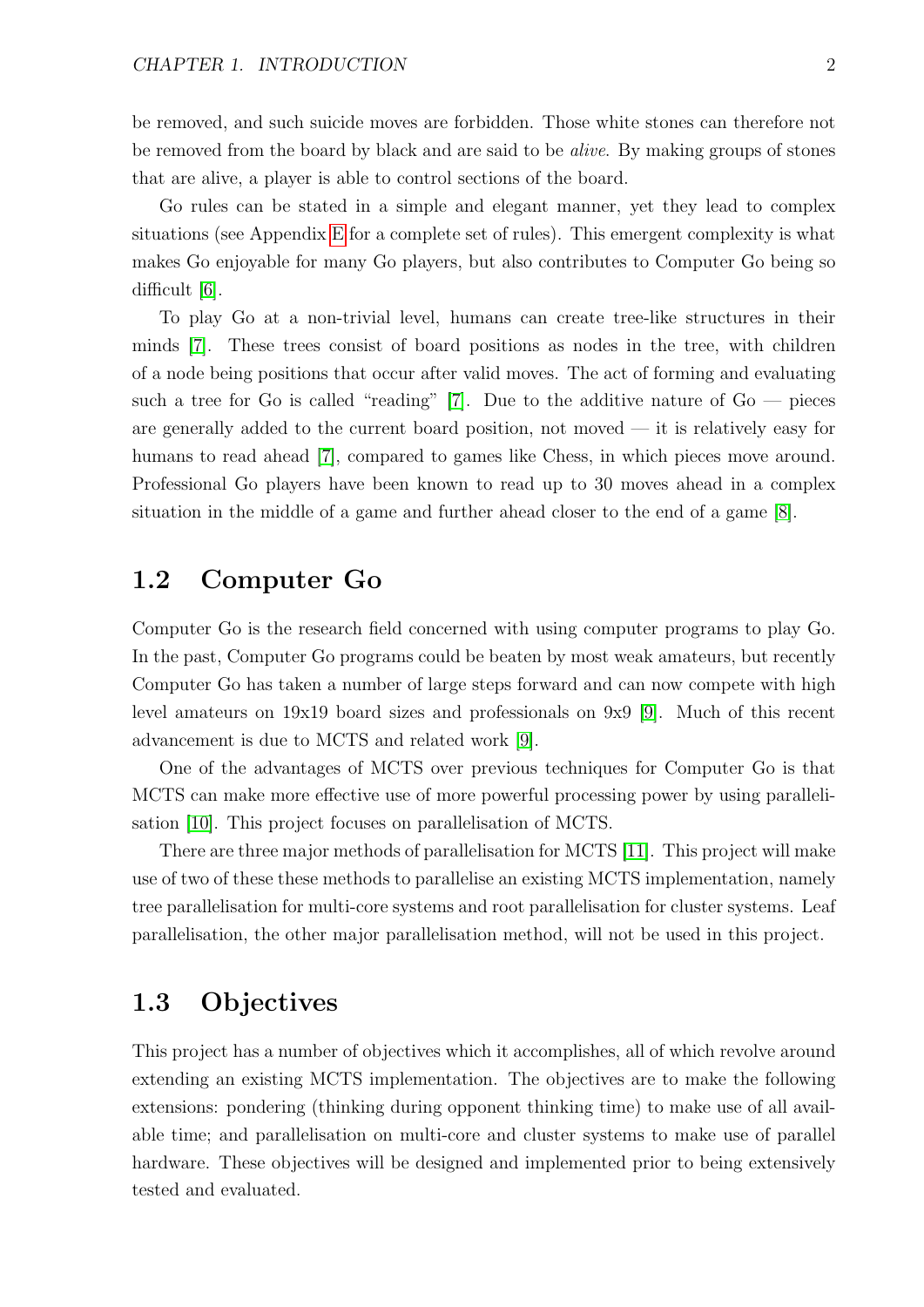### <span id="page-15-0"></span>1.4 Outline

The rest of this report is structured as follows: Chapter [2](#page-16-0) describes the state of the art of Computer Go, focusing on parallelisation. In Chapter [3,](#page-25-0) the design of pondering and parallelisation solutions are presented. In Chapter [4,](#page-29-0) the implementation of pondering, multi-core parallelisation and cluster parallelisation is described. In Chapter [5,](#page-33-0) a number of pondering and parallelisation tests are performed, and their results are presented and analysed. Finally, Chapter [6](#page-46-0) provides a conclusion and overview of the pondering and parallelisation that this project has focused on.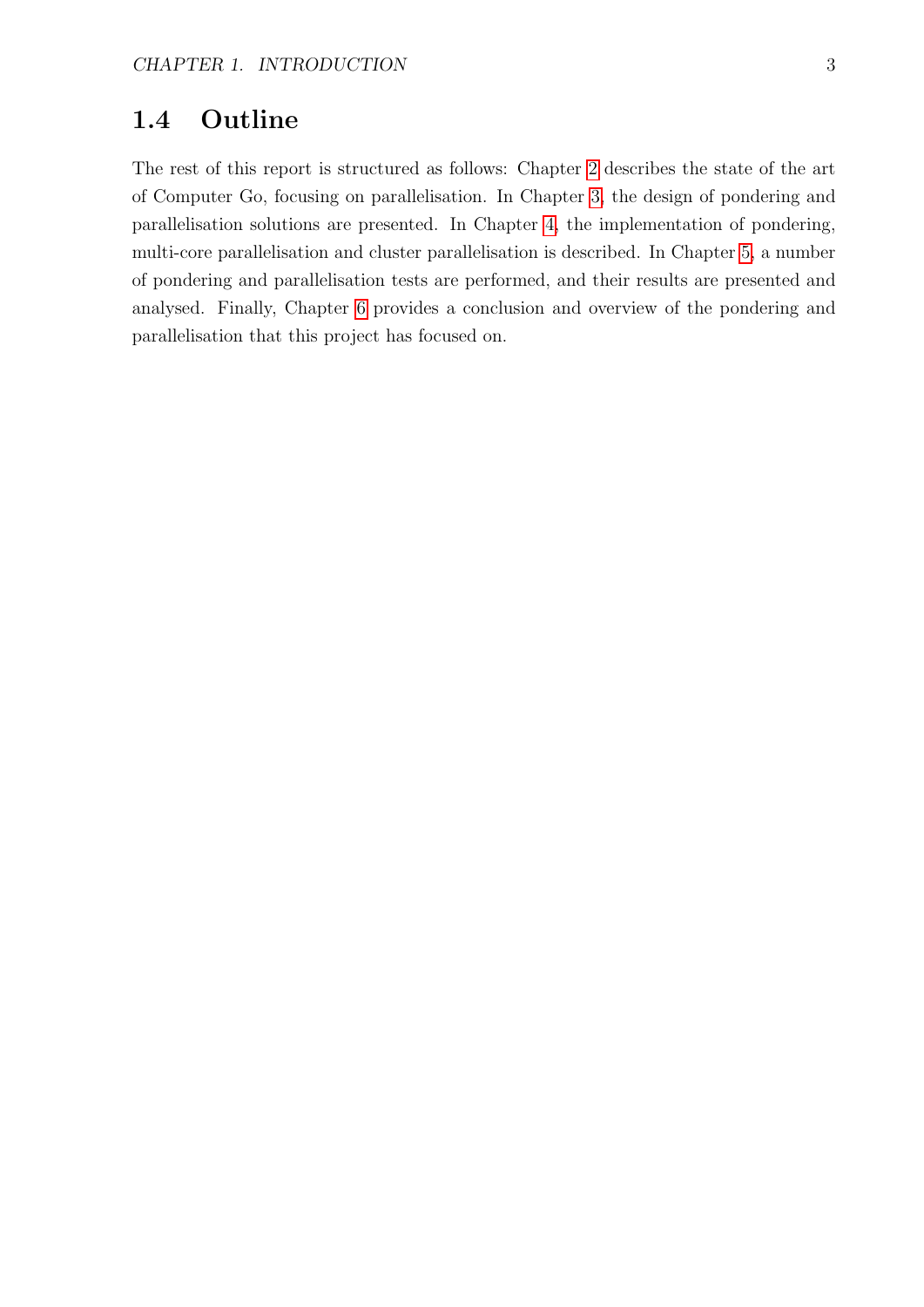## <span id="page-16-0"></span>Chapter 2

## Background and Related Work

### <span id="page-16-1"></span>2.1 Introduction

Computer Go is the field of using computer programs to play the game of Go. In a number of other games, such as Chess and Othello, computers have surpassed human players [\[6\]](#page-48-6). However, Computer Go has not yet achieved the same dominance experienced in those games [\[9\]](#page-48-9). This is partially due to the complexity of  $Go$  — the branching factor of  $Go$  is in the order of 100 on a 19x19 board for most of the game, whereas the branching factor of Chess is closer to 20 [\[6\]](#page-48-6).

"Traditional" Computer Go algorithms have tried to replicate the thought process that humans use. This was not very successful, as the amount of expert knowledge that must be hand-coded and maintained quickly grows too large [\[12\]](#page-49-1). In the last decade, Monte-Carlo Tree Search has found great popularity in the Computer Go field and is currently the dominant algorithm [\[9\]](#page-48-9).

### <span id="page-16-2"></span>2.2 Go Strength

As with most games, there is no absolute rating for playing strength that can be assigned to a Go player based on their Go knowledge. Rather, ratings are awarded to Go players based on their performance in previous games. However, various systems that attempt to measure Go strength do exist.

One system that is used to quantify strength in Go, as well as other games such as Chess, is the Elo system [\[13\]](#page-49-2). This system uses a single number, an Elo score, to represent the strength of a player. The details of this system were presented in [\[14\]](#page-49-3). A useful property of the Elo system is that, given the difference in Elo scores between two players, the probability of either player winning a game between them can be determined. The inverse is also true: given a winning probability between two players, an Elo difference can be determined. A possible scenario is: if a player with an Elo score of 1000 plays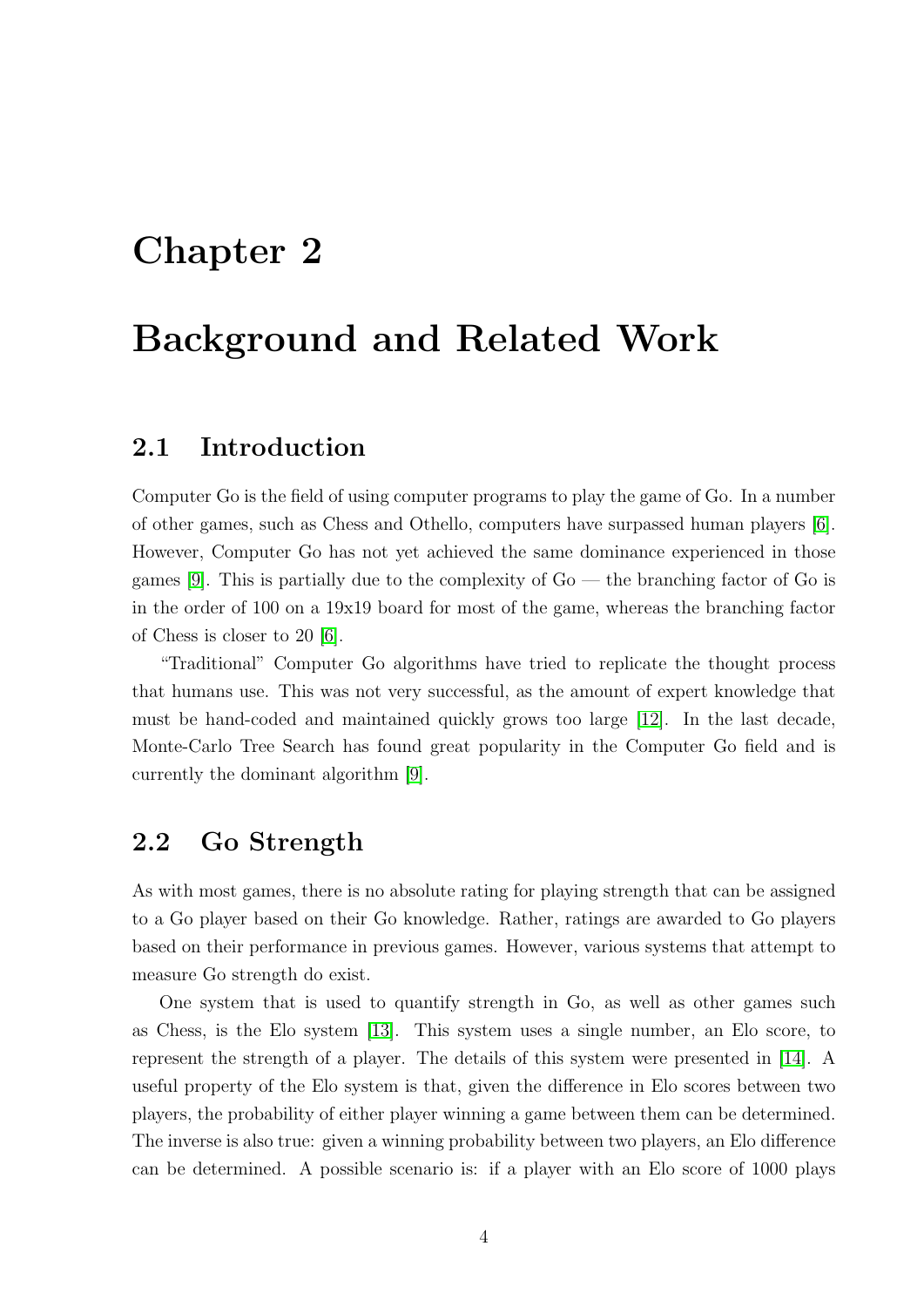against a player with an Elo score of 900, the difference of 100 Elo points indicates that the former player should win 64% of the time (see Table [G.1](#page-59-1) in Appendix [G\)](#page-59-0). Elo score differences are often used in Computer Go to quantify the difference in strength between two players as they are able to measure much large differences more accurately than winning percentages [\[13\]](#page-49-2). Furthermore, Elo differences are relative and therefore useful for comparing results from different sources. A table of winning probabilities for given Elo differences is given in Appendix [G.](#page-59-0)

The kyu-dan ranking system is another system that is often used to describe Go strength [\[15\]](#page-49-4). In this system amateur players are assigned a rank in the range 30 kyu<sup>[1](#page-17-1)</sup>, 29 kyu, . . . , 1 kyu, 1 dan, 2 dan, . . . , 7 dan (in ascending order of strength). A separate scale for professional players starts after amateur 7 dan. The ranking system used in martial arts uses the same terms and structure [\[15\]](#page-49-4). This system is widely used amongst human Go players [\[15\]](#page-49-4), however it is very coarse, with only single rank granularity, while the Elo system can have arbitrary precision. The Elo system was therefore preferred in this project. For comparison between the two systems, a difference of 100 Elo points is approximately equivalent to the difference between successive kyu or dan ranks (this comparison is an approximation and does not apply at the extremes) [\[13\]](#page-49-2).

In a game of Go between two players of different levels of strength, they can make use of a handicap in the form of handicap stones or komi (a number of additional points awarded to the white player) to equal the odds [\[16\]](#page-49-5). Komi is frequently used to reduce the advantage of moving first, but handicap stones are typically not made use of in competitive play, but frequently used in casual play. All games played in the testing of this project were without a handicap, unless otherwise noted.

### <span id="page-17-0"></span>2.3 Game Trees

Game trees are tree data structures, with nodes representing positions and edges representing moves that lead to other positions [\[17\]](#page-49-6). Game trees can also have additional information stored at nodes, such as a winner or evaluation score. In this way, game trees can be used to perform searches for moves.

Minimax is one such search algorithm [\[18\]](#page-49-7). At each level of the tree, the value of the node alternates between the minimum and maximum value of the node's children [\[18\]](#page-49-7). The alternating between minimum and maximum values ensures that the optimal strategy for both players is chosen. Figure [2.1a](#page-18-2) shows a small game tree with the terminal nodes marked and the win status indicated. Figure [2.1b](#page-18-3) shows the same tree after the minimax algorithm has been applied. It is now shown that the optimal play is the move that arrives at the position on the right of the tree, whereas the other move will lead to a lost game if the opponent plays optimally.

<span id="page-17-1"></span><sup>&</sup>lt;sup>1</sup>The weakest kyu rank varies, depending on the implementation of the system.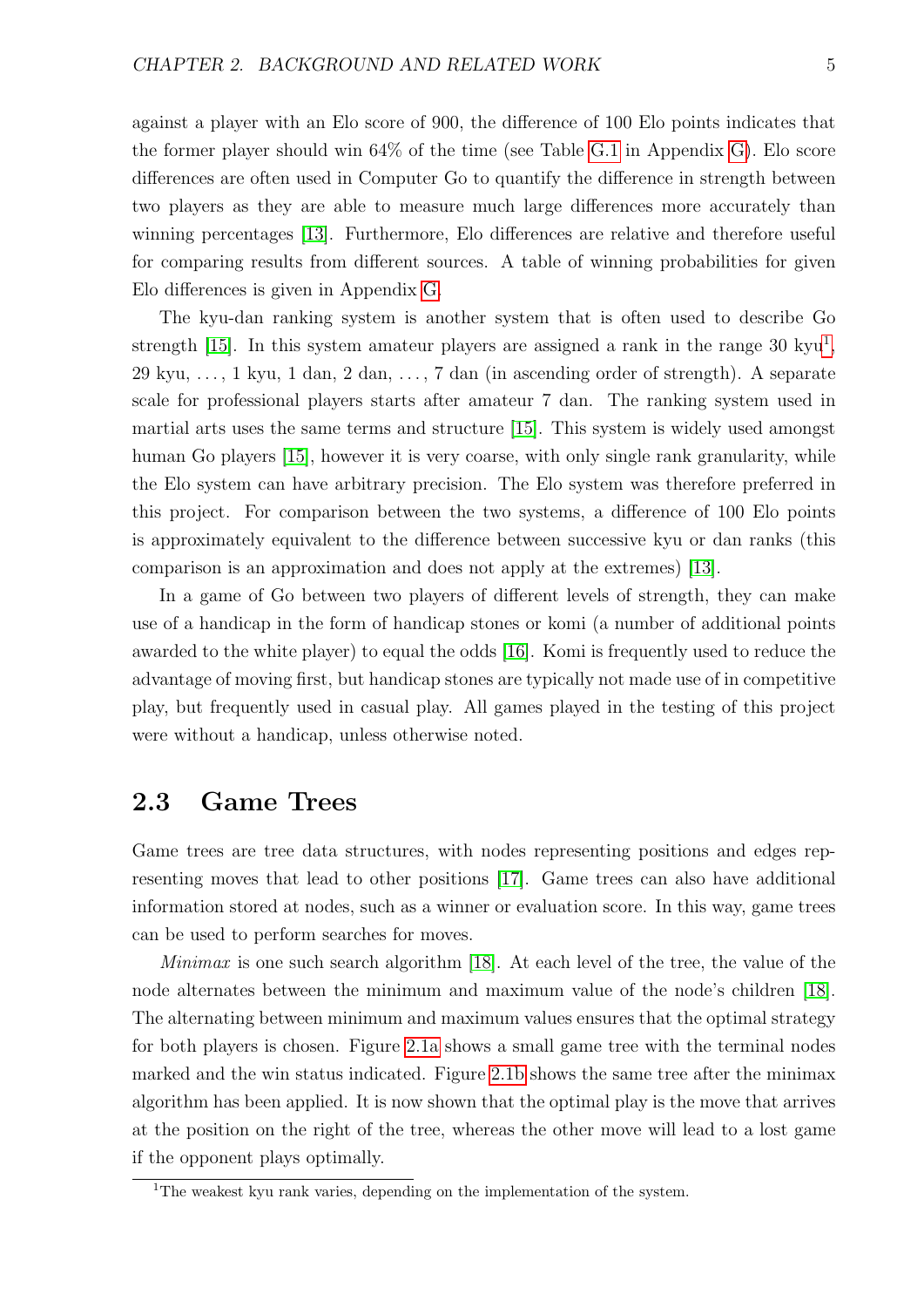<span id="page-18-1"></span>

(a) Before Minimax

<span id="page-18-3"></span>(b) After Minimax

<span id="page-18-2"></span>Figure 2.1: Example of minimax algorithm. Node values are wins (W) or losses (L) and are all from the perspective of one player. Shaded nodes indicate that the opponent will play from this position.

A variation on minimax is the negamax algorithm [\[19\]](#page-49-8). With negamax, every tree node's value is from the perspective of the player to move in that position. This implies that the value of a node in a negamax tree is the negative value of the maximum child [\[19\]](#page-49-8). Negamax is used as it simplifies a number of implementation details. This project makes use of negamax in the implementation, but this report makes use of minimax in some explanations to make them more elegant and understandable.

Game trees are used in computer players, for games such as Go, to select moves. A complete game tree (one that contains all possible game sequences) will reveal perfect play after the minimax or negamax algorithm is used on it [\[18,](#page-49-7) [19\]](#page-49-8). However, this will require too much memory and processing power for most games, including Go and Chess, so minimax and negamax are typically not used on a complete tree in practice [\[6\]](#page-48-6). Instead, techniques such as alpha-beta pruning are used to reduce the computational resources required and make the tree search feasible [\[18\]](#page-49-7). However, partially due to the huge branching factor of Go, alpha-beta pruning is not enough to create a strong Go player [\[12\]](#page-49-1).

### <span id="page-18-0"></span>2.4 Computer Go Techniques

Computer Go is the research field concerned with making computers play Go. Typically, this is done with the use of a game tree and algorithms that process the tree and perform a tree search on the tree [\[12\]](#page-49-1). In order to perform a strong tree search, a good evaluation function is required. This is where the core difficulty of Computer Go lies — the creation of an evaluation function for a Go position is a notoriously difficult task [\[12\]](#page-49-1).

Various programs have attempted to evaluate a position in a human-like way, but this requires extensive expert knowledge that is very difficult to maintain and improve on [\[12\]](#page-49-1). These programs have not been successful in surpassing a novice amateur level [\[12\]](#page-49-1). Other techniques such as neural networks, have shown some interesting results, but have also not been very successful [\[12\]](#page-49-1).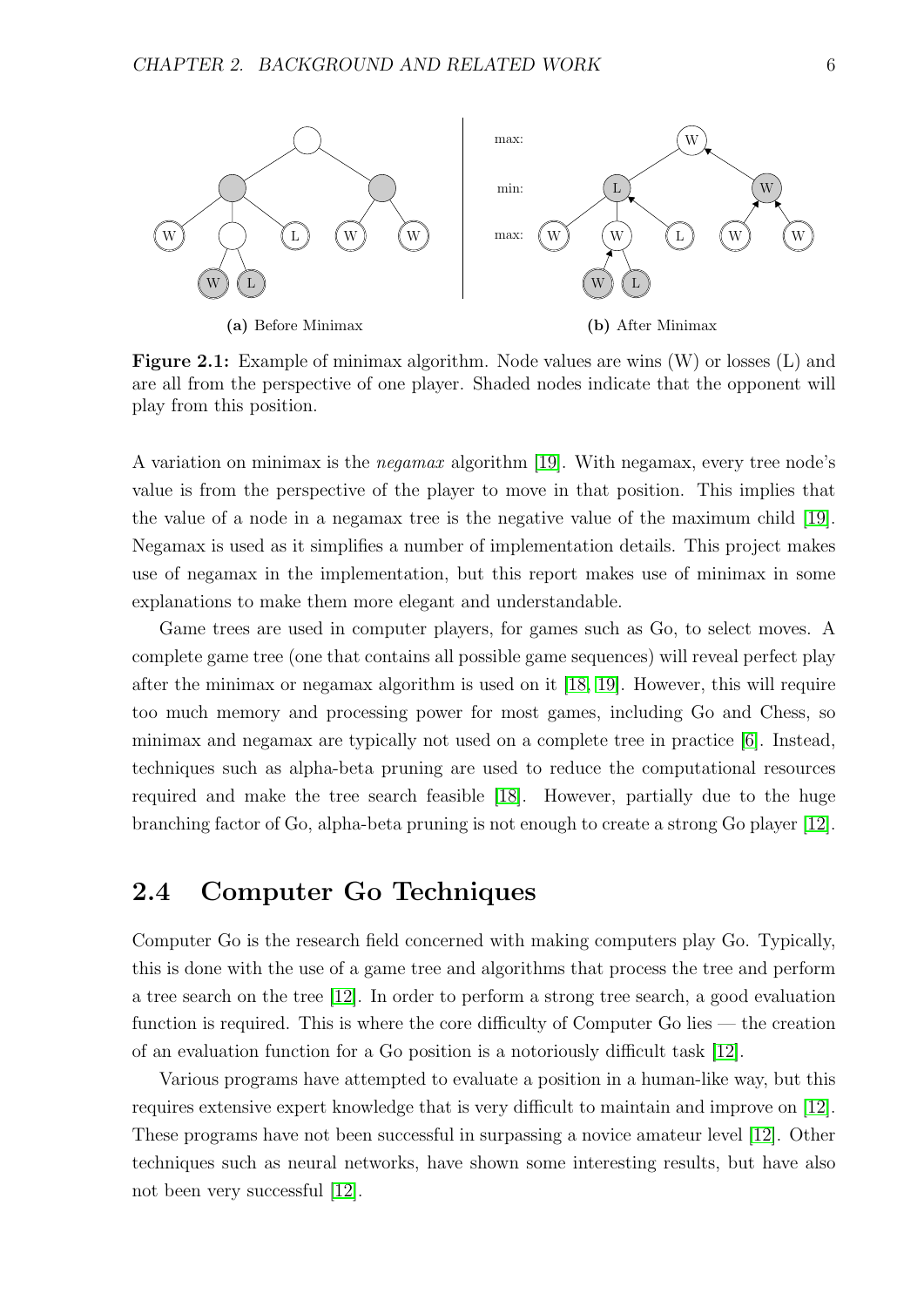### <span id="page-19-0"></span>2.5 Monte-Carlo Tree Search

Monte-Carlo simulations are stochastic simulations of a model [\[20\]](#page-49-9). Through repetition, they can provide valuable information and they are especially useful for problems which do not have a known deterministic solution [\[20\]](#page-49-9).

Monte-Carlo simulations were first applied to Go in the form of simulated annealing [\[21,](#page-49-10) [22\]](#page-49-11). Simulated annealing is a process whereby a system of pieces have an initial temperature that dictates "movement" and are slowly "cooled down" until they arrive in a local optimum, like a liquid cooling and forming a crystal [\[23\]](#page-49-12). In this case, a sequence of Go moves was "cooled down" and managed to achieve a strength above random play without any expert knowledge [\[21,](#page-49-10) [22\]](#page-49-11).

Later, Monte-Carlo simulations were again applied to Go, but in a different form [\[24\]](#page-49-13). These simulations, often referred to as playouts, simulate a game of Go from some initial position until the end of the game, by selecting player moves at random<sup>[2](#page-19-1)</sup> [\[24\]](#page-49-13). Once the end of the game is reached, it is trivial to score and determine the winner. A number of playouts are performed, starting from the same position and the ratio of wins to losses forms an evaluation of that position.

Even though these playouts only make use of the rules of Go to select moves, through repetition they are able to provide valuable information regarding which moves are better [\[2,](#page-48-2) [24\]](#page-49-13).

In order to improve the strength of these Monte-Carlo methods, they were combined with game tree search to form Monte-Carlo Tree Search (MCTS) [\[2\]](#page-48-2). An early application of MCTS was in Computer Go [\[2\]](#page-48-2). Since its inception, MCTS has enjoyed widespread use, especially in the field of General Game Playing (GGP) [\[25\]](#page-49-14).

The MCTS tree is initialised with the current game position as the root node and all nodes in this tree will store a number of wins and losses [\[2\]](#page-48-2). Figure [2.2](#page-20-0) shows an example MCTS tree with each node showing the results of playouts through that node. All leaf nodes and nodes that can add another valid child<sup>[3](#page-19-2)</sup> form the *frontier* of the MCTS tree.

The MCTS algorithm can be broken-down into the following four sequential parts [\[26\]](#page-49-15):

- 1. Selection
- 2. Expansion
- 3. Simulation
- 4. Backpropagation

Selection is the process of descending down the tree (see Figure [2.3a\)](#page-21-2). Each node through which the descent travels is selected according to a selection policy. This policy's main

<span id="page-19-1"></span><sup>2</sup>More advanced playouts make use of heuristics to select moves [\[9\]](#page-48-9).

<span id="page-19-2"></span><sup>3</sup>There is a finite number of valid Go moves for any given position.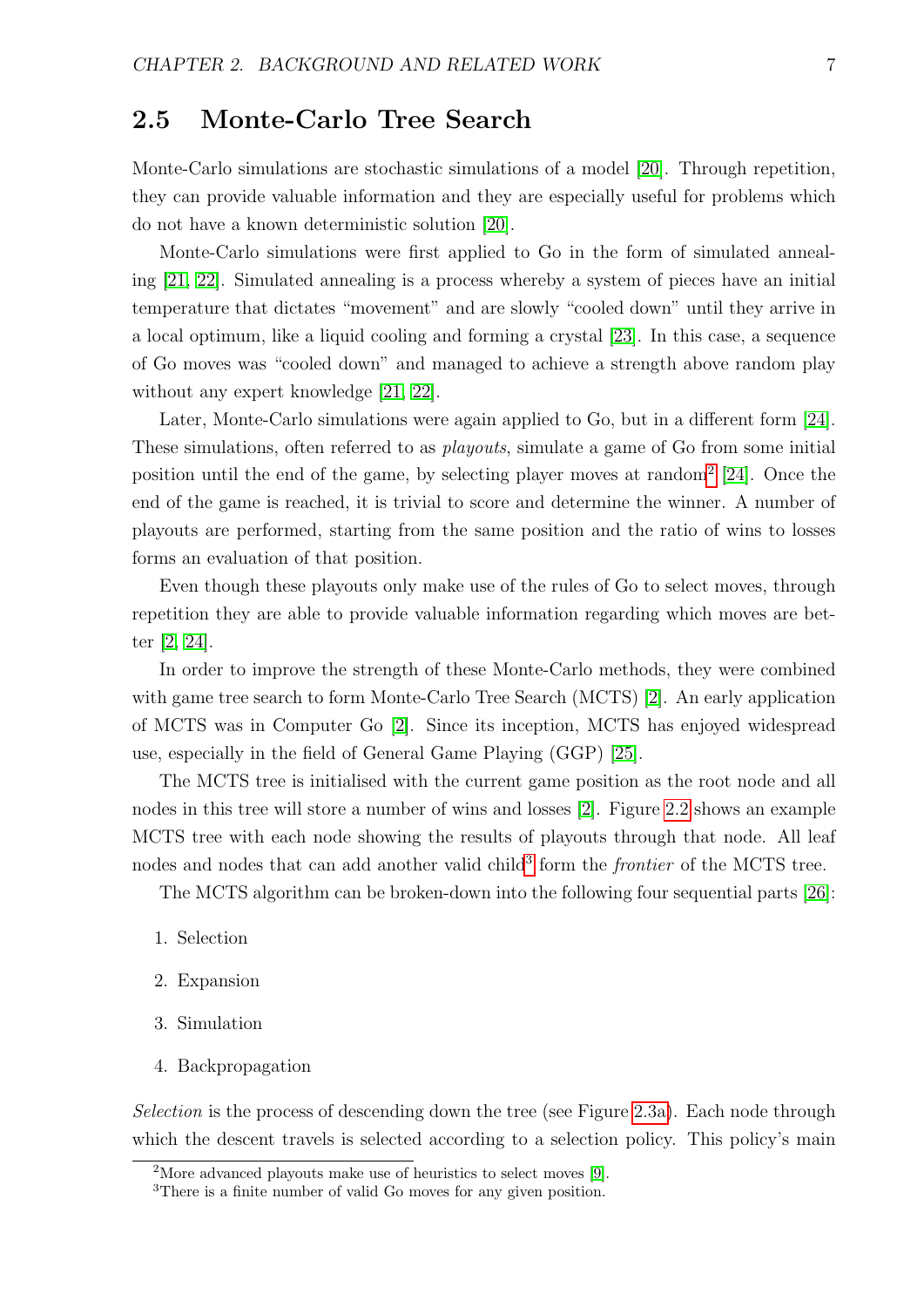<span id="page-20-0"></span>

Figure 2.2: Example MCTS tree. All nodes show the number of playout wins over the total number of playouts through that node from the perspective of one player. Shaded nodes indicate the opponent will play next from this position.

aim is to reduce regret (the time spent considering non-optimal moves) and this involves trading off exploration versus exploitation. Exploitation is the act of focusing on the currently best node, while exploration is the act of considering other, currently worse (but possibly ultimately better) nodes. The most commonly used selection policy for Computer Go is Upper Confidence Bounds (UCB) or a variant on it. According to one variant, UCB1, the node that maximises Equation [2.1](#page-20-1) [\[2\]](#page-48-2) is selected. This equation is made up of two terms: the first term is the winrate of the node, while the second term is an approximation of the upper bound on a confidence interval. In other words, maximising this equation selects the node that is possibly the ultimately best. The  $c$  constant is selected and tuned to optimise the balance between exploration and exploitation (a larger c creates more exploration). The variant of MCTS that uses UCB is often referred to as "Upper Confidence Bounds applied to Trees" (UCT).

<span id="page-20-1"></span>
$$
urgency(node) = \frac{wins(node)}{playouts(node)} + c \cdot \sqrt{\frac{log(playouts(parent))}{playouts(node)}} \tag{2.1}
$$

Once the selection has arrived at a node, expansion is the process of adding a new node to a frontier node of the tree (see Figure [2.3b\)](#page-21-3). In this way, the frontier of the tree is constantly expanding, looking "deeper" into the future. Expansion increases the accuracy and relevance of the tree by making it a more realistic representation of possible outcomes. Once a node has been added to the tree, simulation is the process of performing a playout starting from this node (see Figure [2.3c\)](#page-21-4).

After the playout is finished and the result is available, *backpropagation* is the process of propagating this result from the initial playout position's node, back up the tree to the root (see Figure [2.3d\)](#page-21-5). Typically the new result is combined with previous results such that all results through that node have equal weight, but other "backup operators" can be considered [\[27\]](#page-49-16).

The process of descending through a node and later adding a result to that node is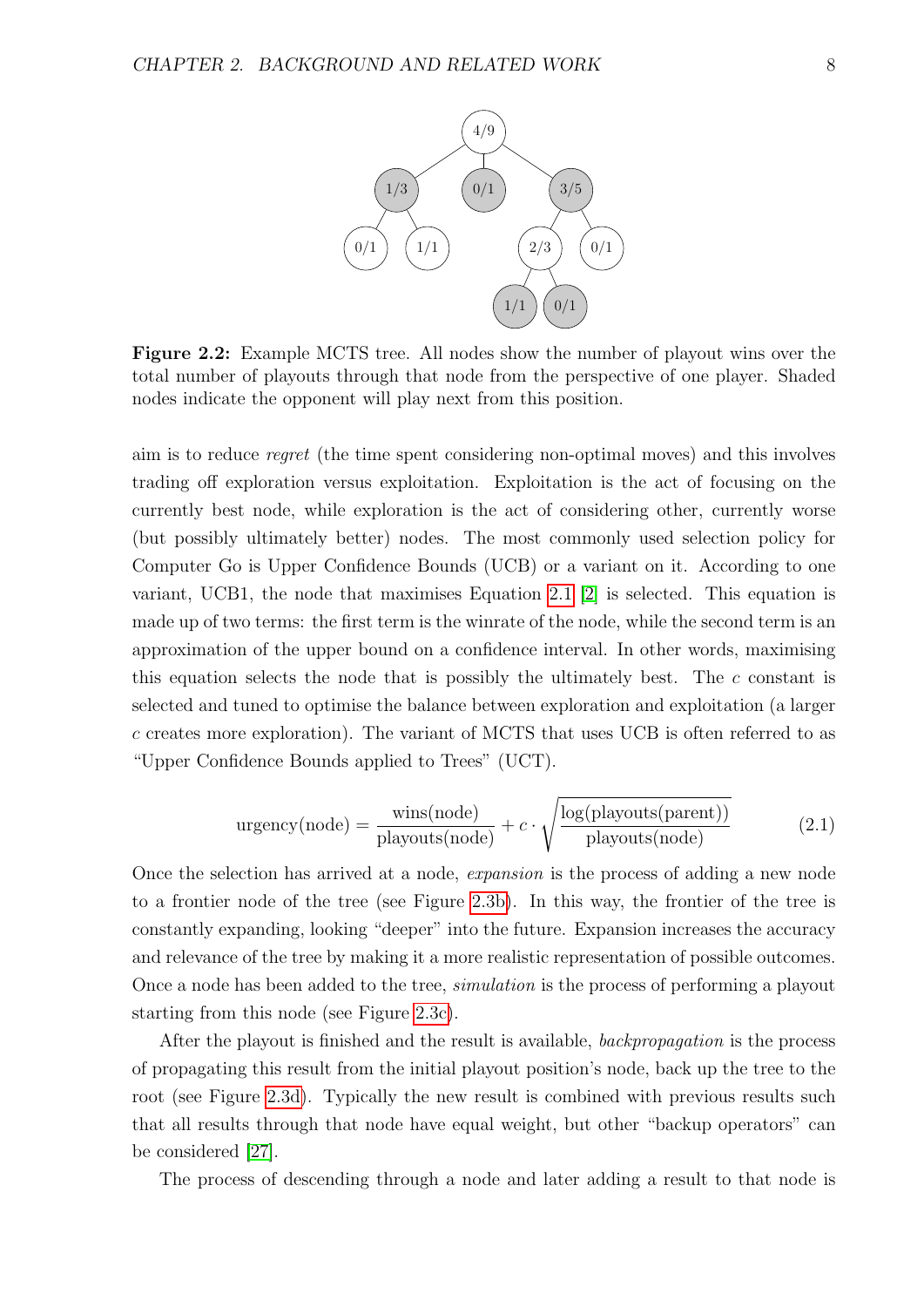<span id="page-21-3"></span><span id="page-21-2"></span><span id="page-21-0"></span>

<span id="page-21-5"></span><span id="page-21-4"></span>Figure 2.3: Example of MCTS algorithm showing selection, expansion, simulation and backpropagation. All node results are from the perspective of one player.

similar to sampling from a distribution. However, as the tree is expanded, the distribution being sampled from changes and is therefore non-stationary. This non-stationarity plays an important role in parallelisation.

<span id="page-21-1"></span>The entire MCTS algorithm is outlined in Algorithm [2.1.](#page-21-1)

```
while time left do
   node \leftarrow SelectFromTree()leaf ← ExpandNode(node)
   result ← PlayoutFromLeaf(leaf)
   UpdateFromLeaf(leaf,result)
end
```
#### Algorithm 2.1: Monte-Carlo Tree Search

After a specific number of playouts have occurred, or a specific time has passed, the MCTS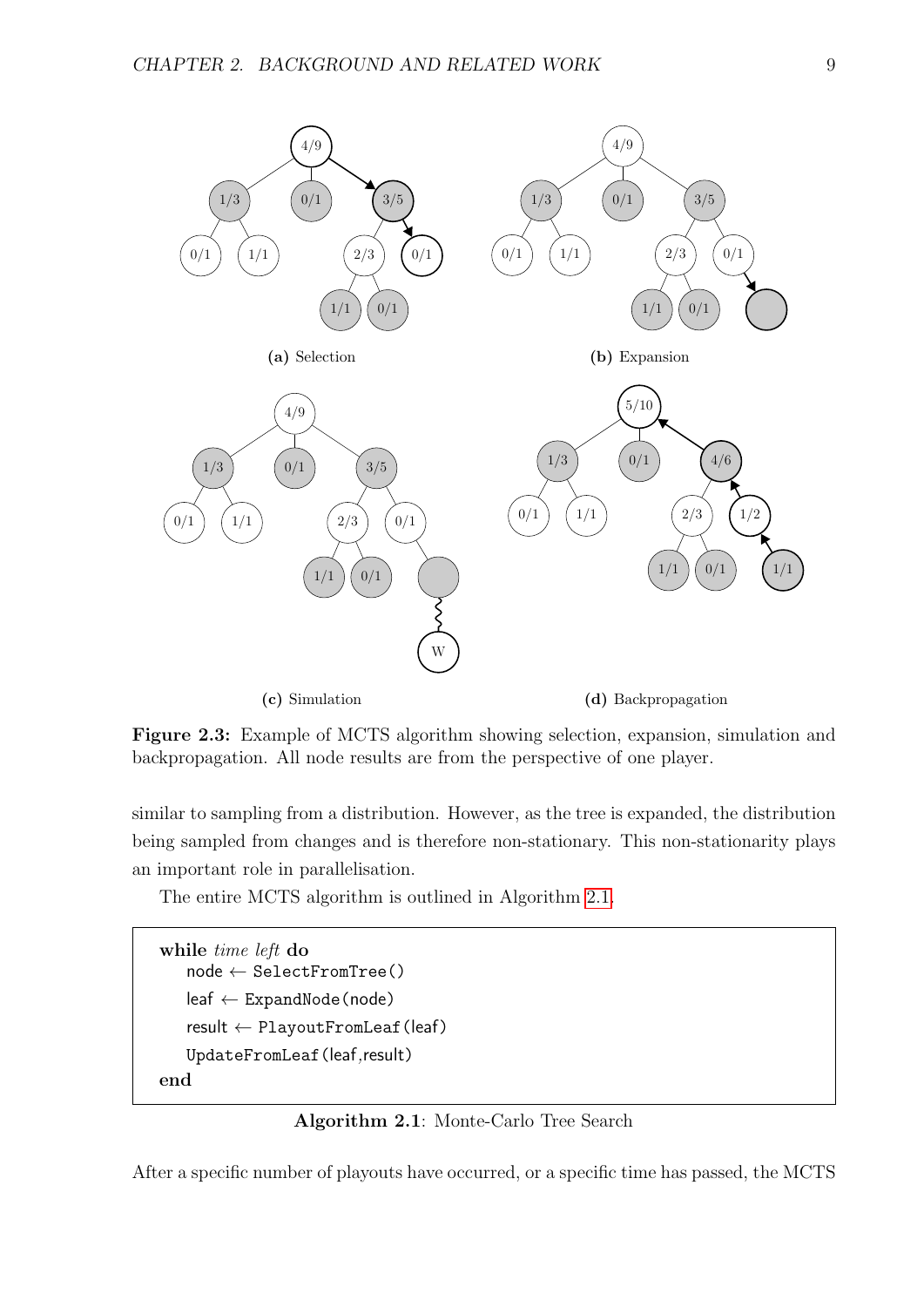search can be stopped and the best move selected according to some criteria, such as the node with the most playouts. When this occurs, the sub-tree with the resultant position as root can be retained as the current MCTS tree, while the rest is discarded. This allows subsequent searches to start with this tree as their initial tree and increases the overall number of playouts' results in the tree.

Given sufficient processing power, MCTS performs much better than other Computer Go techniques [\[9\]](#page-48-9). As such, it has become the paradigm for Computer Go [\[9\]](#page-48-9).

It has been shown that, with infinite time, MCTS will converge to optimal play [\[2\]](#page-48-2) and that given an increase in the number of playouts, MCTS increases in strength [\[10\]](#page-48-10). This increase in playouts can be achieved through an increase in thinking time or an increase in the rate of playouts. The latter can be accomplished through optimisation or parallelisation.

#### <span id="page-22-0"></span>2.5.1 Pondering

In Computer Go, pondering is defined as the act of thinking during an opponent's thinking time. This increases the overall thinking time available for the program. MCTS makes this easy, as an additional search can be performed on the current MCTS tree during this time and then, when the opponent makes a move, the additional playouts will hopefully aid the following move search. Previous results have show pondering to add 60 Elo of strength to a Go engine [\[28\]](#page-50-0).

The pondering search can be guided in some way, or perform the same as a normal search. One way of guiding the pondering is to select a number of the most likely opponent moves and focus on evaluating followups to only these moves. It has been shown that the unguided pondering search performs just as well or better than most attempts at guiding the search [\[28\]](#page-50-0) therefore guided pondering was not considered in this project.

### <span id="page-22-1"></span>2.6 Parallelisation

Parallelisation of MCTS attempts to increase the strength of MCTS by increasing the rate of playouts, thereby increasing the total number of playouts done within a fixed thinking time. Parallelisation does this by making use of a number of processing nodes simultaneously. These nodes can be Central Processing Unit (CPU) cores on a Symmetric Multi-Processing (SMP) (multi-core) machine or spread out over a number of machines in a cluster. Other processing nodes, such as General Purpose Graphical Processing Units (GPGPUs), are also possible processing nodes, but have not yet been as effective as CPU cores [\[29\]](#page-50-1) and were not considered in this project. Typically, a single execution thread is run per processing node, but this can change in situations, such as when some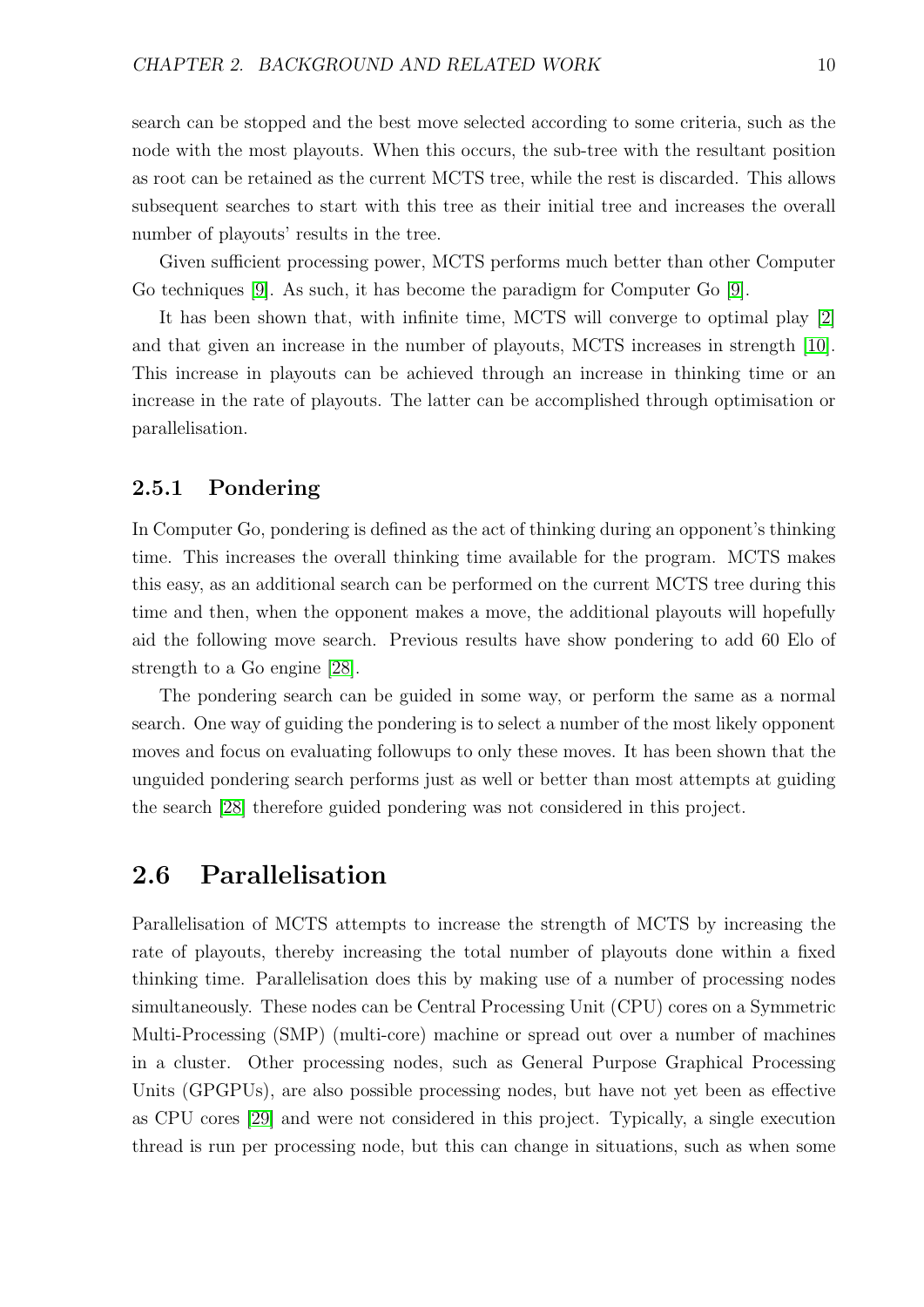nodes are required for other work or some nodes have a technology such as Intel's Hyper-Threading.

It is important to note that parallelising a well-tuned MCTS implementation will almost always create a loss of playing strength when the total number of playouts is fixed. This is due to the fact that node selection is non-stationary and therefore a parallelised implementation will select and perform playouts differently to the unparallelised version. The effect can be simplified to: a parallelised version will be the same strength or weaker than the unparallelised version, given that the parameters are tuned for the unparallelised version. This is defined as the parallel effect in this project. A real-life example of the parallel effect is: if you have one person to ask for game advice, it is easy to give that person a position to evaluate; however, if you have many people to ask for advice, it is much more difficult to *efficiently* ask them all for advice.

<span id="page-23-1"></span>MCTS can be parallelised with a few different methods, the major ones being: tree parallelisation, leaf parallelisation, and root parallelisation [\[11\]](#page-49-0) (see Figure [2.4\)](#page-23-1).



<span id="page-23-4"></span><span id="page-23-3"></span><span id="page-23-2"></span>Figure 2.4: Parallelisation methods

#### <span id="page-23-0"></span>2.6.1 Tree Parallelisation

In tree parallelisation, a shared MCTS tree is used by all execution threads (see Figure [2.4a\)](#page-23-2). This implies that the tree is constantly shared amongst all the processing nodes. Tree parallelisation therefore lends itself to multi-core systems where memory is shared. This shared memory dependency presents an inherent problem for clusters, which are connected by comparatively high-latency connections.

The main problem with tree parallelisation is over-exploitation. Improvements which address this problem include virtual loss and lock-free modifications which have allowed tree parallelisation to scale up to 16 or more cores [\[11\]](#page-49-0).

Virtual loss involves adding a loss to each node in the tree during the selection descent, and then removing it when propagating the result back up the tree [\[11\]](#page-49-0). This deters other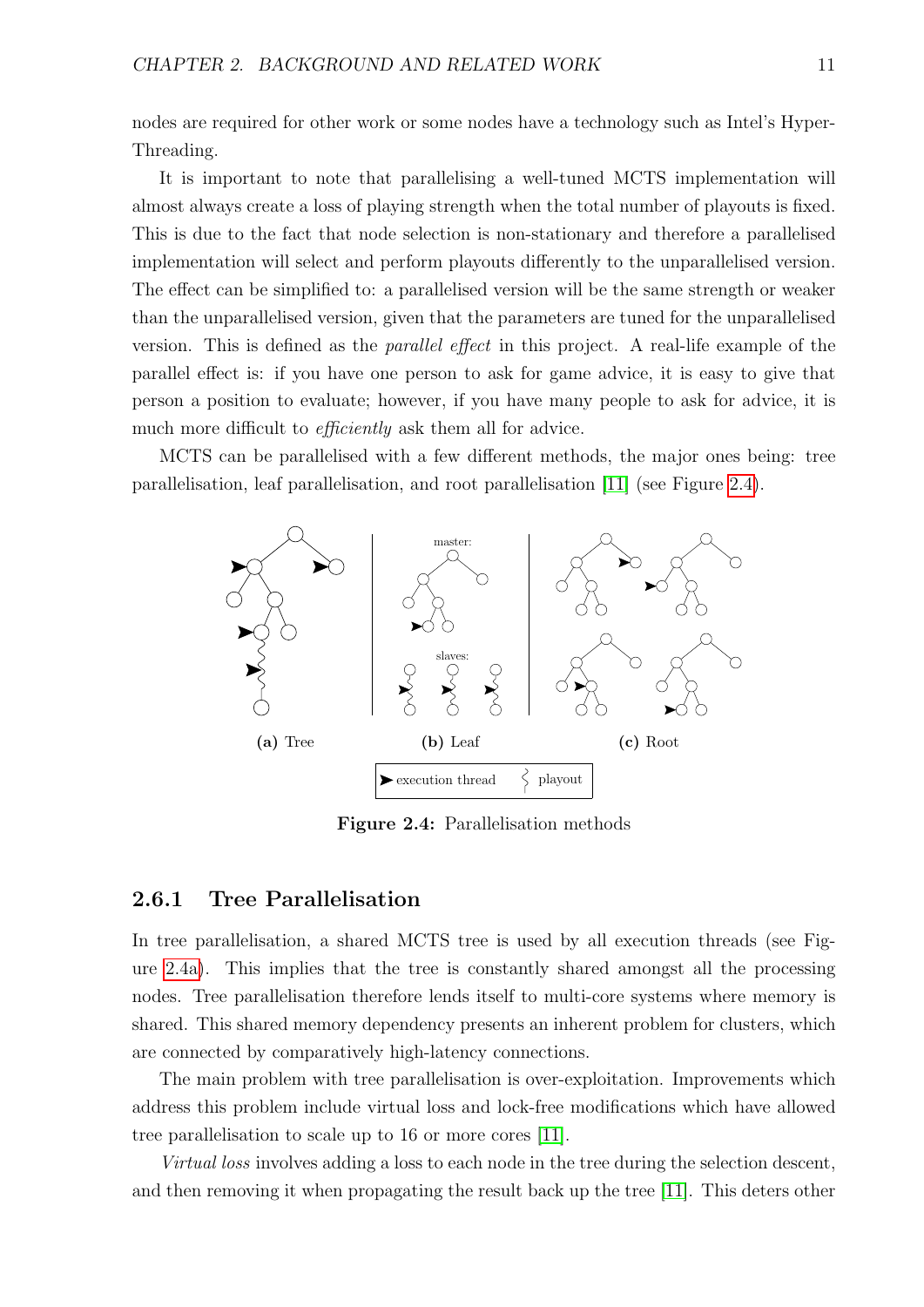threads from descending down the same path in the tree if there is another path which is of similar quality, thus virtual loss encourage exploration.

To prevent race conditions with tree parallelisation, concurrency primitives such as mutexes are used. These mutexes control access to the data stored at each node and the mutexes can be local to each node or global. The use of mutexes means that data access to nodes is serialised. When a large number of threads is used, this can lead to time wasted spent waiting to acquire mutexes. The *lock-free* option dictates that tree node mutex locks are not acquired [\[30\]](#page-50-2). This means that multiple threads can access a node's data at the same time. However, this does not affect MCTS correctness, as the evaluation function is stochastic, so additional noise is not a problem. However, the lack of mutexes could lead to data loss, but the processing power freed from waiting for mutex locks can outweigh these losses [\[30\]](#page-50-2).

#### <span id="page-24-0"></span>2.6.2 Leaf Parallelisation

In *leaf parallelisation*, there is a single master node and multiple slave nodes (see Figure [2.4b\)](#page-23-3). The master node maintains the MCTS tree and requests slave nodes to perform playouts starting from specific leaf positions. The master can broadcast the same position to all nodes or send different positions to different slaves. The master node then collects the results of these playouts and updates the tree. This method can be successful on clusters [\[31\]](#page-50-3), but the single tree and master node can easily become a bottleneck [\[31\]](#page-50-3). It has been shown to scale to 13 nodes [\[31\]](#page-50-3).

#### <span id="page-24-1"></span>2.6.3 Root Parallelisation

In root parallelisation, each node maintains its own tree with periodic sharing of information (see Figure [2.4c\)](#page-23-4). When information is shared, only a portion of the tree is shared in order to minimise the communication overhead of sharing. A possible sharing frequency is 3Hz and a possible portion of the tree to be shared is all nodes that are in the top 3 levels and have at least 5% of the total playouts through them [\[32\]](#page-50-4). If root parallelisation updates at an infinite frequency, shares the whole tree, and takes zero time to update, then it will be equivalent to tree parallelisation. Root parallelisation has been shown to scale to 40 nodes [\[32\]](#page-50-4).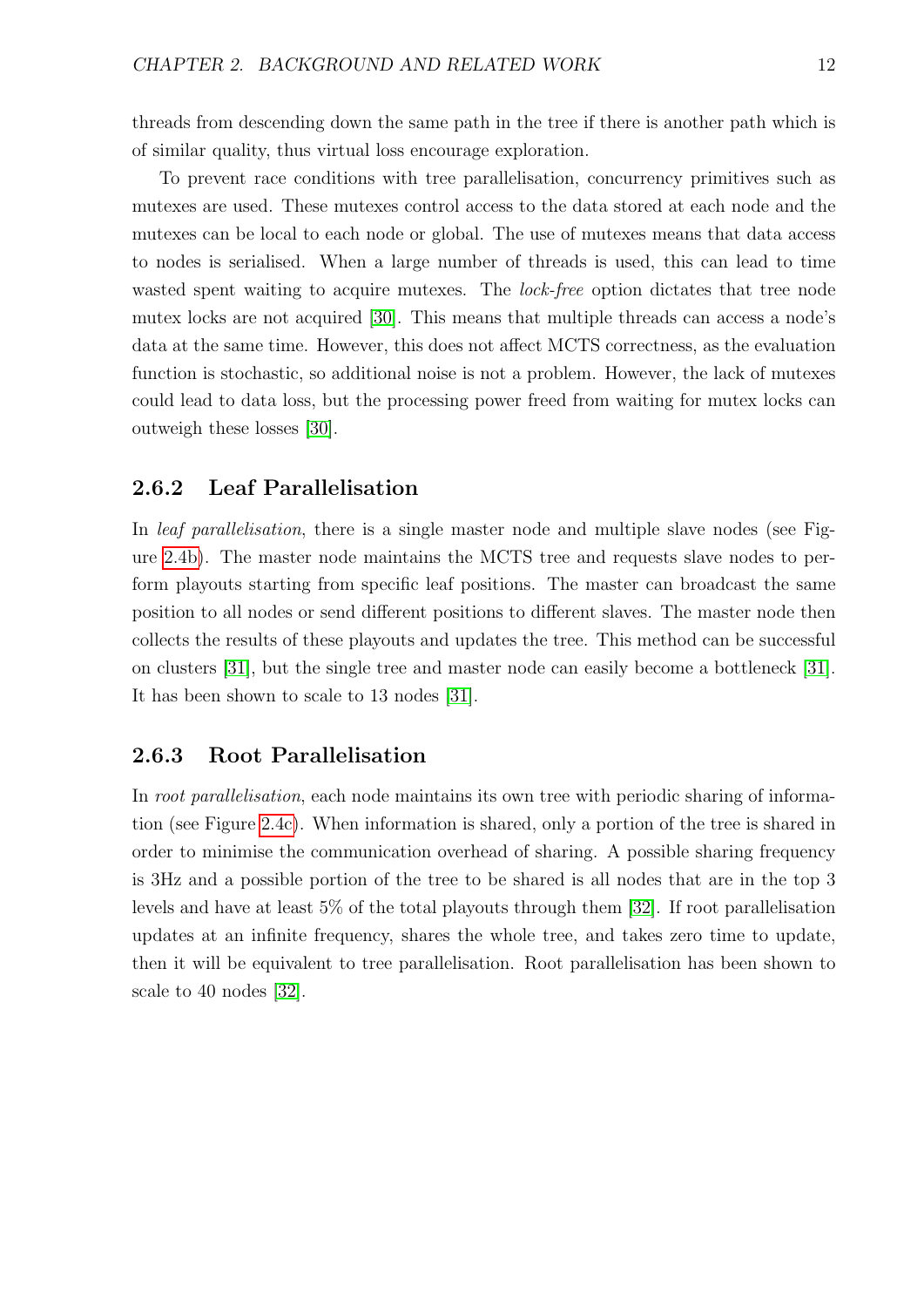### <span id="page-25-0"></span>Chapter 3

## Design

### <span id="page-25-1"></span>3.1 General

This project builds on the existing MCTS implementation of Oakfoam [\[33\]](#page-50-5) (see Appendix [D\)](#page-55-0). The system design is not changed, but extensions are designed and later implemented. Section [4.1](#page-29-1) elaborates on the usage of Oakfoam.

Figure [3.1](#page-26-2) shows a system diagram of Oakfoam, with the additions of this project shaded and a connection present prior to this project shown as a dashed line. The nonshaded parts were present in Oakfoam prior to this project. The subsystems that this project adds to Oakfoam have been inserted in between existing subsystems as the figure shows, while abstracting their implementation details from other parts of the whole system.

The list of Oakfoam features prior to this project include:

- Functional MCTS implementation.
- GTP interface.
- Additional MCTS heuristics such as:
	- Rapid Action Value Estimation (RAVE);
	- Progressive Widening and Biasing; and
	- Last Good Reply with Forgetting (LGRF).
- Support for opening books.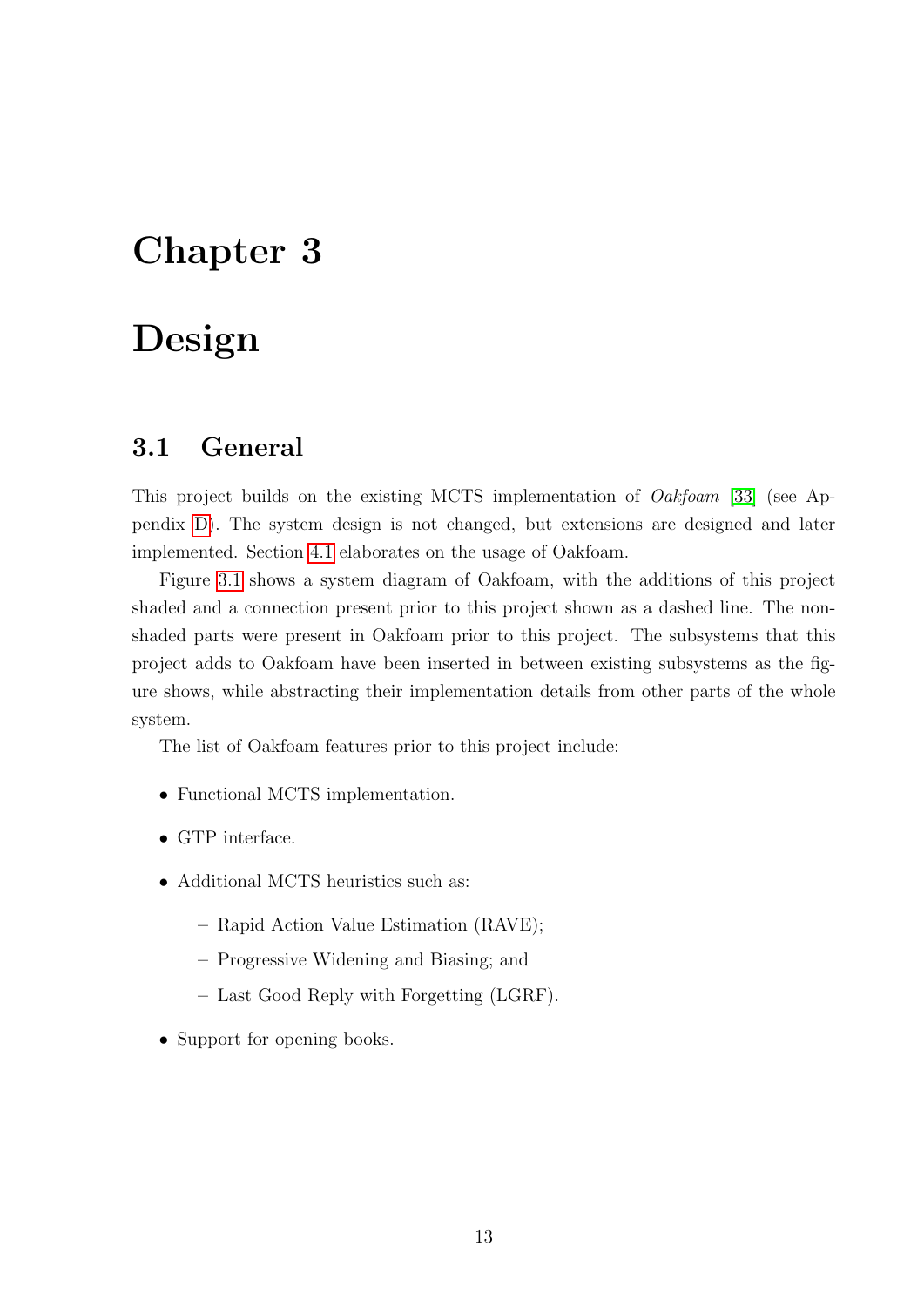<span id="page-26-2"></span>

Figure 3.1: System Diagram for Oakfoam, with this project's additions shaded. A connection present prior to this project is shown as a dashed line.

### <span id="page-26-0"></span>3.2 Pondering

Pondering is the act of thinking during the opponent's thinking time. Some form of concurrency is required to be able to act on new GTP commands. Threading was chosen as the concurrency model. Other concurrency models, such as polling, were considered but rejected as GTP commands are read from standard input using a blocking call.

The method that will be used for pondering in this project is: a pondering thread will start pondering when no other work must be done, performing a normal MCTS search, and finally stop pondering when a new command is received, such as a move from the opponent. Pondering performs a MCTS search on the current tree. When the opponent makes a move, the valid sub-tree is kept and the standard thinking procedure is followed.

### <span id="page-26-1"></span>3.3 Multi-Core Parallelisation

Due to the shared memory nature of multi-core systems, it was decide to make use of tree parallelisation. A single tree, which is shared between all the cores, is therefore maintained in shared memory. A number of threads (typically one per core) are executed, and these will all work on the same tree. These threads will be stored in a thread pool and simultaneously started and stopped. This thread pool will help maintain control over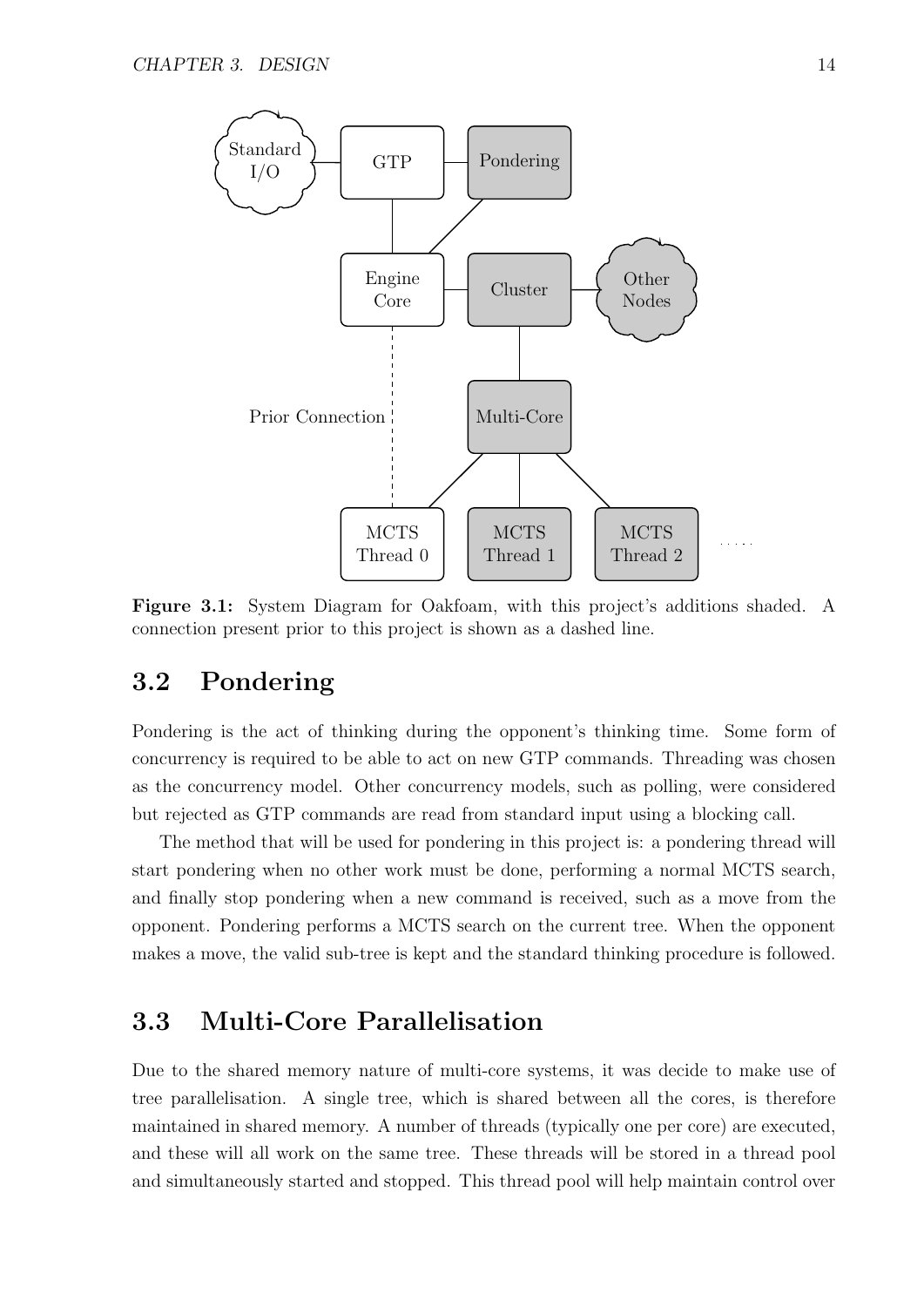the threads. In order to address over-exploitation and concurrency primitive losses, the virtual loss and lock-free options will be implemented and investigated.

### <span id="page-27-0"></span>3.4 Cluster Parallelisation

In comparison with multi-core systems, clusters have high latency between processing nodes. Leaf and root parallelisation are therefore the only realistic candidates for cluster parallelisation. Due to project time constraints, both methods could not be implemented and tested. Root parallelisation was chosen in the belief that it would scale better [\[32,](#page-50-4) [34\]](#page-50-6).

An implementation aspect that affects the design is the underlying communication system. The two main options that are available for clusters are Transmission Control Protocol (TCP) sockets and Message Passing Interface (MPI).

The MPI standard is the de-facto communication standard for High Performance Computing (HPC) [\[35\]](#page-50-7). It offers ease of use and support with tried-and-tested implementations [\[36\]](#page-50-8). MPI implementations have support for TCP/IP connections as an underlying system [\[36\]](#page-50-8). One advantage of MPI is that, given faster media than TCP/IP, such as shared memory or switched fabric communication, MPI can make use of them without additional code [\[36\]](#page-50-8). Another advantage is that MPI is available on most High Performance Computing (HPC) clusters [\[37\]](#page-50-9), and greatly simplifies creating and running cluster jobs. A noticeable restriction of MPI is that all collective communications (any communications that involve more than two nodes) are synchronous. This implies that all the nodes will have to communicate at very specific times when sharing data.

TCP sockets is a bare-bones TCP/IP communication system. If TCP sockets are used, an entire communication layer must be written; however, very fine details can be optimised to make full use of the available network bandwidth. TCP sockets therefore offer great flexibility. TCP sockets are able to handle asynchronous and synchronous communication. Both TCP sockets and MPI guarantee delivery.

Due to the iterative nature of MCTS, synchronous communication was deemed a lesser issue, as all that would be required to minimise wasted resources is an accurate clock, which MPI itself provides. Use of this accurate clock would mean that all nodes could try and communicate as close to each other in time as possible, minimising time spent waiting.

It was decided to use MPI, as reliability and implementation difficulty were deemed more important than flexibility and the lack of asynchronous collective communications. This implies that synchronous communication will be used for sharing data amongst all the nodes and will affect the remainder of the cluster parallelisation design.

In order to synchronise communications, we will check after each playout to see if the next update should occur. Therefore the longest a node will wait to communicate is the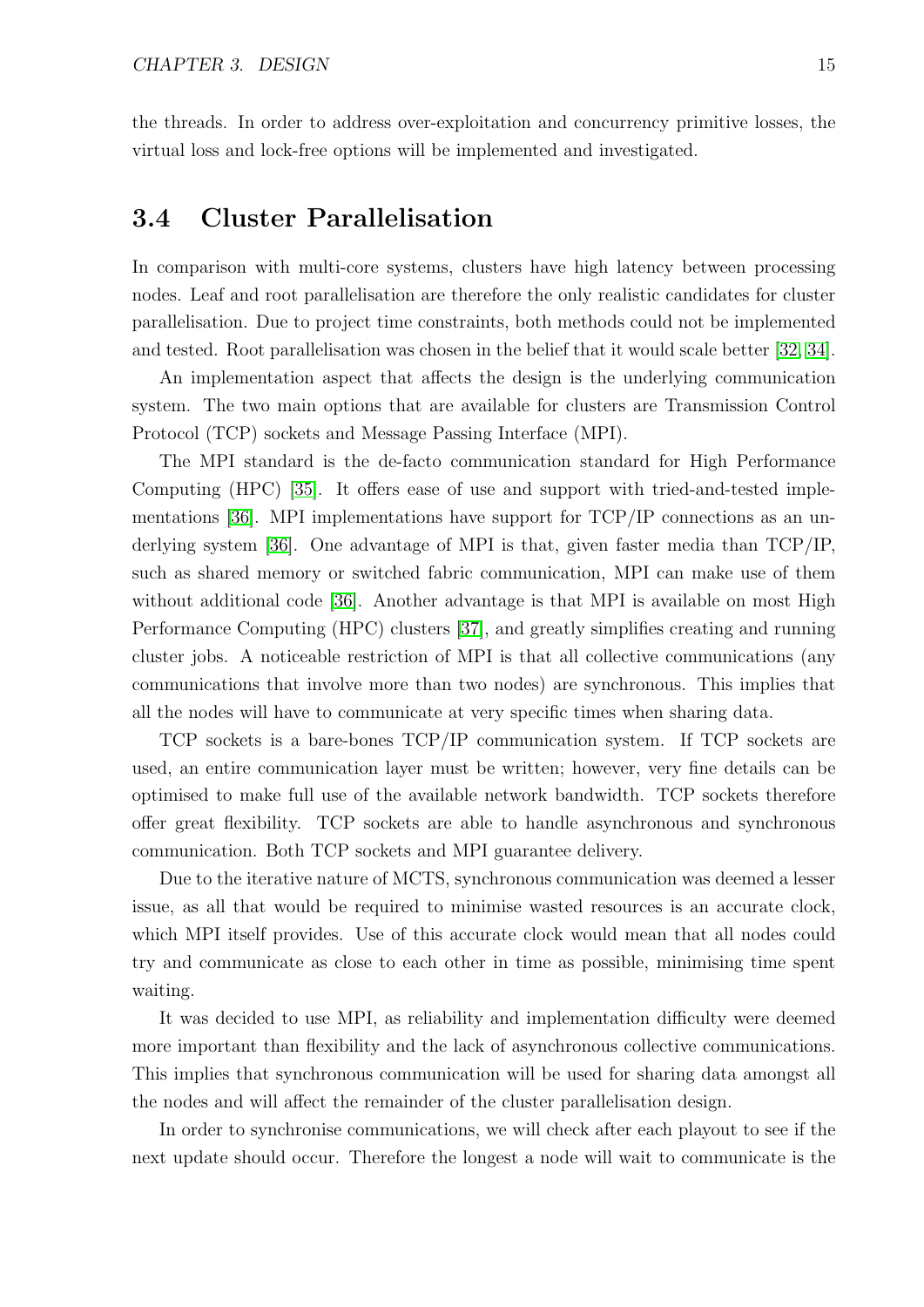length of one playout. If the number of playouts completed between updates is more than 100 playouts, the total waiting time will be smaller than 1%, which is acceptable.

Once the specified interval has passed, each processing node will share a part of their tree with the rest of the nodes. Only a part of the tree will be shared in order to limit communication overhead. The portion of the tree to be shared will be based on the top few tree levels and how many playouts have passed through the node; this was chosen based on other cluster parallelisation implementations [\[32\]](#page-50-4). Figure [3.2](#page-28-0) shows an example MCTS tree, with a portion that would typically be shared indicated. Only nodes in the top 3 tree levels with at least  $20\%$ <sup>[1](#page-28-1)</sup> of the total playouts have been selected.

<span id="page-28-0"></span>

Figure 3.2: Example of cluster sharing. Nodes to be shared are indicated. These nodes are in the top 3 tree levels and have at least 20% of the total playouts.

The shared portions of trees will be combined after sharing. The number of playout wins and losses of each identical position will be combined by adding the wins and losses respectively. In this way, cluster parallelisation of the whole tree with an infinite frequency will be equivalent to multi-core parallelisation.

In order to share a node, a unique identifier for the node, and the number of playout wins and losses, must be shared. This will be enough information to combine the correct nodes from the different trees.

After sharing and updating the tree with the received information, the process will be repeated at a regular interval. In this way cluster parallelisation will synchronise a portion of the tree across the cluster at a specific frequency.

In a "production" cluster system, cluster parallelisation would be combined with multicore parallelisation to make better use of available resources. However, for this project the two methods were not used together in order to isolate their respective strengths and weaknesses.

<span id="page-28-1"></span><sup>&</sup>lt;sup>1</sup>The threshold of  $20\%$  is artificially high, and only used for example purposes.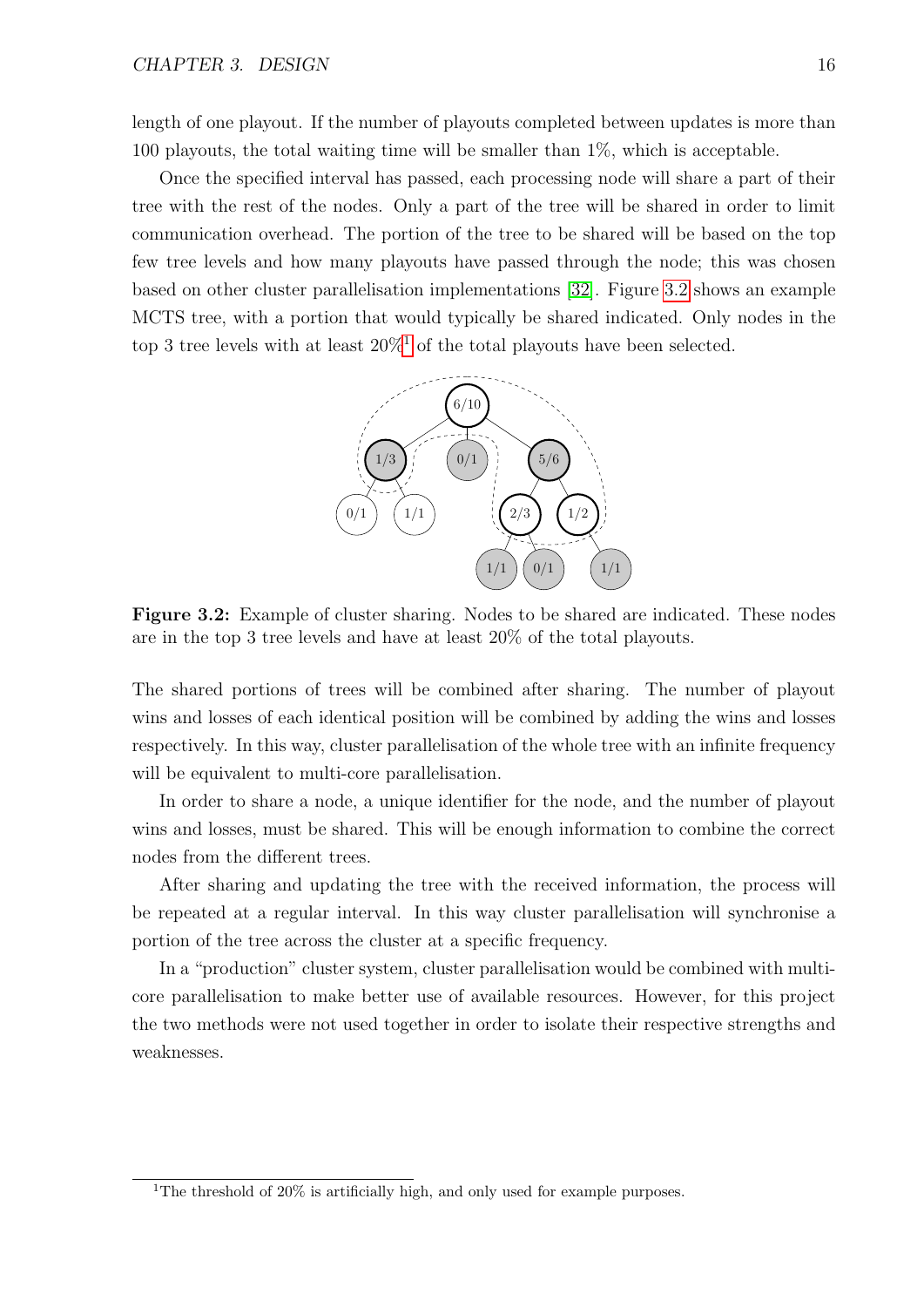## <span id="page-29-0"></span>Chapter 4

## Implementation

### <span id="page-29-1"></span>4.1 General

This project will make use of an existing MCTS implementation, Oakfoam [\[33\]](#page-50-5) (see Appendix [D\)](#page-55-0). Oakfoam was written by the author prior to the start of this project. It makes use of  $C_{++}$  as the main programming language, in order to take advantage of Object Orientated Programming (OOP), while at the same time being very fast. At the start of this project, Oakfoam already had over 10 000 lines of code in its codebase.

Oakfoam makes use of the de-facto interface standard for Go engines, Go Text Protocol (GTP) [\[38\]](#page-50-10). In this standard, the engine is the slave, and it can only respond to commands sent from the master. In the client-server representation, the server role is fulfilled by the engine. Commands and responses are sent over standard  $I/O$  and all messages are in plaintext. Oakfoam, like other Go engines, has a large number of parameters that can modify its behaviour. Oakfoam allows all of these parameters to be set at runtime through the use of GTP commands. This allows a single binary to be executed with different parameters and act differently, greatly simplifying normal usage and testing.

This project builds on Oakfoam. Therefore, some core software functionality, such as error handling and a build process, was already present and employed by this project's additions. Prior to this project, Oakfoam was single-threaded and did not possess pondering or parallelisation functionality.

### <span id="page-29-2"></span>4.2 Pondering

In order to add pondering to Oakfoam, threading was required. To maintain portability and reliability, Boost C++ Threads [\[39\]](#page-50-11) were used. Additionally, Boost was already a requirement of Oakfoam, so no additional dependencies were required.

In the pondering implementation, a new thread is started after each GTP command has finished. This thread ponders until a new GTP command is received, whereupon it stops pondering and the GTP command is processed.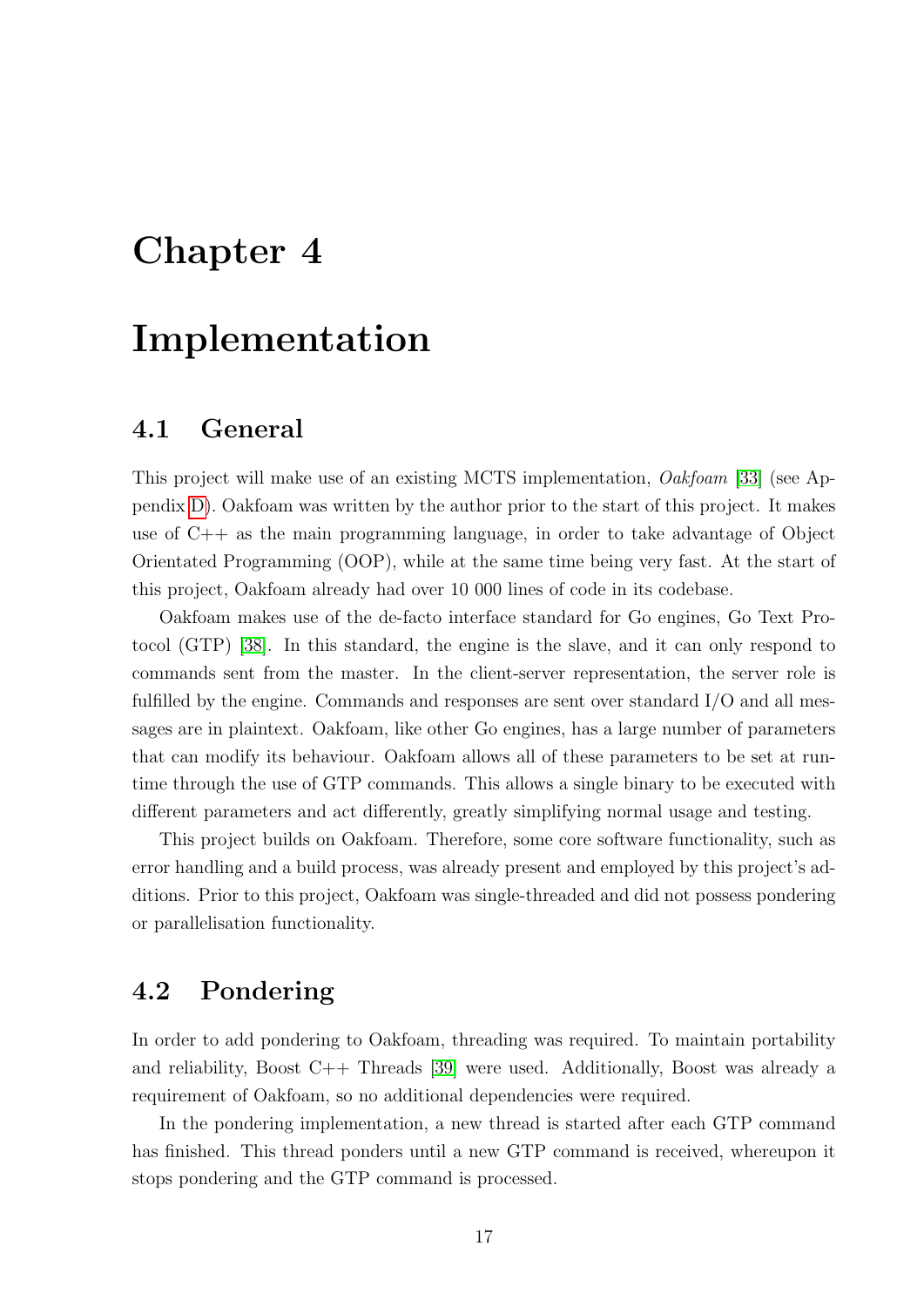### <span id="page-30-0"></span>4.3 Multi-Core

Due to the method chosen (tree parallelisation), multi-core parallelisation also required threading. Boost  $C_{++}$  Threads were also used for this. When an MCTS search is performed, a number of threads are started and simultaneously begin an MCTS search. The number of threads is set using a parameter, so it can easily be set to the number of cores on the current machine. Once a stop condition is met, all the threads are stopped and the result is returned as per usual. The virtual loss and lock-free additions are implemented and can be enabled using parameters.

#### <span id="page-30-1"></span>4.3.1 Challenges

A number of challenges were faced when implementing multi-core parallelisation. After the initial implementation was running, the speedup was initially very poor (less than 30% gain from another thread). Profiling using Intel VTune Amplifier [\[40\]](#page-50-12) revealed that the memory allocation was using a global lock. Fixing this, and a few other small improvements, resulted in the most recent version and scales well on tested hardware (see Section [5.4.1\)](#page-37-1).

During the course of the project, access was acquired to a 256-core shared memory machine at the Centre for High Performance Computing (CHPC) with the purpose of performing multi-core tests. Unfortunately, the multi-core parallelisation failed to scale on this machine. This issue was not resolved within the time available for this project and this machine could therefore not be used for testing.

### <span id="page-30-2"></span>4.4 Cluster

MPI was chosen as the communication system for cluster parallelisation in the design phase and Open MPI was chosen as the MPI implementation. Open MPI [\[36\]](#page-50-8) was chosen as it is an open-source implementation with support and widespread usage [\[37\]](#page-50-9). MPI facilitates the launching of software processes on multiple nodes using the command mpirun. This command also initialises preliminary communications between the processes. Once the processes are started, all GTP commands are inputted by the first process before being broadcast to the other processes, in order to maintain the current state across all processes. When an MCTS search is required, all processes simultaneously perform an MCTS search, and periodically share information using the MPI collective communications as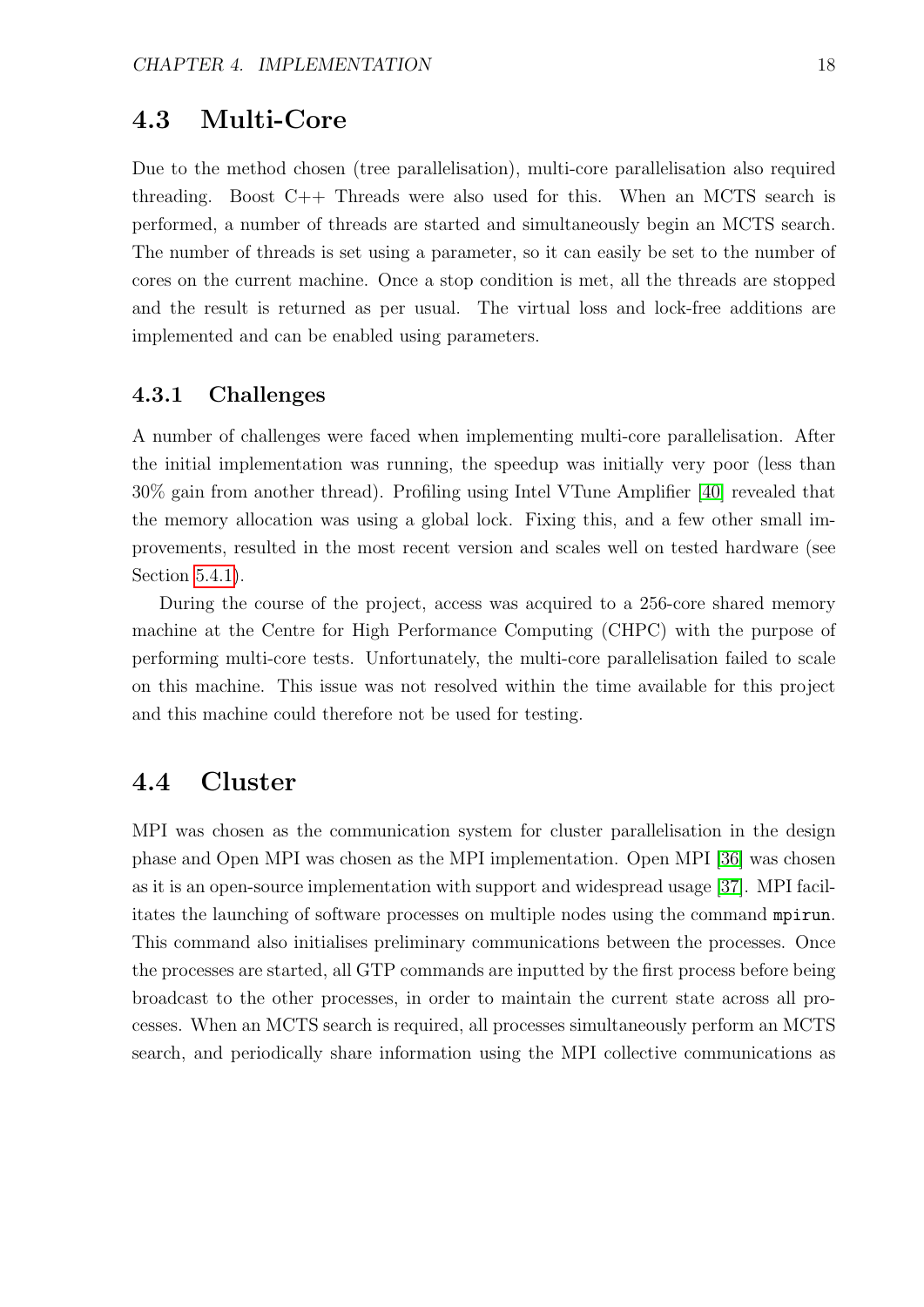<span id="page-31-0"></span>per the design. Algorithm [4.1](#page-31-0) shows pseudo code for cluster parallelisation.

```
last\_update \leftarrow MPI\_Time()while time left do
   MCTS_Playout()
   if MPI Time() > ( last update + update period ) then
       ClusterUpdate()
       last\_update \leftarrow MPI\_Time()end
end
```
Algorithm 4.1: Cluster parallelisation solution. This will run on each processing node. See Algorithm [4.2](#page-31-1) for ClusterUpdate().

```
local\_nodes \leftarrow GetTreePortion()local messages ← MakeMessages(local nodes)
cluster messages \leftarrow MPI Share (local messages)
for each message in cluster messages do
   UpdateTreeWithMessage(message)
end
```
Algorithm 4.2: Algorithm for ClusterUpdate()

The portion of the tree that is shared is divided up into messages, with a single message per tree node. In order to minimise communication overhead, these messages are small. In the design (see Section ) it was determined that a hash and the number of playout wins and losses must be sent for each node. As hashes are not reversible, the parent hash must also be sent, in case the node is not yet present in another tree. Therefore, each message will consist of the following four parts:

- 1. Node hash
- 2. Parent hash
- 3. New playouts since last update
- 4. New wins since last update

64-bit Zobrist hashes  $[41]$  will be used as the hash.<sup>[1](#page-31-2)</sup> Zobrist hashing is a technique that can generate an arbitrary length hash for a board position with a good distribution [\[41\]](#page-50-13). It is assumed that the 64-bit hashes will be unique and that any collisions will not affect performance.

<span id="page-31-2"></span><sup>1</sup>Zobrist hashing functionality was present in Oakfoam prior to this project.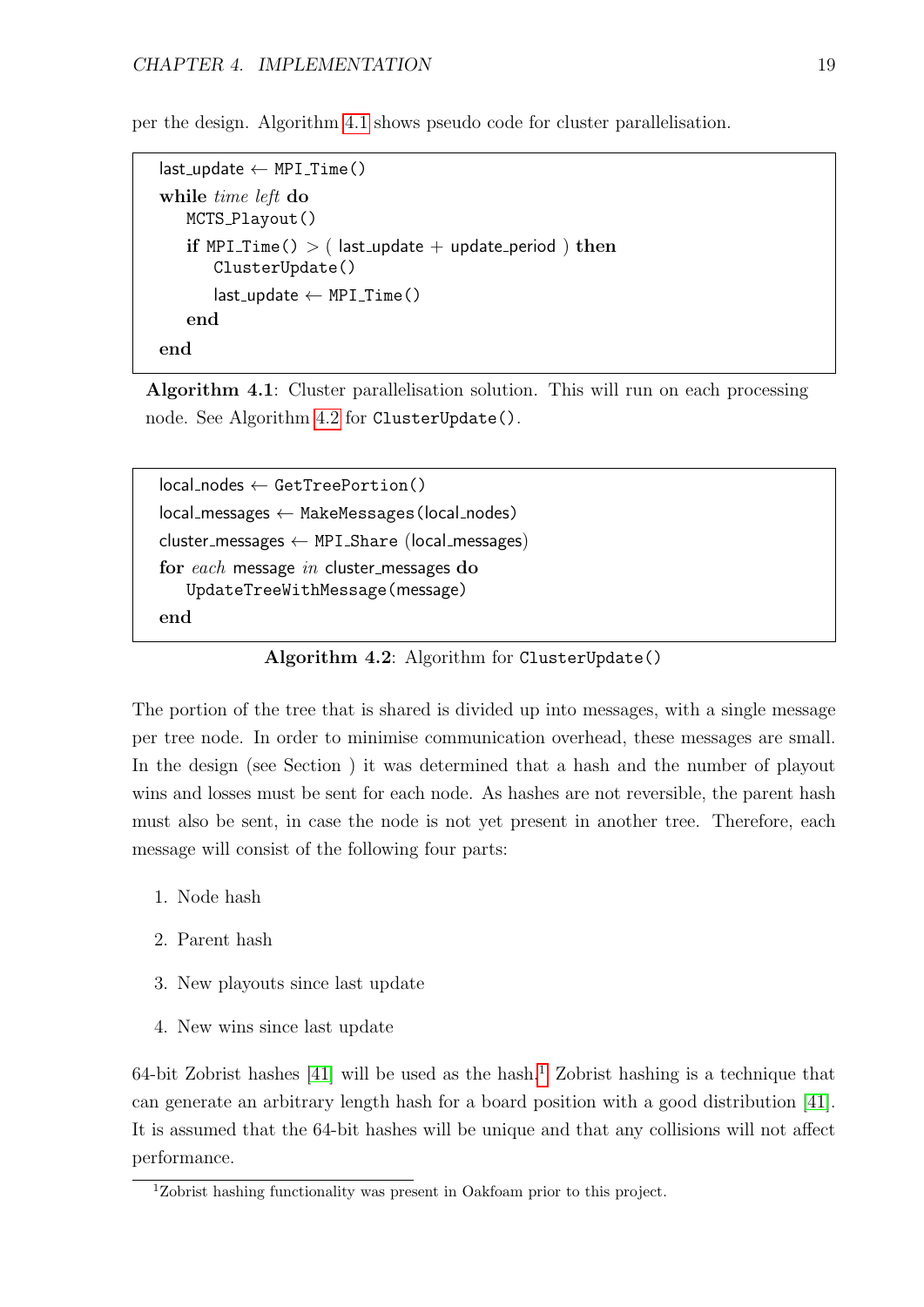In order to find the correct tree node given a hash, a hash table storing a pointer to the node in the tree is used. The hash table was chosen, as a fast lookup is possible given a good hash function. If the node hash is not in the table, the parent hash is used to find the parent node and then expand the parent to find the node in the tree.

Once the messages are shared amongst the cluster, they must be combined with the local MCTS tree. They are combined by adding the new playouts and wins to the node's respective values. In this way, each local tree will strive to be the sum of all the cluster trees had there been no parallelisation.

#### <span id="page-32-0"></span>4.4.1 Challenges

A number of challenges were faced in implementing cluster parallelisation. The first main issue occurred when different nodes on the cluster had different MPI versions. The reported error message was obscure and not relevant to the problem, but after careful debugging the cause was found and fixed.

Another large issue caused seemingly random freezes of the cluster implementation. No feedback was given as to why it was occurring, and it was difficult to reproduce on other systems. Eventually it was determined that there was an error with the version of Open MPI in use (1.3.2). Fortunately, the problem only occurs when shared memory is used, therefore shared memory usage was explicitly disabled for this project.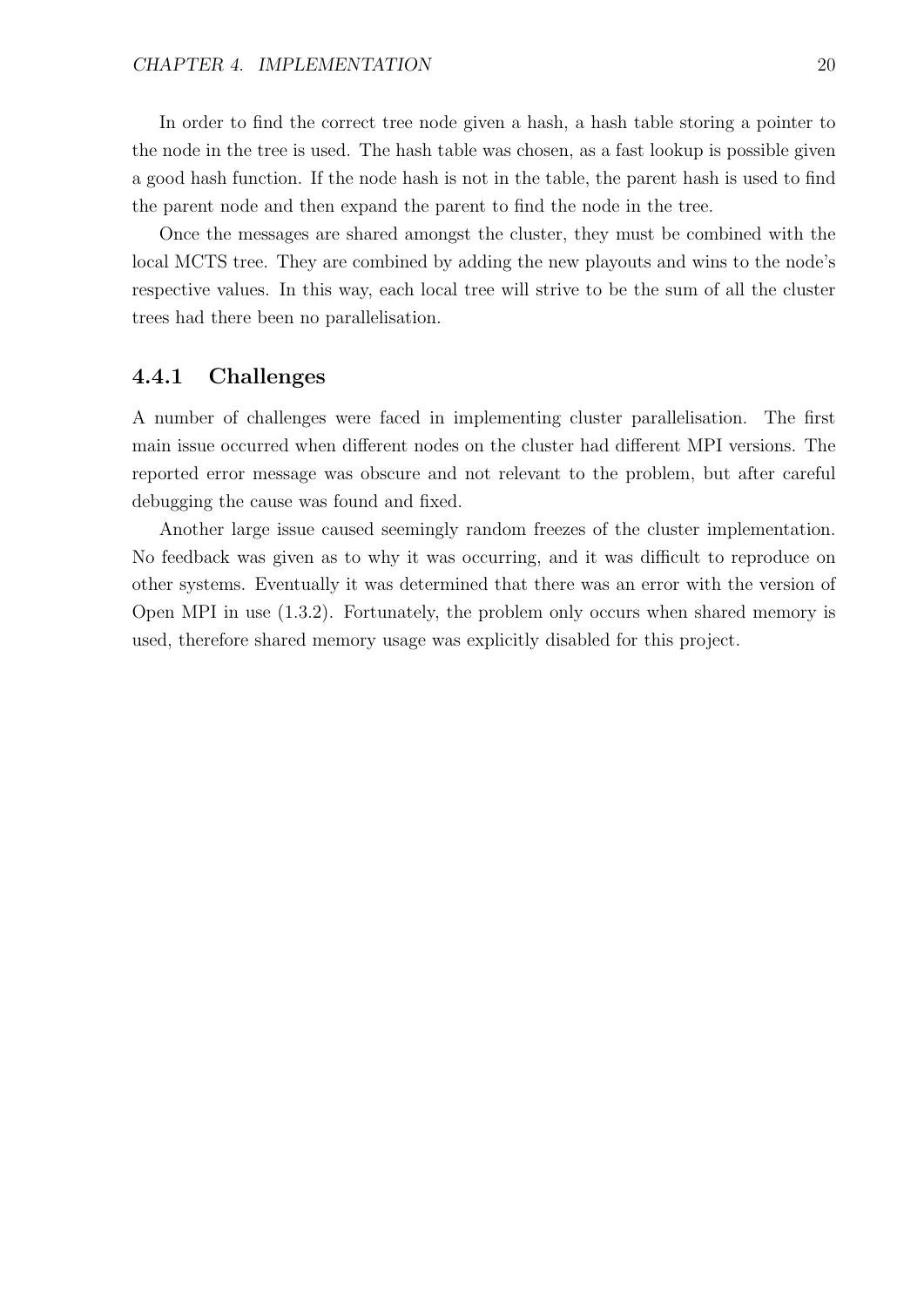## <span id="page-33-0"></span>Chapter 5

## Testing and Results

### <span id="page-33-1"></span>5.1 Overview

Due to the stochastic nature of MCTS, it is very difficult to verify the correctness of an MCTS implementation. Instead, we elect to verify an MCTS implementation with empirical results; testing is therefore a fundamental part of MCTS research.

Usually, changes to the MCTS algorithm are evaluated by playing against a version of the same program without the change (self-play) and against another reference program. In this project it was decided to perform measurements using only self-play as it was expected that this would be able to offer comprehensive testing, while eliminating the extra complexity of another program. The Gomill tool package [\[42\]](#page-50-14) was extensively used for testing.

Tests were performed on board sizes 9x9 and 19x19, as these are popular board sizes [\[5\]](#page-48-5) and should give a good indication of how board size plays a role. However, a 19x19 board is close to 4.5 times as large as a 9x9 board, therefore playouts take more than four times longer on  $19x19$  and more moves are required to fill a portion of the  $19x19$  board. This means that tests on 19x19 will take much longer than those on 9x9.

The time that was required to perform tests was a limiting factor in this project. There are [1](#page-33-2)00 or more moves in a typical  $19x19$  Go game, and with a time limit of  $10s/move<sup>1</sup>$ tests on 19x19 can take longer than 15min per game. A single game has a very high variance, therefore a number of games must be played to get an accurate result. A run of 100 games (the minimum number for a test in this report) can easily take longer than a day on 19x19. Testing was therefore selective and could not cover a very wide range of parameters.

There was no to very little variance on the speedup results, therefore no error bars are shown — only the fastest result of a few samples is shown.

<span id="page-33-2"></span> $1<sup>1</sup>A$  time limit of 10s per move is rather fast, but realistic. Longer time limits would take even longer to test and were therefore not used.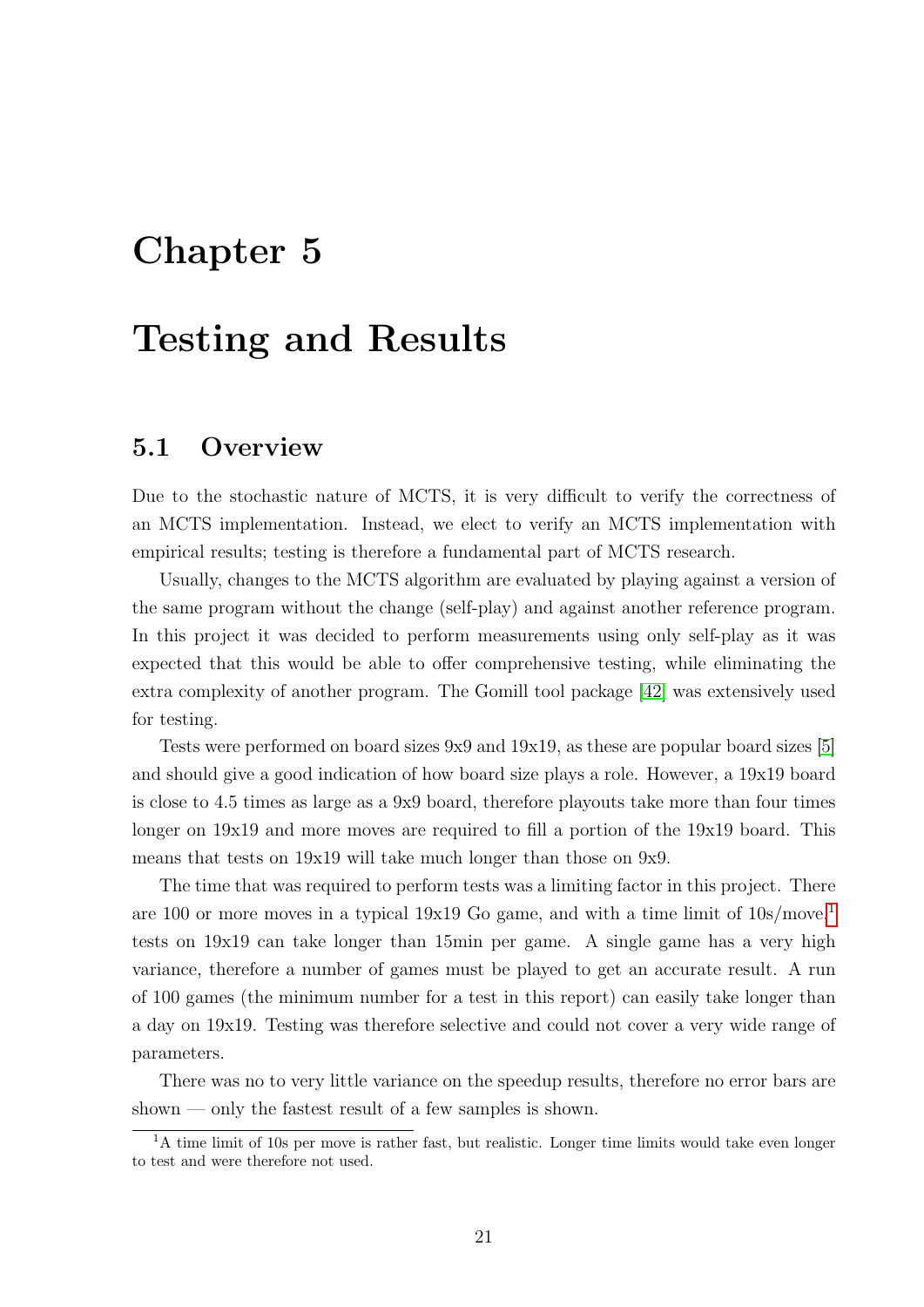Access to the CHPC's cluster was acquired, but system downtime and implementation difficulties (see Section [4.4.1\)](#page-32-0) rendered this cluster practically useless to this project. All tests were performed on the Stellenbosch University's Rhasatsha cluster and another standalone machine very similar to a Rhasatsha cluster node.

#### <span id="page-34-0"></span>5.1.1 Conventions

In all graphs that show error bars, these bars show the  $95\%$  confidence interval<sup>[2](#page-34-3)</sup> of each result, unless otherwise noted. In some of the graphs, particularly those with error bars, the results are slightly staggered to aid readability  $-e.g.:$  all results in Figure [5.10](#page-44-1) near the grid line for "4 Cores/Periods" are in fact measured for exactly 4 cores or periods.

The term "normalised" in the context of playout speed refers to the act of dividing results by the playout speed for a single core. In other words, a normalised playout speed of two implies a speed twice that of the single core measurement.

### <span id="page-34-1"></span>5.2 Pondering

Pondering is difficult to properly measure, as it highly depends on how long the opponent player thinks for. It was decided to measure pondering in games where the opponent thinks for an identical amount of time. We expect that the player with pondering enabled will be stronger.

If the thinking time is the same for both players, the number of playouts done during pondering will be approximately the same as during normal thinking time. Therefore, after the opponent move is made and the correct sub-tree is selected, a portion of the pondering playouts will remain. The strength gain from pondering should therefore not depend on the thinking time available if it is the same for both players.

#### <span id="page-34-2"></span>5.2.1 Evaluation

#### Purpose

Determine if pondering provides a strength increase and quantify it.

#### Method

Two players played against each other, with pondering being enabled for the one, and both having a fixed time per move. This was repeated with different times, on 9x9 and 19x19 board sizes.

<span id="page-34-3"></span><sup>2</sup>The confidence interval used is of the normal approximation of a binomial distribution.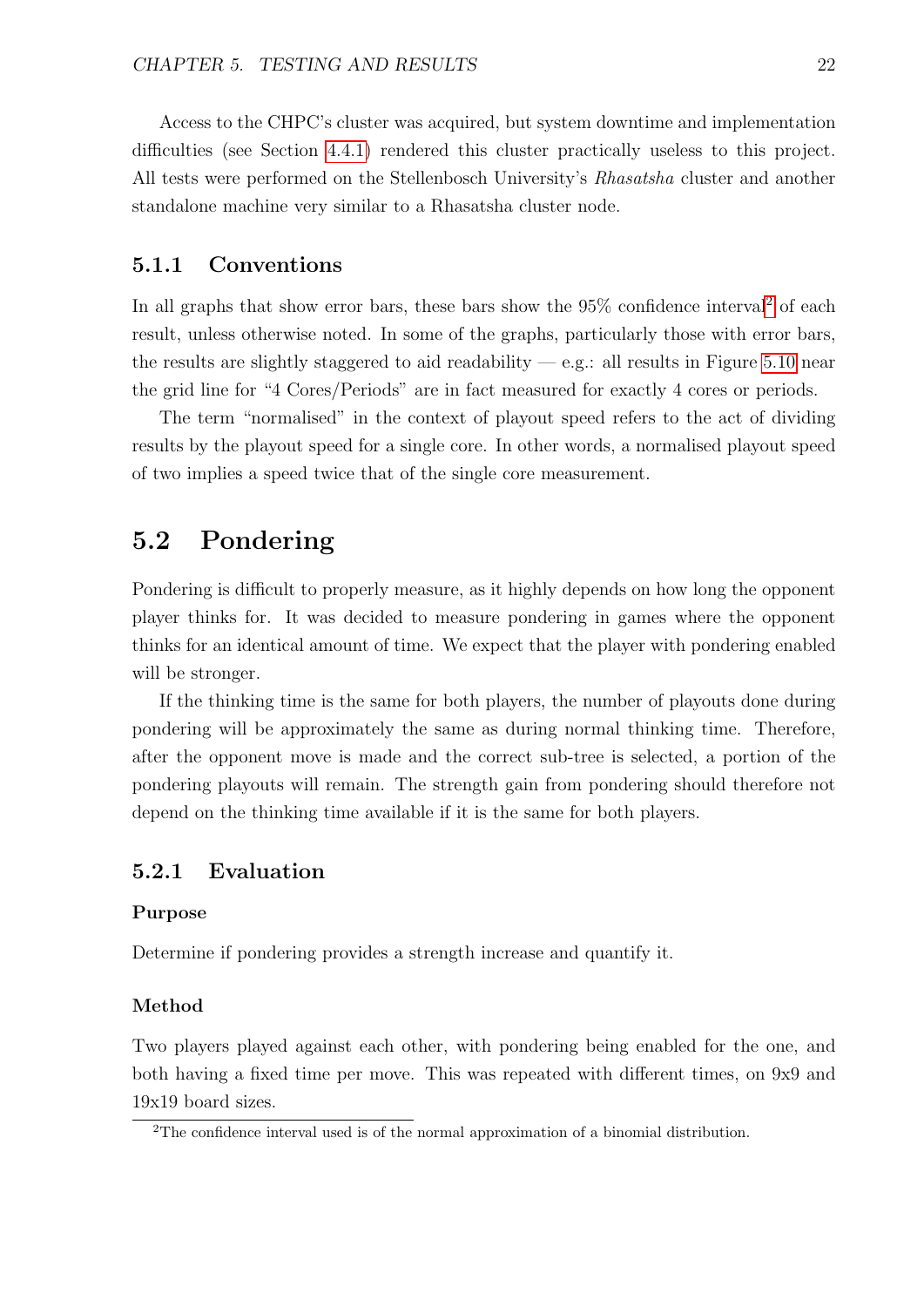#### Results

<span id="page-35-2"></span>The results are shown in Tables [5.1](#page-35-2) and [5.2.](#page-35-3) The 95% confidence intervals are shown.

|     |     | $Time/Move$   Games   Winrate $[\%]$   Elo Diff. |     |
|-----|-----|--------------------------------------------------|-----|
| 2s  | 100 | $57 \pm 9.70$                                    | 50  |
| 10s | 100 | $68 \pm 9.14$                                    | 130 |

Table 5.1: Performance with Pondering on 9x9

<span id="page-35-3"></span>

|     |     | $Time/Move$   Games   Winrate $[\%]$   Elo Diff. |    |
|-----|-----|--------------------------------------------------|----|
| 2s  | 100 | $57 \pm 9.70$                                    | 50 |
| 10s | 100 | $56 \pm 9.73$                                    | 40 |

Table 5.2: Performance with Pondering on 19x19

#### Analysis of Results

The results indicate that pondering functions within expectations and is in line with previous results in the field that show an improvement of 60 Elo [\[28\]](#page-50-0). Further tests can investigate the strength increase when time allocation is asymmetric.

### <span id="page-35-0"></span>5.3 Scaling

Although not a direct focus of this project, parallelisation depends on the principle that MCTS scales — if more playouts are performed, the playing strength increases. This section's aim is to verify this for our MCTS implementation and quantify the improvement of strength as the number of playouts increases. The scaling results will then represent the best possible results for parallelisation in following tests.

#### <span id="page-35-1"></span>5.3.1 Evaluation

#### Purpose

Verify that MCTS improves in strength with an increase in thinking time and quantify this improvement.

#### Method

A fixed period of time was used for each series of tests. The reference player was given a single period of thinking time per move, while the opponent was given a number of periods per move. A number of games were then played between these players and the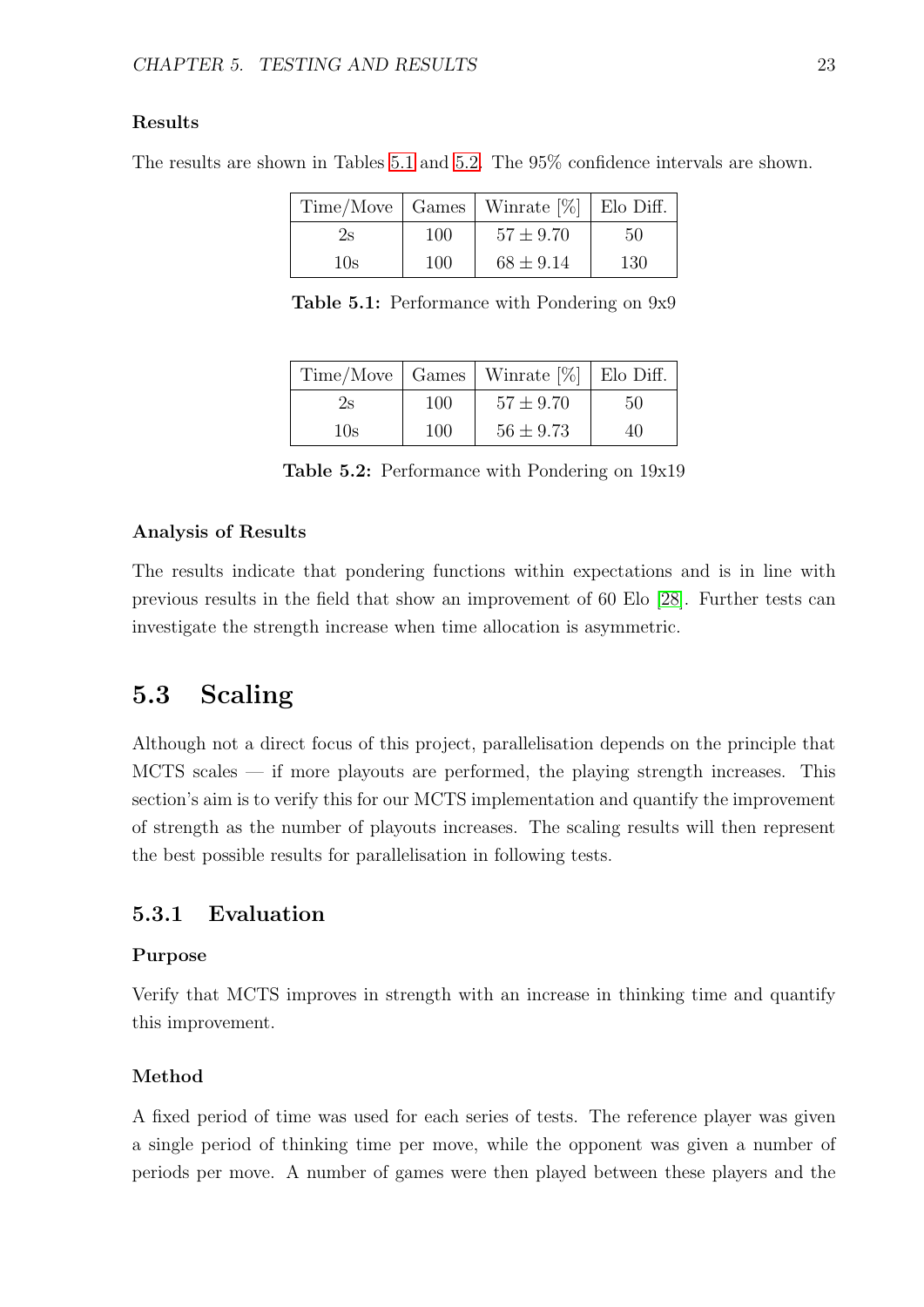results recorded. This process was repeated for range of periods given to the one player, on board sizes 9x9 and 19x19.

#### Results

<span id="page-36-0"></span>The results are shown in Figures [5.1](#page-36-0) and [5.2.](#page-37-2)



Figure 5.1: Scaling of MCTS on 9x9

#### Analysis of Results

The results confirm that an increase in thinking time results in an increase in strength for MCTS on both 9x9 and 19x19. These results are the ideal results for parallelisation and will be used for comparison purposes in the tests following.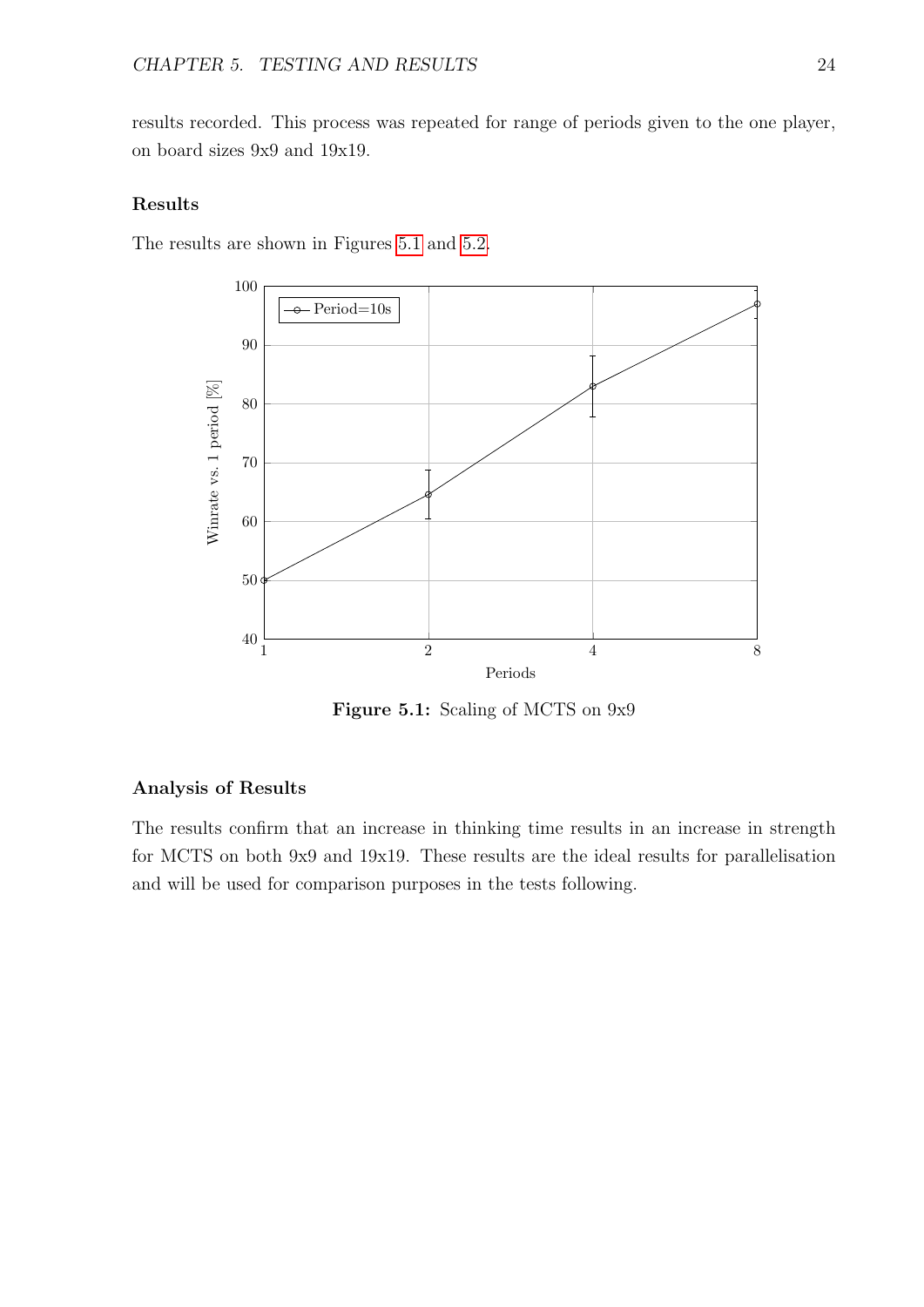<span id="page-37-2"></span>

Figure 5.2: Scaling of MCTS on 19x19

### <span id="page-37-0"></span>5.4 Multi-Core

Multi-core parallelisation will be evaluated in two ways. Firstly, we will determine if the rate of playouts increases with an increase in parallel hardware. This will determine the upper limit on the strength increase. Secondly, we will test for the parallel effect to determine if the rate increase leads to an increase in strength.

Multi-core testing was performed on the Rhasatsha cluster. The cluster's processing nodes are mostly machines with eight cores, and two machines with more cores. However, the job allocation uses a greedy algorithm and the machines with more cores could therefore not be acquired for use. Multi-core tests could therefore only go up to eight cores.

In all of this section's tests, no cores were over-subscribed — the number of active threads on each machine was less than or equal to the number of cores on that machine.

#### <span id="page-37-1"></span>5.4.1 Speedup

#### Purpose

Successful parallelisation increases the rate of playouts with an increase in processing nodes. Verify and quantify this increase in speed for multi-core parallelisation.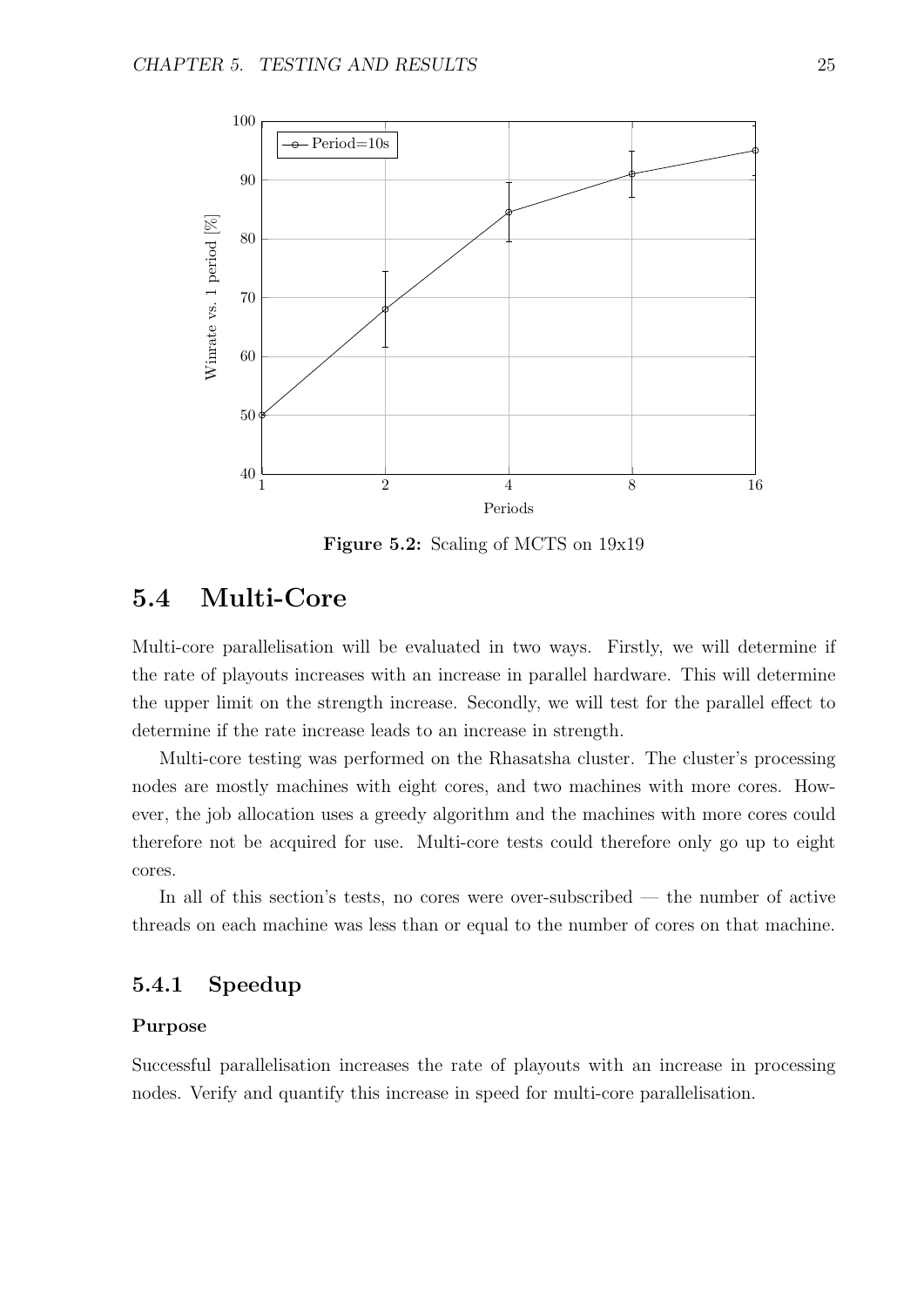#### Method

The program was started on a specific number of cores. The program was then sent a command to generate a move and the rate of playouts was then recorded. This was repeated with the virtual loss and lock-free options. After all tests, the results were normalised around the single core measurements.

#### Results

<span id="page-38-0"></span>The results are shown in Figures [5.3](#page-38-0) and [5.4.](#page-39-1)



Figure 5.3: Speedup of Multi-Core Parallelisation on 9x9

#### Analysis of Results

On both 9x9 and 19x19, multi-core parallelisation showed an increase in speed proportional to the increase in processing nodes. Multi-core parallelisation is therefore successful in increasing the rate of playouts.

However, the results show no discernible difference between the various multi-core versions in the range of hardware tested on and can therefore no remark can be made regarding the virtual loss and lock-free additions.

Further tests should investigate the speedup achieved on hardware with more cores. It is proposed that with more cores, the lock-free option will become more important.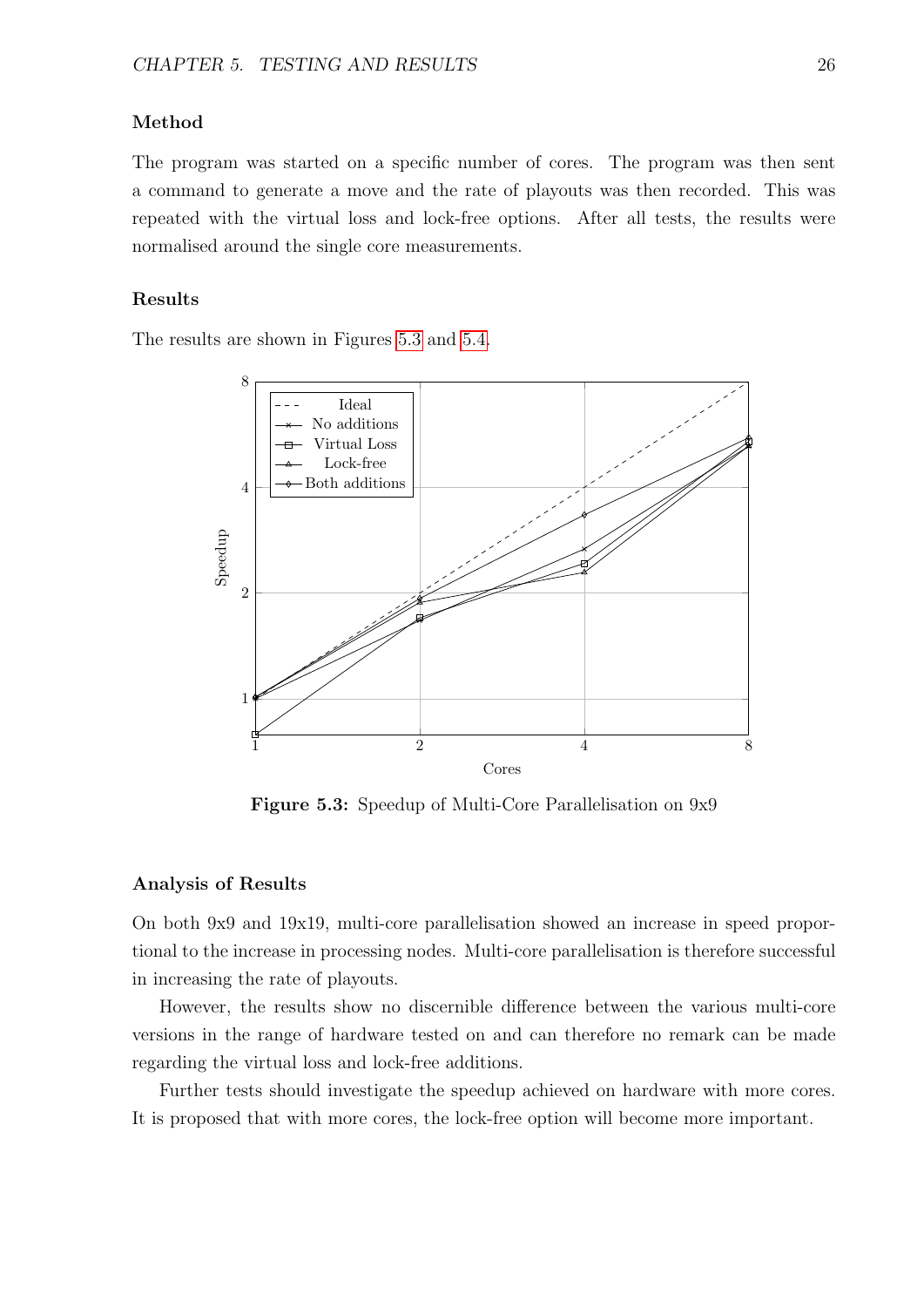<span id="page-39-1"></span>

Figure 5.4: Speedup of Multi-Core Parallelisation on 19x19

#### <span id="page-39-0"></span>5.4.2 Parallel Effect

#### Purpose

The parallel effect is the strength lost when MCTS is parallelised. Measure this effect for multi-core parallelisation.

#### Method

The reference player was given a single core, while the opponent was given a number of cores. A number of games were then played between these players with a fixed number of playouts per move. This process was repeated for range of cores given to the one player, on board sizes 9x9 and 19x19, and with virtual loss and lock-free additions.

#### Results

The results are shown in Figures [5.5](#page-40-0) and [5.6.](#page-40-1) Note that both figures only show a limited portion of the y-axis to amplify differences.

#### Analysis of Results

The results show that, on the tested hardware, multi-core parallelisation shows no parallel effect on 9x9. On 19x19, the multi-core parallelisation shows no parallel effect with the virtual loss addition, while without the addition, strength is severely affected by the parallel effect.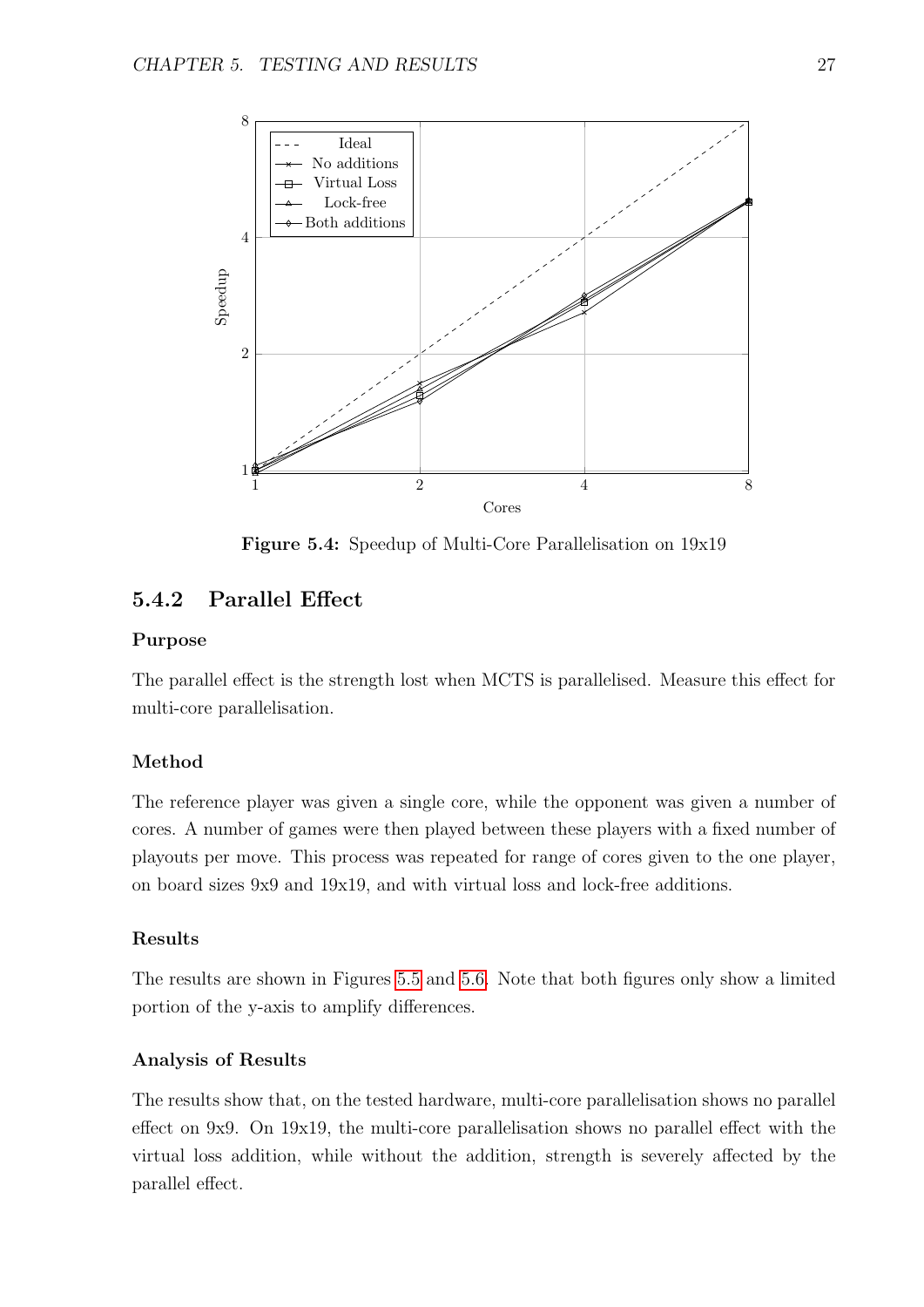<span id="page-40-0"></span>

Figure 5.5: Parallel Effect of Multi-Core Parallelisation on 9x9

<span id="page-40-1"></span>

Figure 5.6: Parallel Effect of Multi-Core Parallelisation on 19x19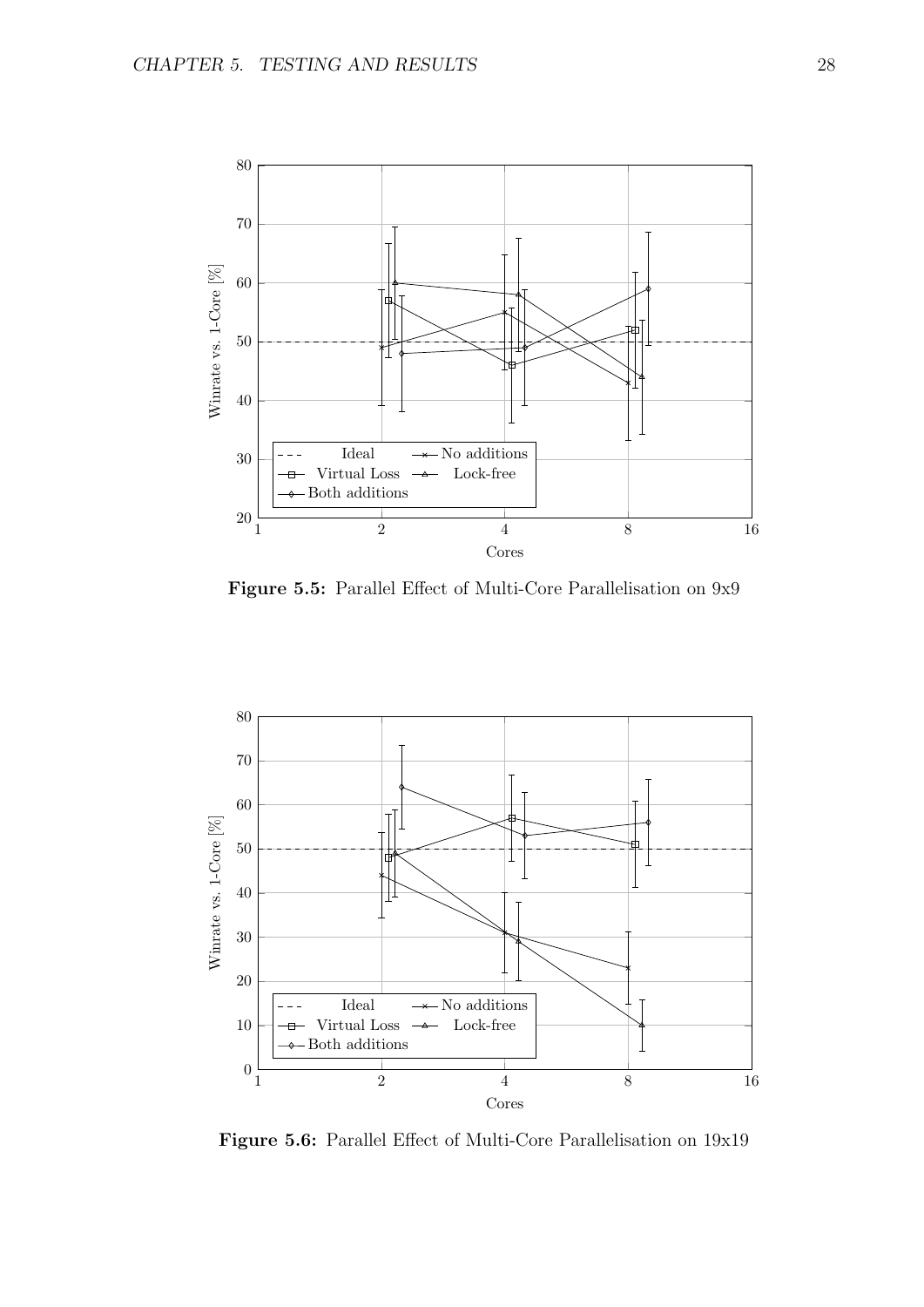The lack of the parallel effect (with virtual loss) and linear speedup implies that the multi-core parallelisation scales very well on the available hardware. As such, it was decided not to perform a further strength comparison, as this would require extensive time for additional unnecessary testing.

### <span id="page-41-0"></span>5.5 Cluster

Cluster parallelisation will be evaluated in three ways. Firstly, we will determine if the rate of playouts increases with an increase in parallel hardware. This will determine the upper limit on the strength increase. Secondly, we will test for the parallel effect, to determine if the rate increase leads to an increase in strength. Finally, we will quantify the strength increase gained from an increase in parallel hardware.

All cluster tests were performed on the Rhasatsha cluster, located at Stellenbosch University. All tests made use of the job scheduling software on the cluster.

The interval between tree-sharing updates is a parameter for some of the tests and is referred to as  $p$ .

#### <span id="page-41-1"></span>5.5.1 Speedup

#### Purpose

Successful parallelisation increases the rate of playouts with an increase in processing nodes. Verify and quantify this increase in speed for cluster parallelisation.

#### Method

The program was started on a various numbers of cluster cores. The program was then sent a command to generate a move and the rate of playouts was then recorded. After all tests, the results were normalised around the single core measurements.

#### Results

The results are shown in Figures [5.7](#page-42-0) and [5.8.](#page-42-1)

#### Analysis of Results

The results show very good speedup for cluster parallelisation on 9x9. On 19x19, the speedup is close to linear, but with a low gradient. Additional testing is required to determine the exact cause of this low gradient, however, it is postulated that this is due to the length of a playout on 19x19 and the fact that sharing is synchronised. Further testing can investigate this.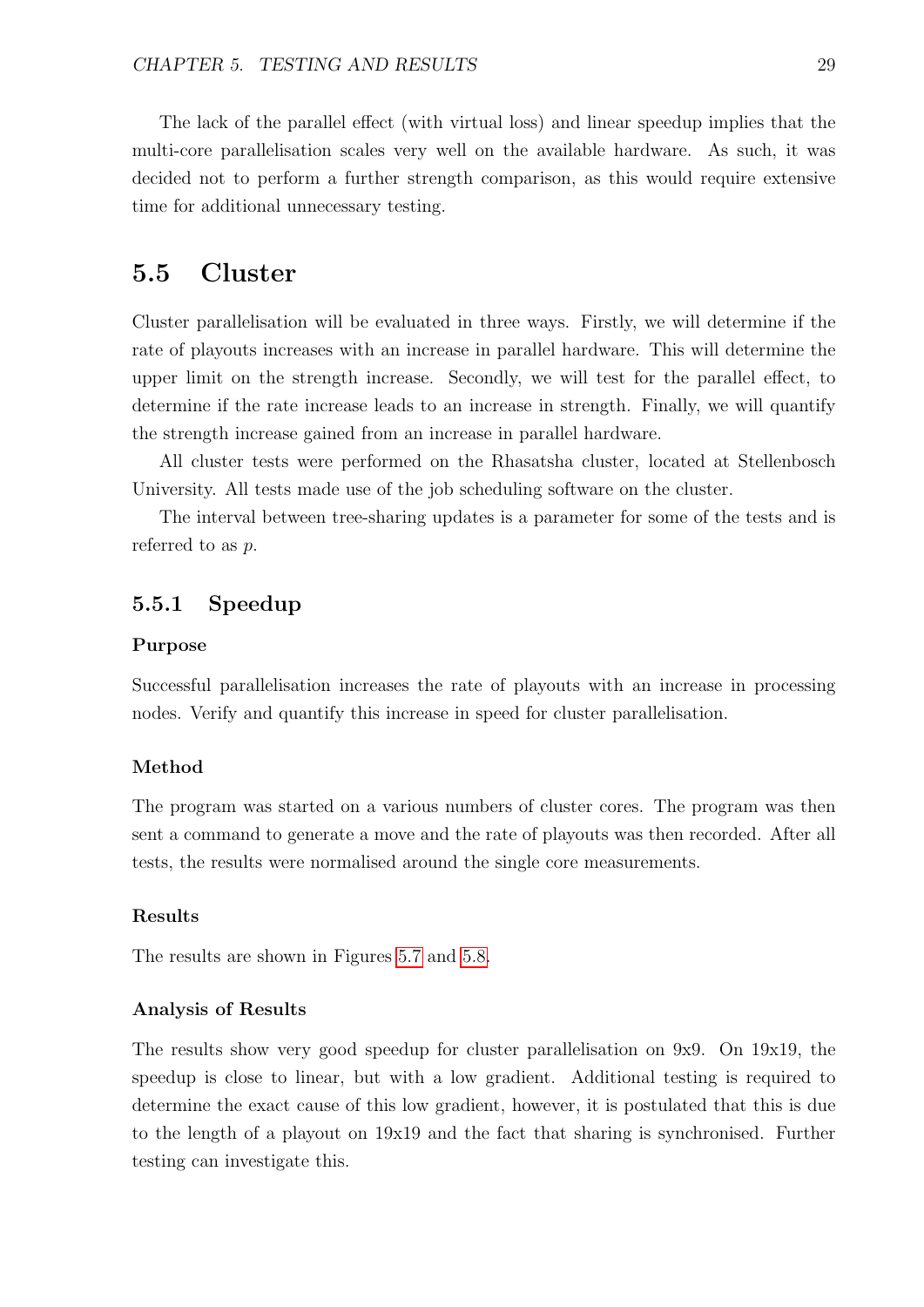<span id="page-42-0"></span>

Figure 5.7: Speedup of Cluster Parallelisation on 9x9

<span id="page-42-1"></span>

Figure 5.8: Speedup of Cluster Parallelisation on 19x19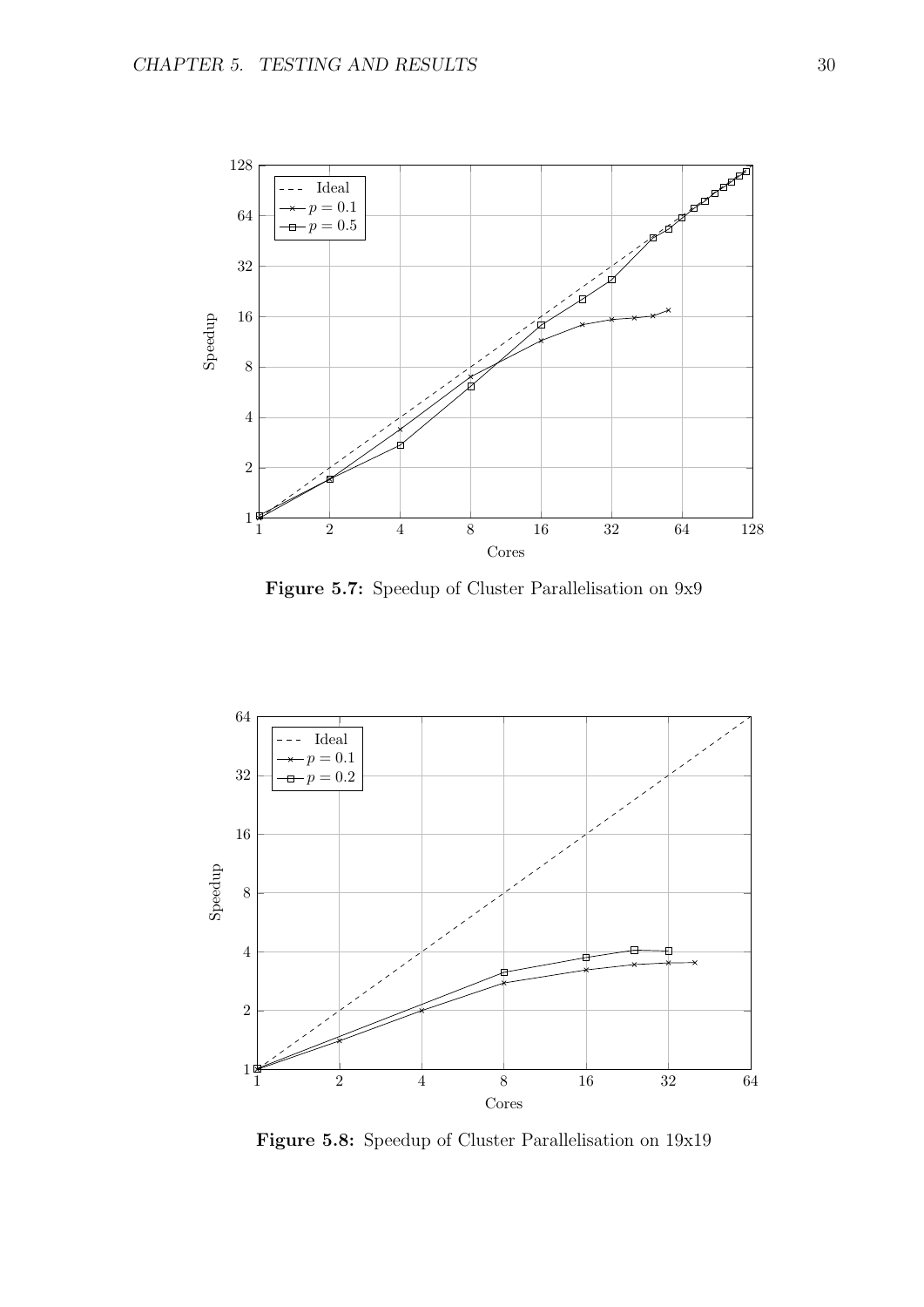#### <span id="page-43-0"></span>5.5.2 Parallel Effect

#### Purpose

The parallel effect is the strength lost when MCTS is parallelised. Measure this effect for cluster parallelisation.

#### Method

The reference player was given a single core, while the opponent was given a number of cores. A number of games were then played between these players with a fixed number of playouts per move. This process was repeated for range of cores given to the one player, on board sizes 9x9 and 19x19, and for different sharing intervals.

#### Results

The results are shown in Figure [5.9.](#page-43-1) Note that the figure only shows a limited portion of the y-axis to amplify differences.

<span id="page-43-1"></span>

Figure 5.9: Parallel Effect of Cluster Parallelisation on 9x9

#### Analysis of Results

The results show that the parallel effect is prominent for cluster parallelisation on 9x9. It was therefore decided to not perform further parallel effect tests and rather perform a strength comparison on 9x9 and 19x19, shown in the next section.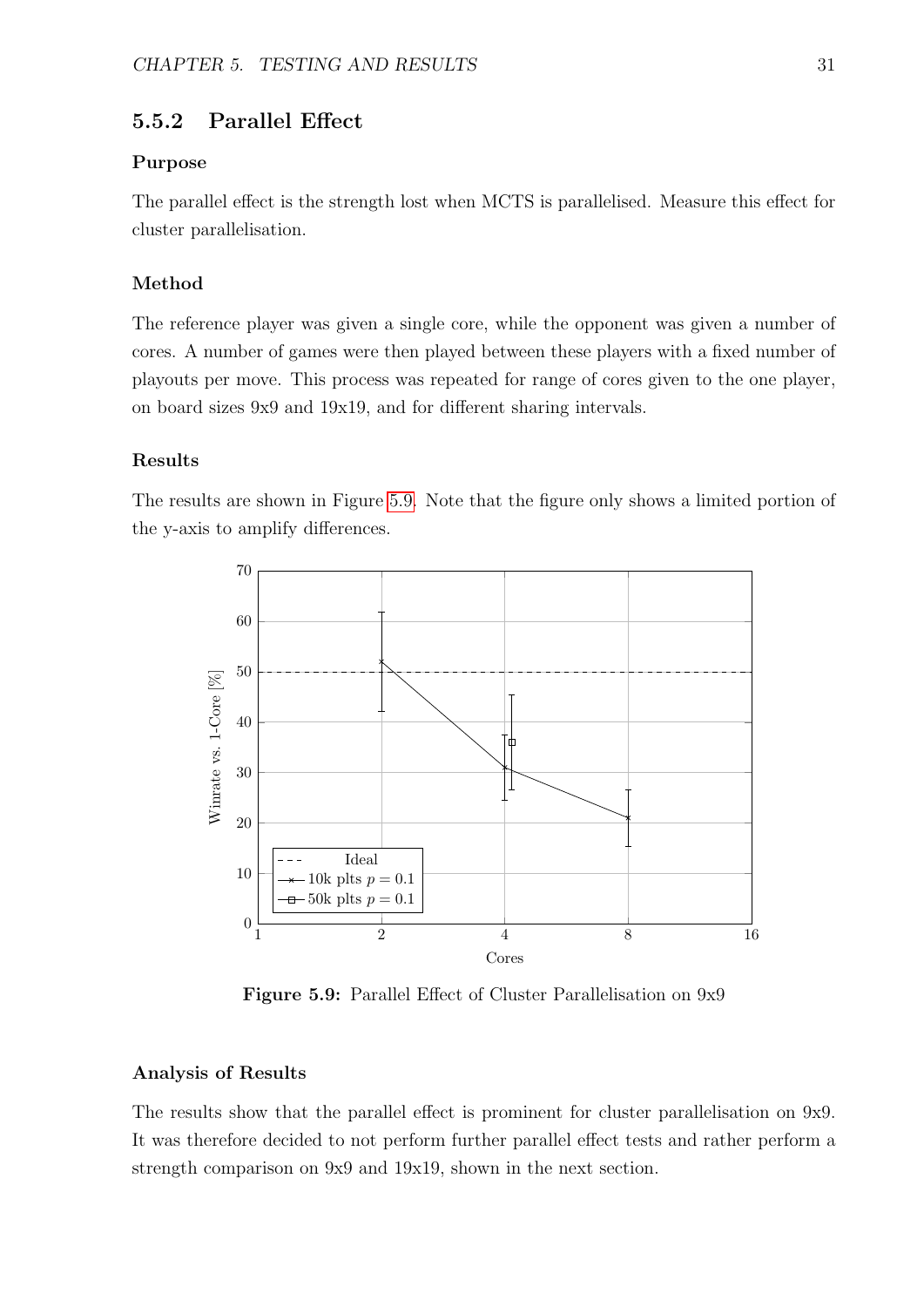#### <span id="page-44-0"></span>5.5.3 Strength Comparison

#### Purpose

Measure the strength increase when multiple cluster cores are used for a fixed time search.

#### Method

The reference player was given a single core, while the opponent was given a number of cores. A number of games were then played between these players with a fixed thinking time per move. This process was repeated for range of cores given to the one player, on board sizes 9x9 and 19x19, and for different sharing intervals. These results are compared to the scaling results from Section [5.3.](#page-35-0)

#### Results

<span id="page-44-1"></span>The results are shown in Figures [5.10](#page-44-1) and [5.11.](#page-45-0)



Figure 5.10: Strength of Cluster Parallelisation on 9x9

#### Analysis of Results

The results on 9x9 show that the cluster parallelisation is not very successful and is not able to scale well on the cluster. On 19x19, the results show that cluster parallelisation is able to scale up to eight cores, where it achieves a strength equivalent to four cores for ideal parallelisation. Also, on 19x19 running on too many cores can be detrimental to strength, as shown by the results for 32 cores being worse than those on 16 cores.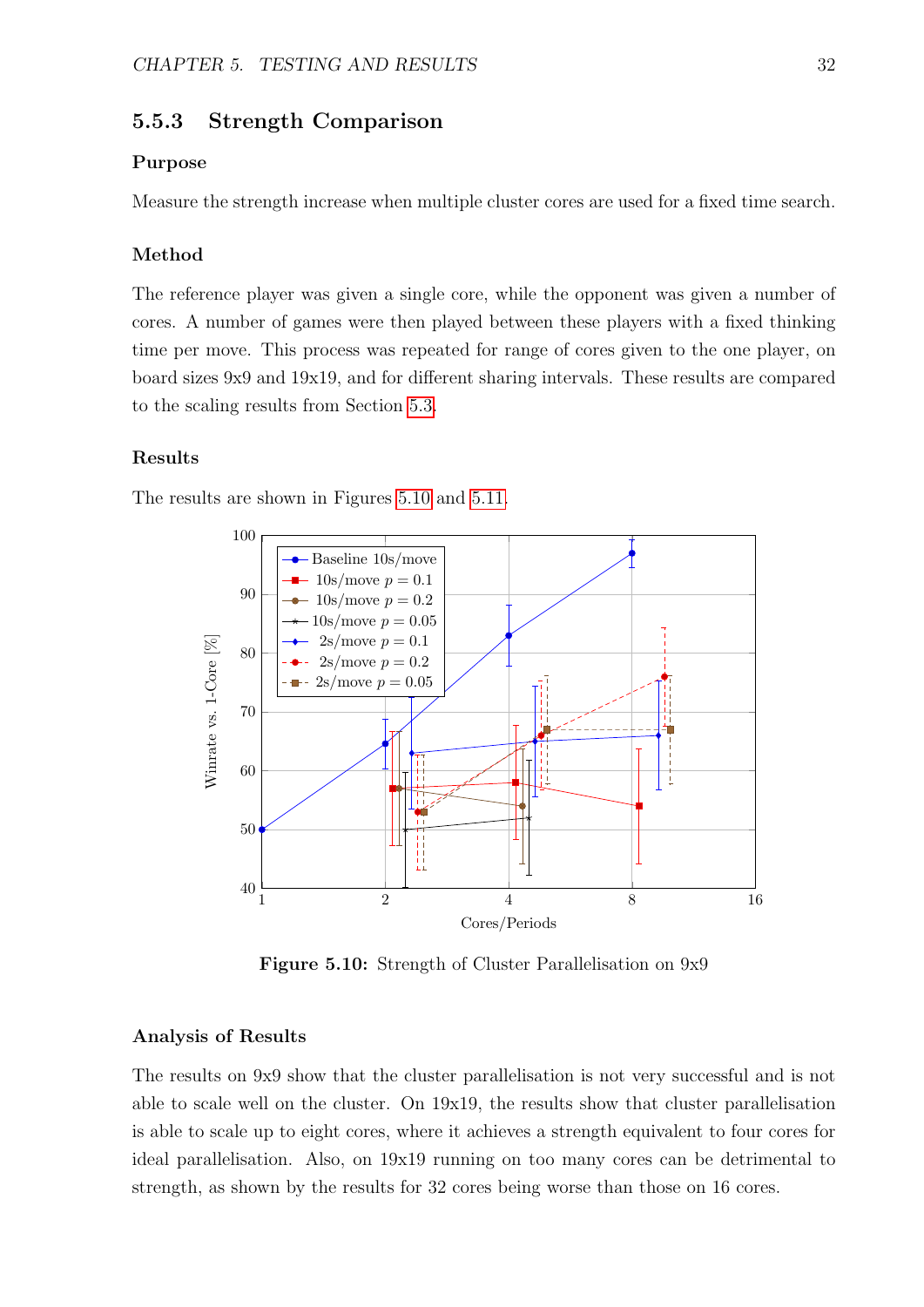<span id="page-45-0"></span>

Figure 5.11: Strength of Cluster Parallelisation on 19x19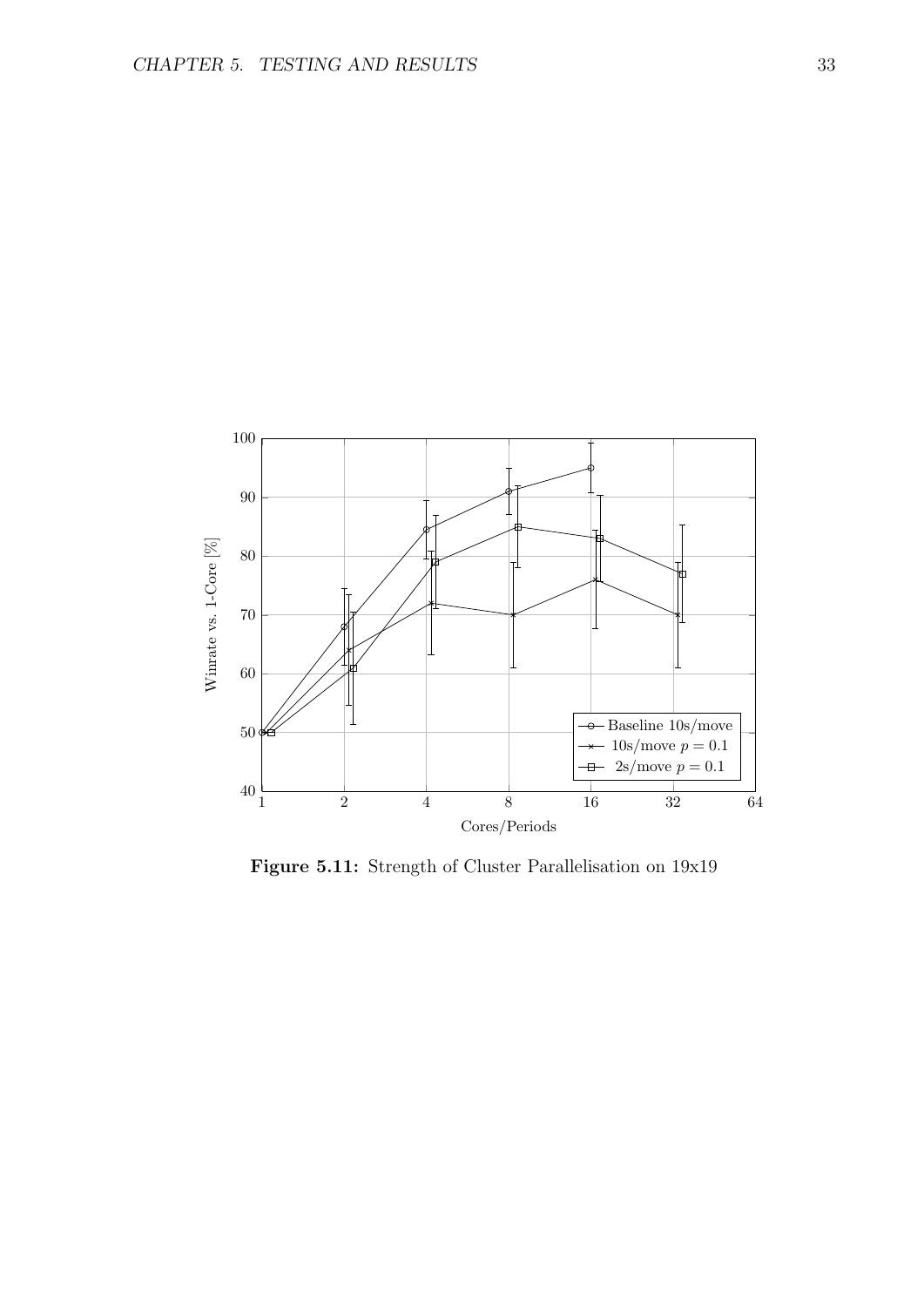## <span id="page-46-0"></span>Chapter 6

## Conclusion

### <span id="page-46-1"></span>6.1 Overview

MCTS is the focus of current Computer Go research. Currently, processors are making increasing use of parallel hardware, making parallelisation more important. This project researched and implemented solutions for pondering and parallelising of MCTS in order to take advantage of today and tomorrow's parallel hardware.

An existing MCTS implementation was successfully improved through the design and implementation of pondering and parallelisation on multi-core and cluster systems. The design was correctly implemented; however, the design failed to address some unforeseen issues that came up during testing. If time allowed, an iterative process, where the design and implementation are updated based on testing, could eventually address all these issues.

The pondering implementation performed according to expectations, with strength gains in the order of 60 Elo.

Multi-core parallelisation was tested up to eight cores and, with the virtual loss addition, showed no measurable negative parallel effect on both 9x9 and 19x19. This, coupled with a high linear speedup, show that the multi-core parallelisation achieves close to ideal scaling on the tested hardware.

Cluster parallelisation was tested up to eight and 32 cores on 9x9 and 19x19 respectively. It showed minimal to no strength improvement on 9x9. However, on 19x19 it showed a scaling up to eight cores where it was equivalent in strength to four ideal cores. This testing shows that there is much room for improvement on both 9x9 and 19x19 for cluster parallelisation.

This project has demonstrated that MCTS can successfully take advantage of multicore and cluster systems with varying degrees of success. Further work can hopefully address the shortcomings that were identified.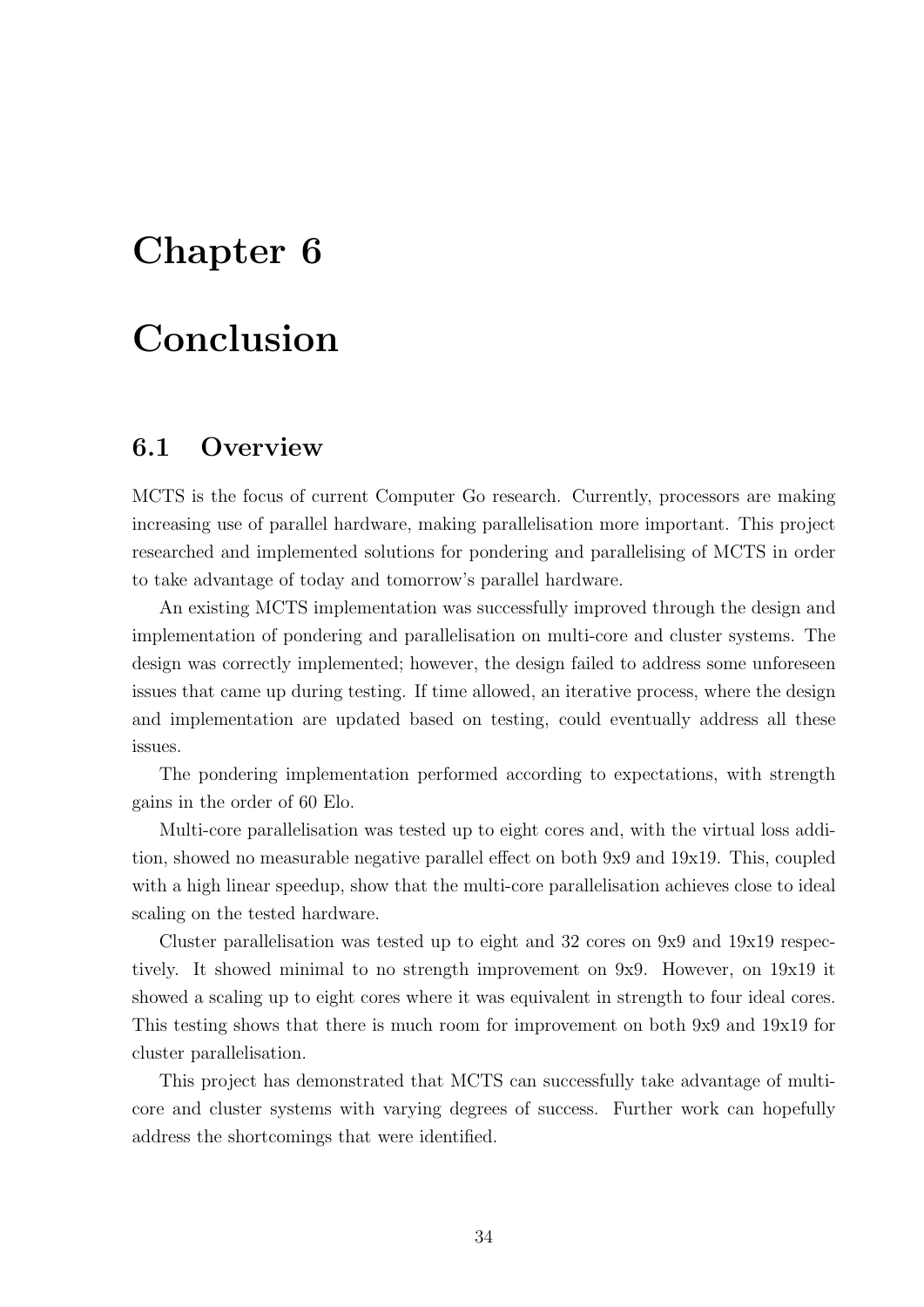### <span id="page-47-0"></span>6.2 Contributions

This project makes the following contributions:

- Oakfoam is the only open source MCTS Computer Go engine licensed under the copyleft BSD license, and this project made a substantial contribution to Oakfoam. A contribution to the Computer Go community was therefore made.
- Oakfoam has been improved to become one of the few MCTS implementations with cluster parallelisation.
- Oakfoam is one of only two MCTS implementations to currently have open source cluster parallelisation.<sup>[1](#page-47-3)</sup>
- Oakfoam is now the only open source MCTS implementation to make use of MPI.

### <span id="page-47-1"></span>6.3 Further Work

Further work can test the multi-core parallelisation on more than eight cores to determine if the multi-core implementation is sufficient for many-core hardware not available for this project.

Further work on cluster parallelisation can also consider leaf parallelisation, which was not implemented in this report, as well as hybrids of two or more parallelisation methods.

Further work can also consider a wider range of cluster parallelisation parameter values with the hope of finding a more optimal set of parameters. Additionally, further work can investigate the possibility to parallelising MCTS for ad-hoc very-high-latency networks.

### <span id="page-47-2"></span>6.4 Closing

MCTS is the dominant algorithm for Computer Go. Parallelisation provides a way for MCTS to take advantage of the large processing power of parallel hardware and dramatically increase the strength of Computer Go programs. This project has implemented pondering and parallelisation techniques to enable an MCTS implementation to take advantage of parallel hardware. There is still room for improvement, and further work can advance on this project's work.

<span id="page-47-3"></span><sup>&</sup>lt;sup>1</sup>The Pachi engine also has cluster parallelisation.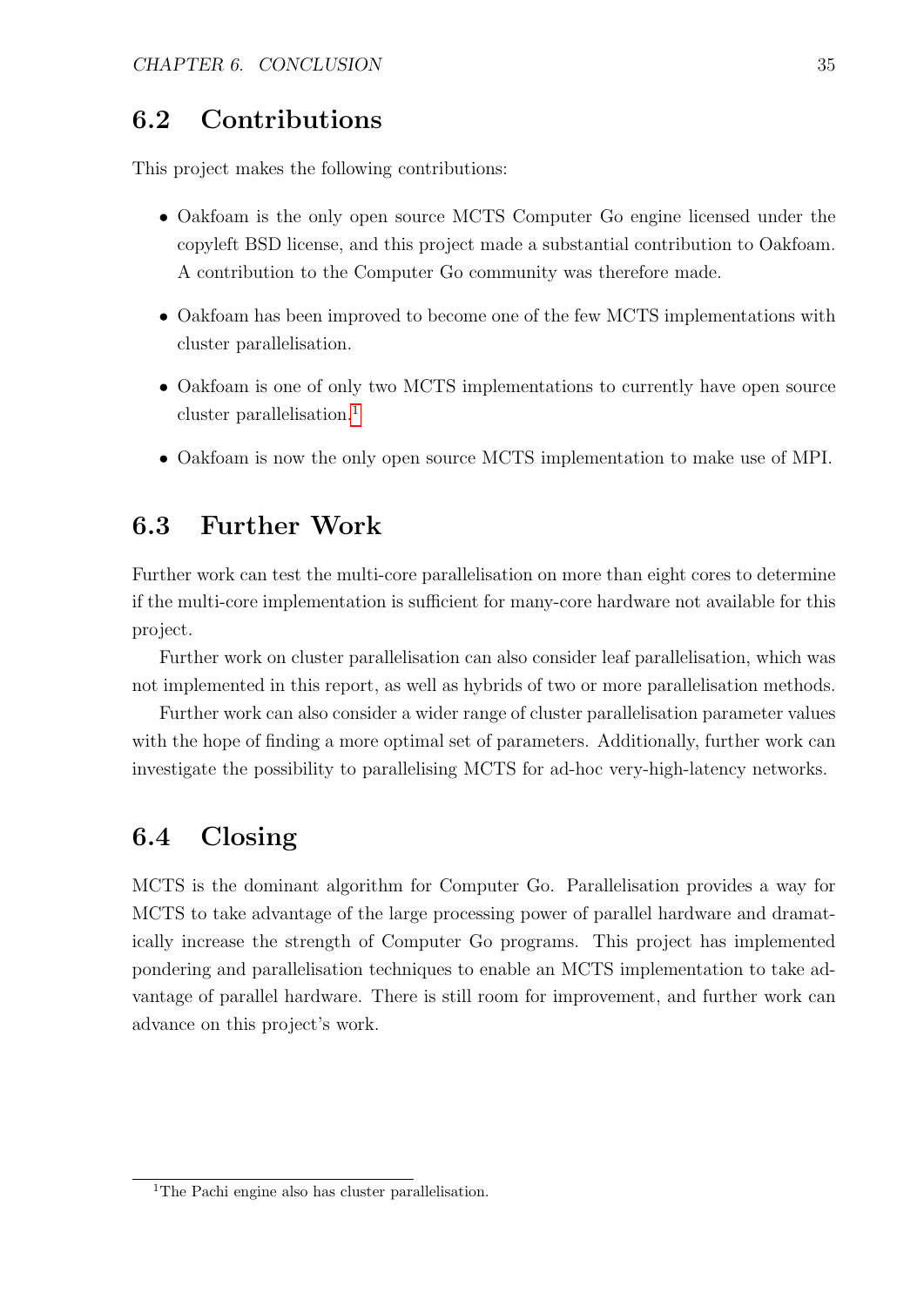## <span id="page-48-0"></span>Bibliography

- <span id="page-48-1"></span>[1] K. Asanovic, R. Bodik, B. C. Catanzaro, J. J. Gebis, P. Husbands, K. Keutzer, D. A. Patterson, W. L. Plishker, J. Shalf, S. W. Williams, and K. A. Yelick, "The landscape of parallel computing research: A view from Berkeley," tech. rep., University of California at Berkeley, 2006.
- <span id="page-48-2"></span>[2] L. Kocsis and C. Szepesvári, "Bandit based Monte-Carlo planning," in  $ECML-06$ , 2006.
- <span id="page-48-3"></span>[3] S. Gelly and Y. Wang, "Exploration exploitation in Go: UCT for Monte-Carlo Go." NIPS: Neural Information Processing Systems Conference On-line trading of Exploration and Exploitation Workshop, December 2006.
- <span id="page-48-4"></span>[4] "Rules of Go." Sensei's Library, <http://senseis.xmp.net/?RulesOfGo>.
- <span id="page-48-5"></span>[5] "Different sized boards." Sensei's Library, [http://senseis.xmp.net/](http://senseis.xmp.net/?DifferentSizedBoards) [?DifferentSizedBoards](http://senseis.xmp.net/?DifferentSizedBoards).
- <span id="page-48-6"></span>[6] R. A. Hearn, Games, Puzzles, and Computation. PhD thesis, Massachusetts Institute of Technology, 2006.
- <span id="page-48-7"></span>[7] "Reading." Sensei's Library, <http://senseis.xmp.net/?Reading>.
- <span id="page-48-8"></span>[8] C. Garlock, "Michael Redmond on studying, improving your game and how the pros train." [http://www.usgo.org/news/2010/06/](http://www.usgo.org/news/2010/06/michael-redmond-on-studying-improving-your-game-and-how-the-pros-train/) [michael-redmond-on-studying-improving-your-game-and-how-the-pros-train/](http://www.usgo.org/news/2010/06/michael-redmond-on-studying-improving-your-game-and-how-the-pros-train/), 2010.
- <span id="page-48-9"></span>[9] A. Rimmel, O. Teytaud, C.-S. Lee, S.-J. Yen, M.-H. Wang, and S.-R. Tsai, "Current frontiers in Computer Go," IEEE Transactions on Computational Intelligence and AI in Games, vol. 2, no. 4, p. 229, 2010.
- <span id="page-48-10"></span>[10] R. B. Segal, "On the scalability of parallel UCT," Lecture Notes in Computer Science, vol. 6515/2011, pp. 36–47, 2011.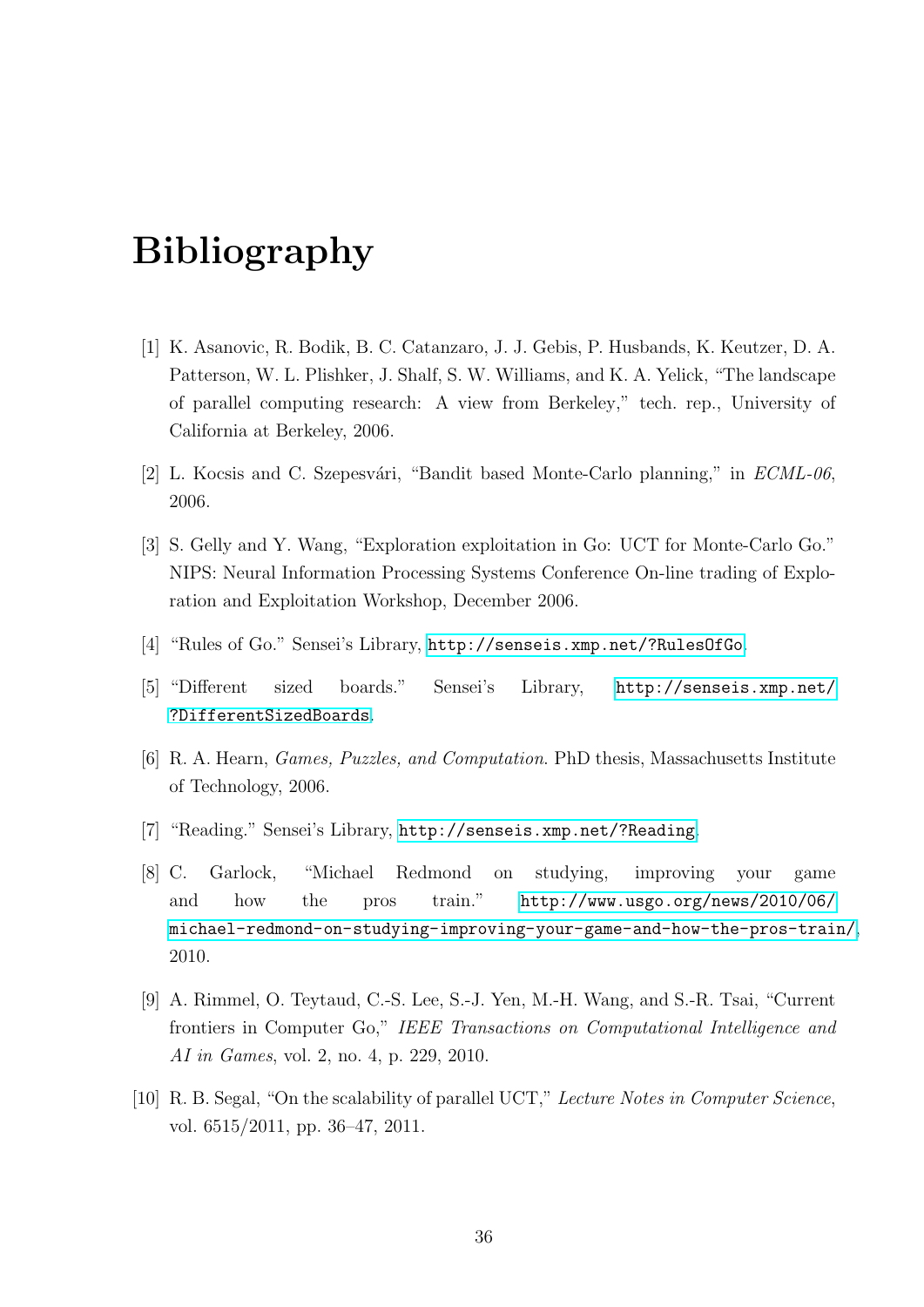- <span id="page-49-0"></span>[11] G. M. Chaslot, M. H. Winands, and J. H. van den Herik, "Parallel Monte-Carlo Tree Search," in Proceedings of the 6th International Conference on Computer and Games, Springer, 2008.
- <span id="page-49-1"></span>[12] B. Bouzy and T. Cazenave, "Computer Go: an AI oriented survey," 2001.
- <span id="page-49-2"></span>[13] "Elo rating." Sensei's Library, <http://senseis.xmp.net/?EloRating>.
- <span id="page-49-3"></span>[14] A. E. Elo, *The Rating Of Chess Players, Past & Present.* Arco, 1978. ISBN 0-668-04721-6.
- <span id="page-49-4"></span>[15] "Rank." Sensei's Library, <http://senseis.xmp.net/?Rank>.
- <span id="page-49-5"></span>[16] "Handicap." Sensei's Library, <http://senseis.xmp.net/?Handicap>.
- <span id="page-49-6"></span>[17] M. Shor, "Game tree." Dictionary of Game Theory Terms, [http://www.](http://www.gametheory.net/dictionary/GameTree.html) [gametheory.net/dictionary/GameTree.html](http://www.gametheory.net/dictionary/GameTree.html).
- <span id="page-49-7"></span>[18] C. University, "Minimax search and alpha-beta pruning." [http://www.cs.cornell.](http://www.cs.cornell.edu/courses/cs312/2002sp/lectures/rec21.htm) [edu/courses/cs312/2002sp/lectures/rec21.htm](http://www.cs.cornell.edu/courses/cs312/2002sp/lectures/rec21.htm).
- <span id="page-49-8"></span>[19] C. Frayn, "Computer chess programming theory." [http://www.frayn.net/](http://www.frayn.net/beowulf/theory.html#negamax) [beowulf/theory.html#negamax](http://www.frayn.net/beowulf/theory.html#negamax).
- <span id="page-49-9"></span>[20] J. Woller, "The basics of Monte Carlo simulations." [http://www.chem.unl.edu/](http://www.chem.unl.edu/zeng/joy/mclab/mcintro.html) [zeng/joy/mclab/mcintro.html](http://www.chem.unl.edu/zeng/joy/mclab/mcintro.html), 1996.
- <span id="page-49-10"></span> $[21]$  B. Brügmann, "Monte Carlo Go," 1993.
- <span id="page-49-11"></span>[22] P. Kaminski, "Las Vegas Go," 2002.
- <span id="page-49-12"></span>[23] R. Carr, "Simulated annealing." Wolfram Web Resource, [http://mathworld.](http://mathworld.wolfram.com/SimulatedAnnealing.html) [wolfram.com/SimulatedAnnealing.html](http://mathworld.wolfram.com/SimulatedAnnealing.html).
- <span id="page-49-13"></span>[24] B. Bouzy and B. Helmstetter, "Monte Carlo Go developments," in Advances in Computer Games conference (ACG-10), Graz 2003, pp. 159–174, Kluwer, 2003.
- <span id="page-49-14"></span>[25] J. Mehat and T. Cazenave, "Combining UCT and nested monte carlo search for single-player general game playing," IEEE Transactions on Computational Intelligence and AI in Games, vol. 2, no. 4, p. 271, 2010.
- <span id="page-49-15"></span>[26] G. Chaslot, *Monte-Carlo Tree Search*. PhD thesis, Maastricht University, 2010.
- <span id="page-49-16"></span>[27] R. Coulom, "Efficient selectivity and backup operators in Monte-Carlo Tree Search," in Proceedings of the 5th International Conference on Computer and Games (J. H. van den Herik, P. Ciancarini, and H. H. L. M. Donkers, eds.), vol. 4630/2007 of Lecture Notes in Computer Science, (Turin, Italy), pp. 72–83, Springer, June 2006.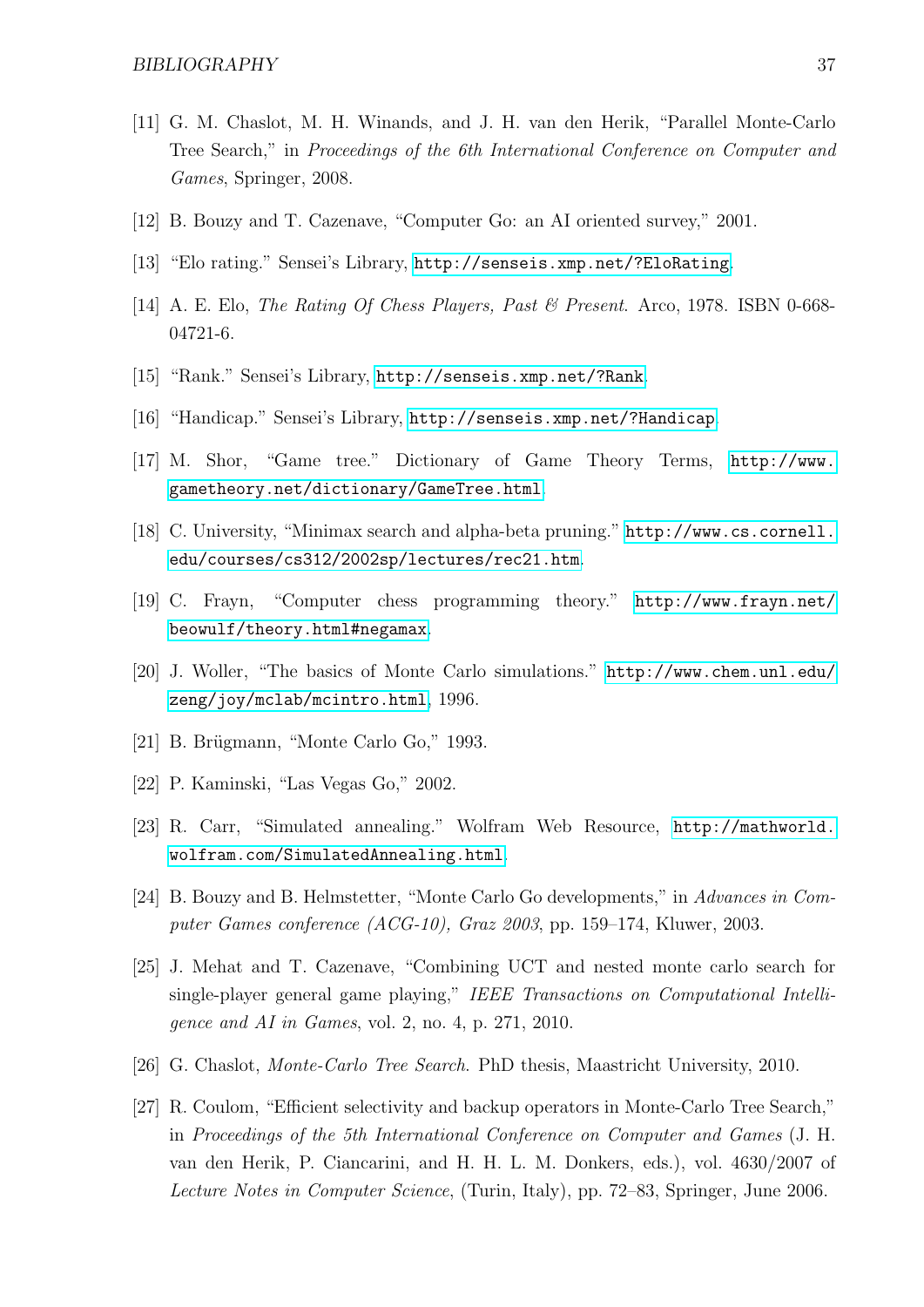- <span id="page-50-0"></span>[28] S.-C. Huang, R. Coulom, and S.-S. Lin, "Time management for monte-carlo tree search applied to the game of go," International Conference on Applications of Artificial Intelligence (TAAI), 2011.
- <span id="page-50-1"></span>[29] C. Nentwich, "CUDA and GPU performance." [http://www.mail-archive.com/](http://www.mail-archive.com/computer-go@computer-go.org/msg12474.html) [computer-go@computer-go.org/msg12474.html](http://www.mail-archive.com/computer-go@computer-go.org/msg12474.html), 2009.
- <span id="page-50-2"></span>[30] M. Enzenberger and M. Müller, "A lock-free multithreaded Monte-Carlo Tree Search algorithm," in Advances in Computer Games 12, 2009.
- <span id="page-50-3"></span>[31] H. Kato and I. Takeuchi, "Parallel Monte-Carlo Tree Search with simulation servers," in 13th Game Programming Workshop (GPW-08), November 2008.
- <span id="page-50-4"></span>[32] A. Bourki, G. Chaslot, M. Coulm, V. Danjean, H. Doghmen, T. Hérault, J.-B. Hoock, A. Rimmel, F. Teytaud, O. Teytaud, P. Vayssière, and Z. Yu, "Scalability and parallelization of Monte-Carlo Tree Search," in The International Conference on Computers and Games 2010, (Kanazawa Japon), 2010.
- <span id="page-50-5"></span>[33] F. van Niekerk, "Oakfoam." <http://bitbucket.org/francoisvn/oakfoam>.
- <span id="page-50-6"></span>[34] R. S. Kamil Rocki, "Massively parallel Monte Carlo Tree Search," 2010.
- <span id="page-50-7"></span>[35] J. Kepner, "Parallel programming with MatlabMPI." [http://www.ll.mit.edu/](http://www.ll.mit.edu/mission/isr/matlabmpi/matlabmpi.html) [mission/isr/matlabmpi/matlabmpi.html](http://www.ll.mit.edu/mission/isr/matlabmpi/matlabmpi.html).
- <span id="page-50-8"></span>[36] "Open MPI: Open source high performance computing." [http://www.open-mpi.](http://www.open-mpi.org/) [org/](http://www.open-mpi.org/).
- <span id="page-50-9"></span>[37] "Open MPI: FAQ." <http://www.open-mpi.org/faq/?category=general#why>.
- <span id="page-50-10"></span>[38] G. Farnebäck, "Specification of the Go Text Protocol, version 2, draft 2," 2002. GTP.
- <span id="page-50-11"></span>[39] "Boost C++ libraries." <http://www.boost.org/>.
- <span id="page-50-12"></span>[40] "Intel VTune Amplifier XE." [http://software.intel.com/en-us/articles/](http://software.intel.com/en-us/articles/intel-vtune-amplifier-xe/) [intel-vtune-amplifier-xe/](http://software.intel.com/en-us/articles/intel-vtune-amplifier-xe/).
- <span id="page-50-13"></span>[41] A. L. Zobrist, "A new hashing method with application for game playing," tech. rep., 1970.
- <span id="page-50-14"></span>[42] M. Woodcraft, "Gomill tool suite." <http://mjw.woodcraft.me.uk/gomill/>.
- <span id="page-50-15"></span>[43] "GCC, the GNU compiler collection." <http://gcc.gnu.org/>.
- <span id="page-50-16"></span>[44] "Autoconf." <http://www.gnu.org/s/autoconf/>.
- <span id="page-50-17"></span>[45] "Mercurial." <http://mercurial.selenic.com/>.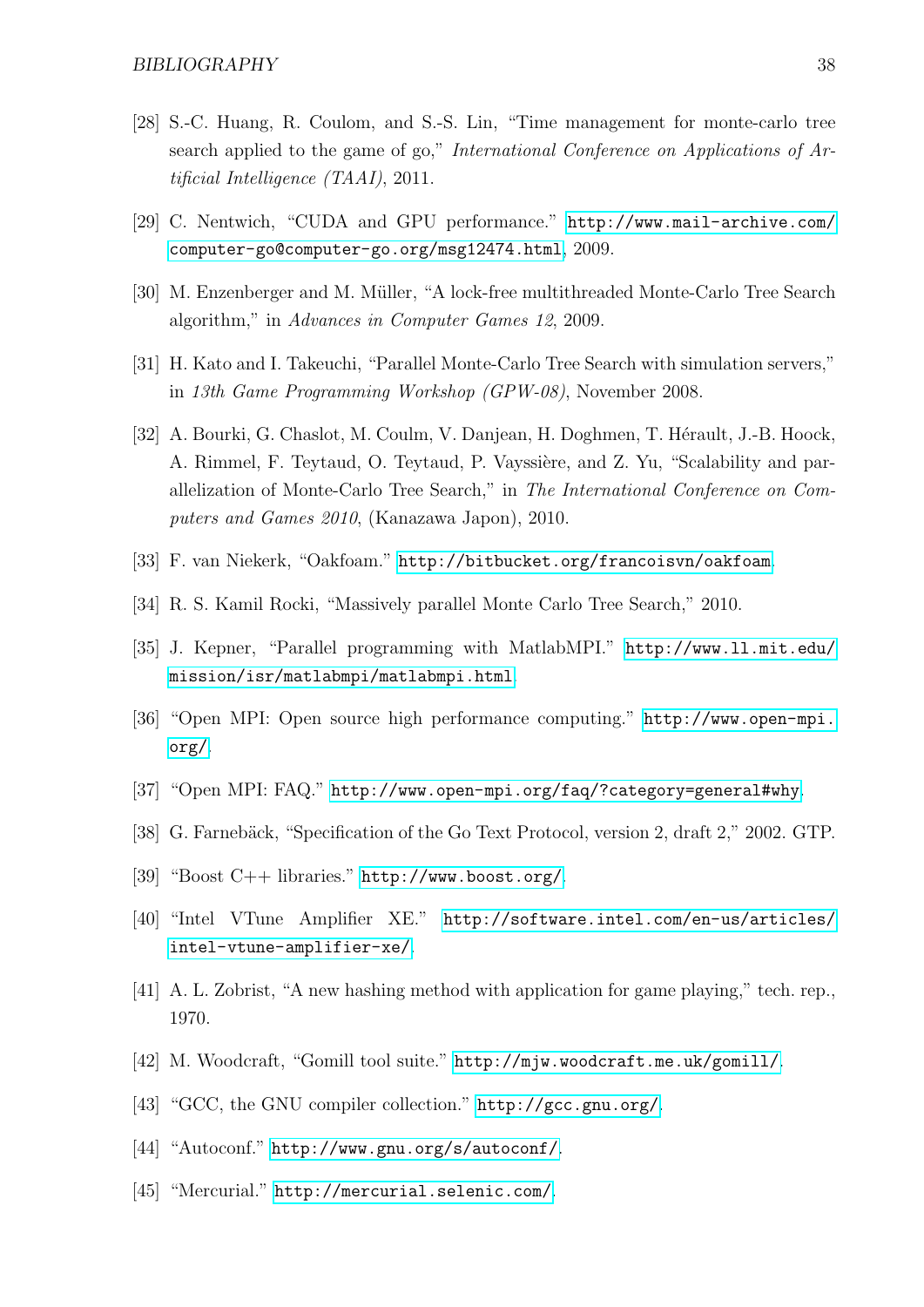### BIBLIOGRAPHY 39

- <span id="page-51-0"></span>[46] "Gogui." <http://gogui.sourceforge.net/>.
- <span id="page-51-1"></span>[47] "Valgrind." <http://valgrind.org/>.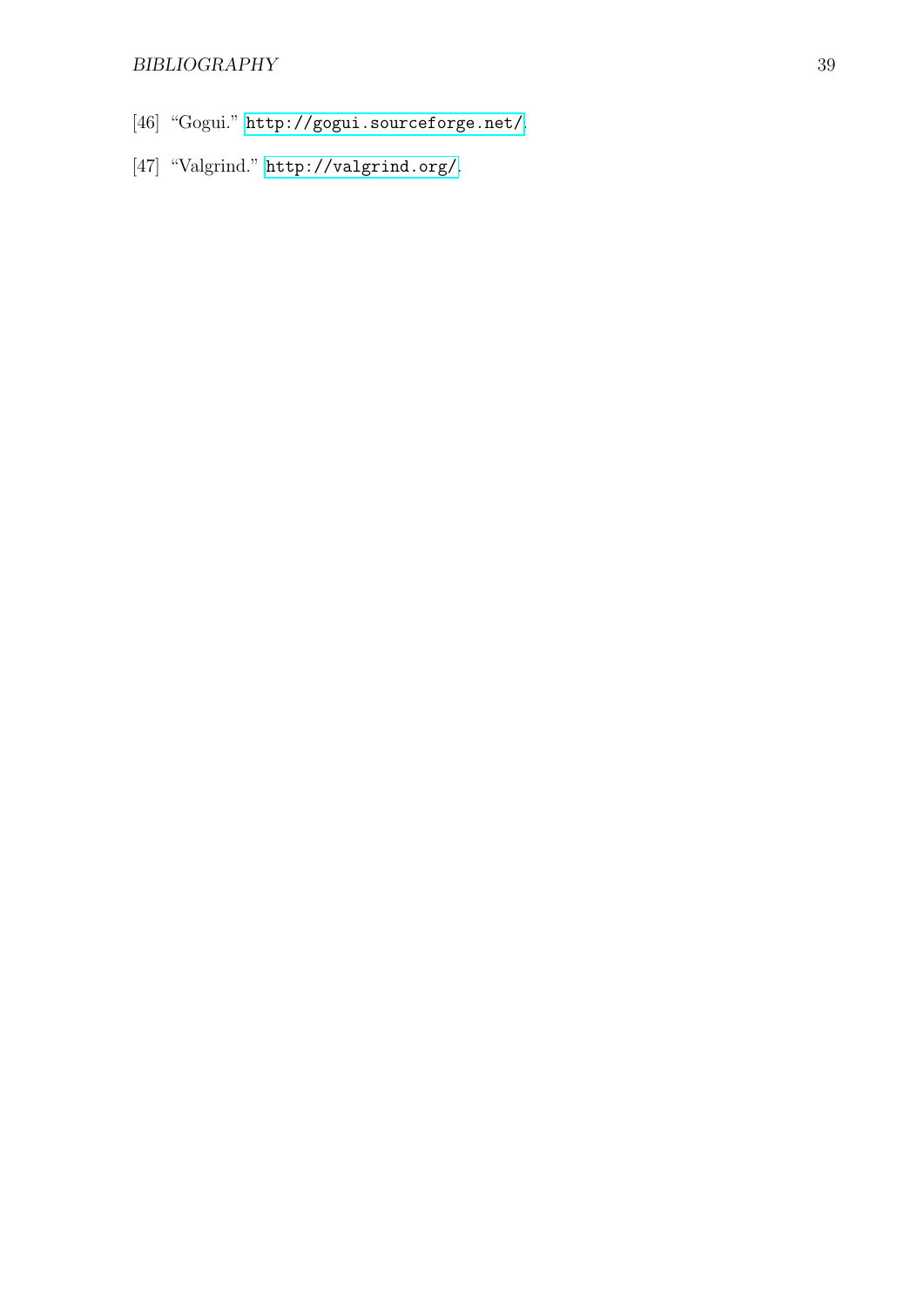# <span id="page-52-0"></span>Appendix A

## Project Planning Schedule

Detailed project planning was performed in late July. At this point, a literature review had already taken place, and pondering and multi-core parallelisation had been implemented. The Gantt chart generated for the planning is shown in Figure [A.1.](#page-52-1)

<span id="page-52-1"></span>

Figure A.1: Project Plan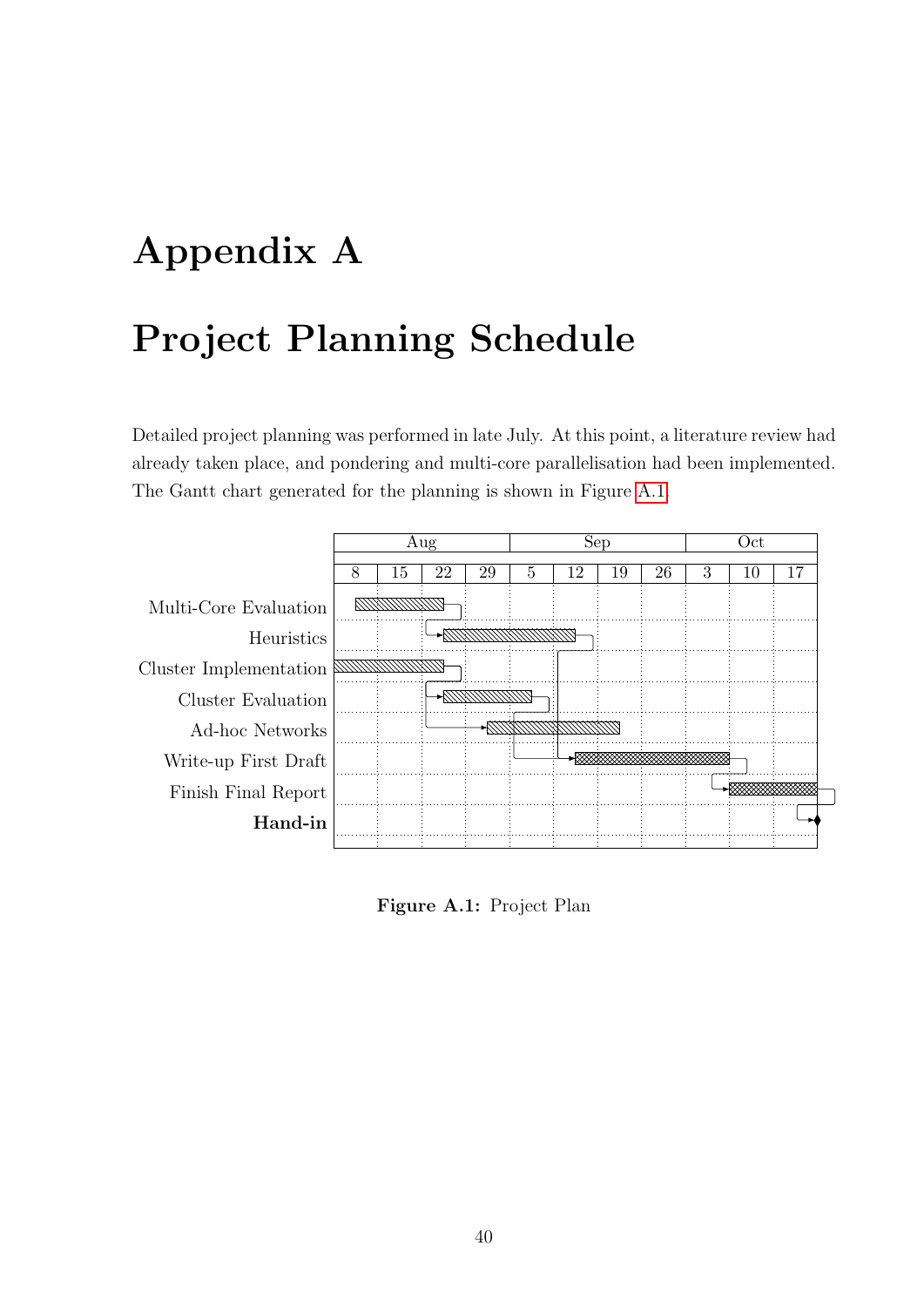## <span id="page-53-0"></span>Appendix B

## Project Specifications

The following specifications were defined for this project:

- Research the current state of Computer Go, MCTS and its parallelisation.
- Develop designs for:
	- Pondering
	- Multi-core parallelisation
	- Cluster parallelisation
- Implement above designs by extending an existing MCTS implementation.
- Evaluate the performance of above implementations.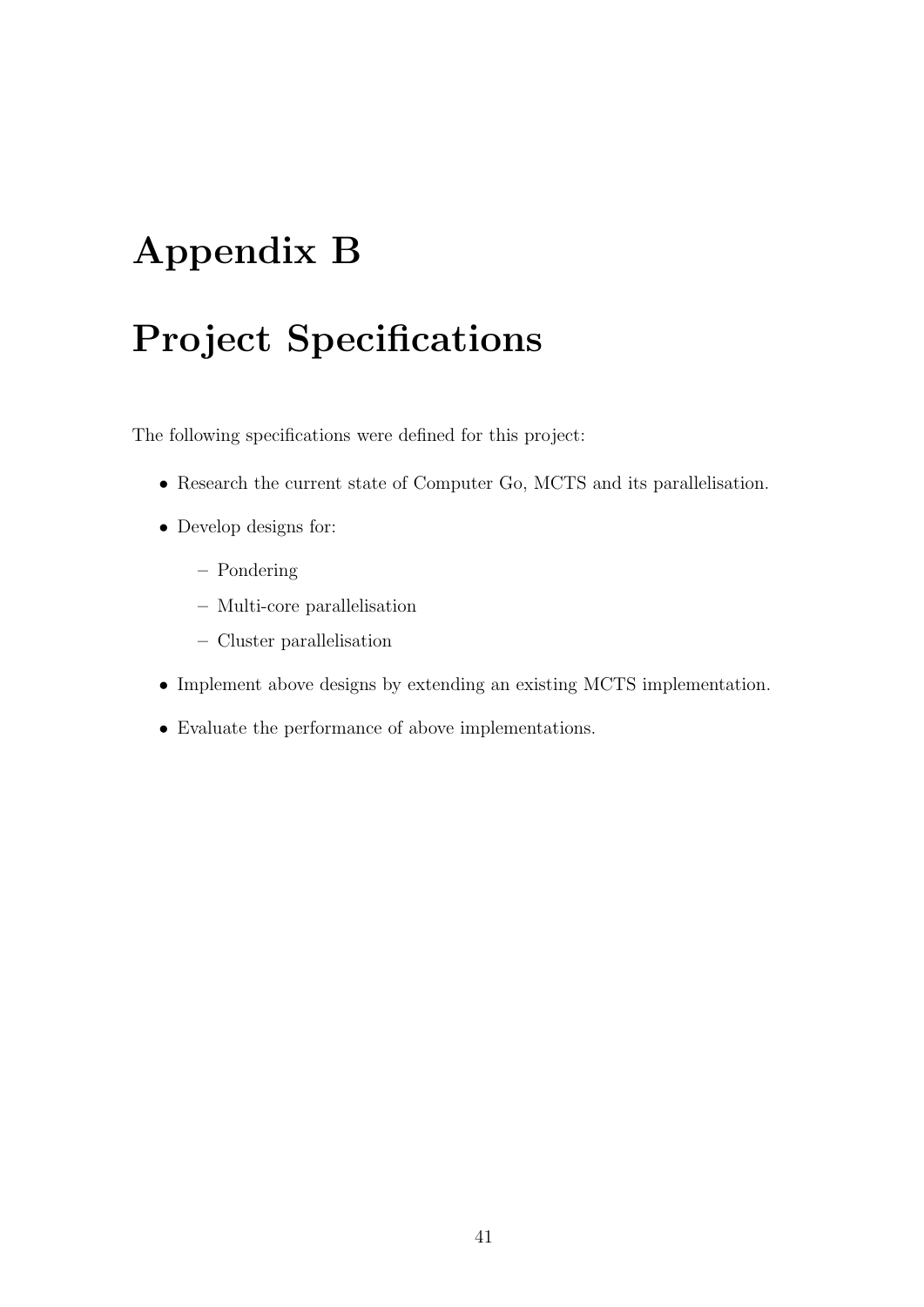## <span id="page-54-0"></span>Appendix C

## Outcomes Compliance

This project fulfils a number of ECSA outcomes as listed below, with associated sections of the report identified:

| <b>ECSA</b> Outcome                                                     | Compliance                                                      |  |  |  |
|-------------------------------------------------------------------------|-----------------------------------------------------------------|--|--|--|
| ECSA Outcome $#1$                                                       | The problem of MCTS parallelisation was studied and identi-     |  |  |  |
| Identification of problems, sug-<br>gestion and implementation of       | fied in Chapter 2, solutions were identified in Chapter 3 and   |  |  |  |
| solutions                                                               | the implementation was presented in Chapter 4.                  |  |  |  |
| ECSA Outcome $#2$                                                       | Pondering, multi-core parallelisation and cluster parallelisa-  |  |  |  |
| Application of a knowledge of<br>mathematics and basic engi-            | tion solutions were designed in Chapter 3 and relied heavily    |  |  |  |
| neering science in implement-                                           | on Computer Science knowledge. Statistical testing of these     |  |  |  |
| ing solutions                                                           | solutions was performed in Chapter 5.                           |  |  |  |
| ECSA Outcome $#3$                                                       | The proposed solutions were designed to be self-contained and   |  |  |  |
| Implementation of solutions<br>through the design of compo-             | form a part of a larger pre-existing system in Chapter 3.       |  |  |  |
| nents, subsystems and systems                                           |                                                                 |  |  |  |
| ECSA Outcome $#4$                                                       | A background study was performed and the findings were pre-     |  |  |  |
| information,<br>Gathering<br>it<br>analysing<br>critically,             | sented in Chapter 2, and used to make sound design and im-      |  |  |  |
| and then<br>drawing sensible                                            | plementation decisions in Chapters 3 and 4. In Chapter 5,       |  |  |  |
| conclusions                                                             | comprehensive testing was performed and analysed. Finally,      |  |  |  |
|                                                                         | conclusions on the project were presented in Chapter 6.         |  |  |  |
| ECSA Outcome $#5$                                                       | A number of 3rd party tools were used in this project and       |  |  |  |
| Effective use of aids such as<br>measurement equipment and              | listed in Appendix F. Chapter 5 demonstrated the use of some    |  |  |  |
| software in order to verify and<br>analyse designs                      | of these tools to verify and analyse the implemented solutions. |  |  |  |
| ECSA Outcome $\#6$                                                      | This report presented the project's work in written form and    |  |  |  |
| Effective reporting of the<br>project, in both written and<br>oral form | an oral presentation will present said work in an oral form.    |  |  |  |
| ECSA Outcome $\#9$                                                      | An extensive background study of the field of Computer Go       |  |  |  |
| Demonstration of the ability of<br>independent learning                 | and MCTS was performed and presented in Chapter 2.              |  |  |  |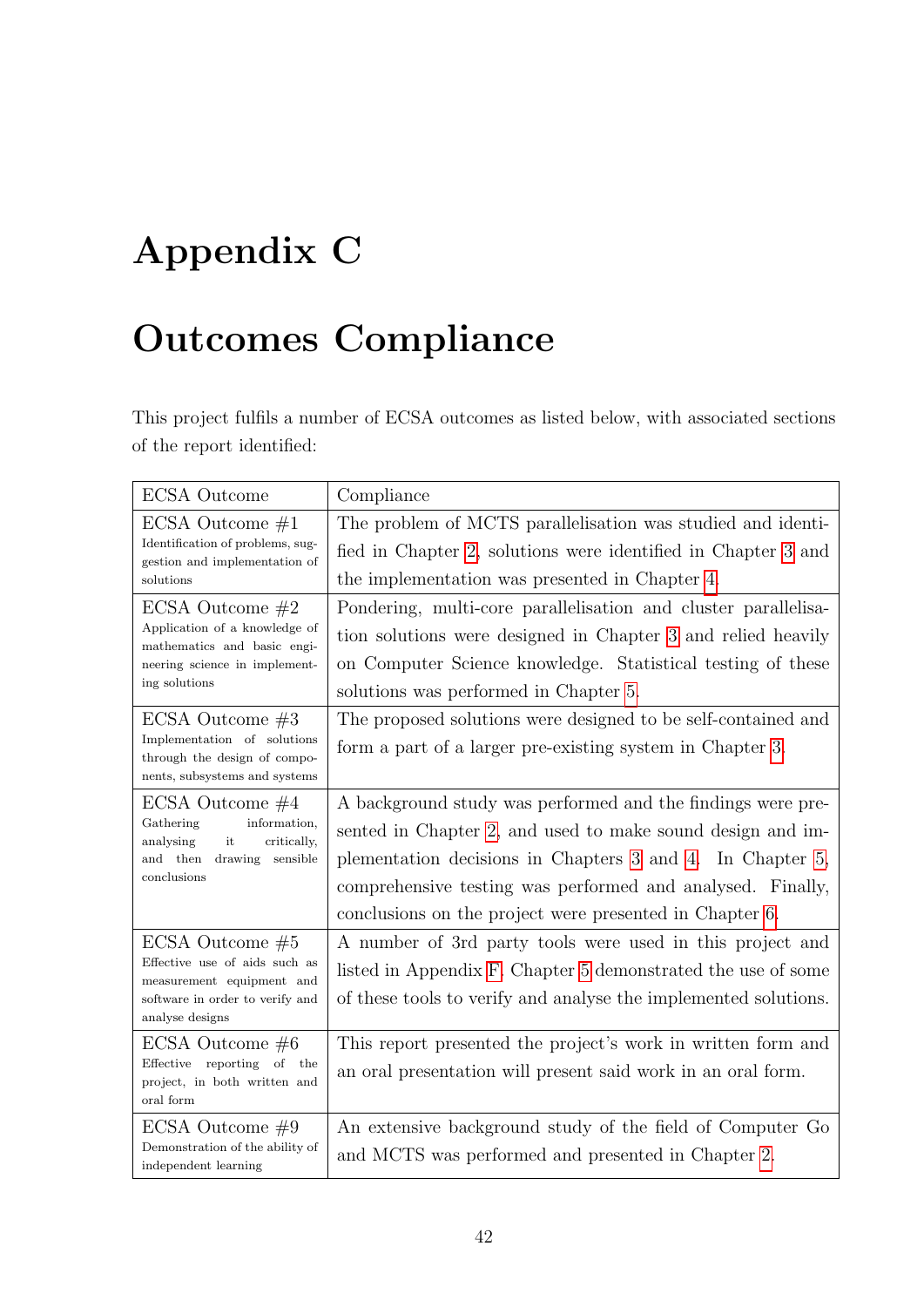## <span id="page-55-0"></span>Appendix D

## Source Code

The source code for Oakfoam is maintained using the Mercurial version control system and released under the open source BSD license. Complete source code is available from the URL shown below:

<http://bitbucket.org/francoisvn/oakfoam>

### <span id="page-55-1"></span>D.1 Build Instructions for Ubuntu

Instructions for building Oakfoam on Ubuntu are included here for convenience. They should be easy to adapt to other \*nix systems.

Note: ' $\mathbf{\hat{s}}$ ' is not part of the below commands, but rather signifies a user prompt.

1. Install the necessary packages:

\$ sudo apt-get install g++ libboost-all-dev

2. Get a copy of the Oakfoam source code in one of two ways:

\$ wget http://bitbucket.org/francoisvn/oakfoam/get/tip.tar.gz \$ tar -xzf tip.tar.gz \$ cd francoisvn-oakfoam-tip

or (with Mercurial):

\$ hg clone http://bitbucket.org/francoisvn/oakfoam \$ cd oakfoam

3. Build Oakfoam:

\$ ./configure \$ make

4. The Oakfoam binary should now be created and named oakfoam.

In order to compile in the MPI functionality, also install the openmpi-dev and openmpi-bin packages and run "./configure --with-mpi" prior to compiling.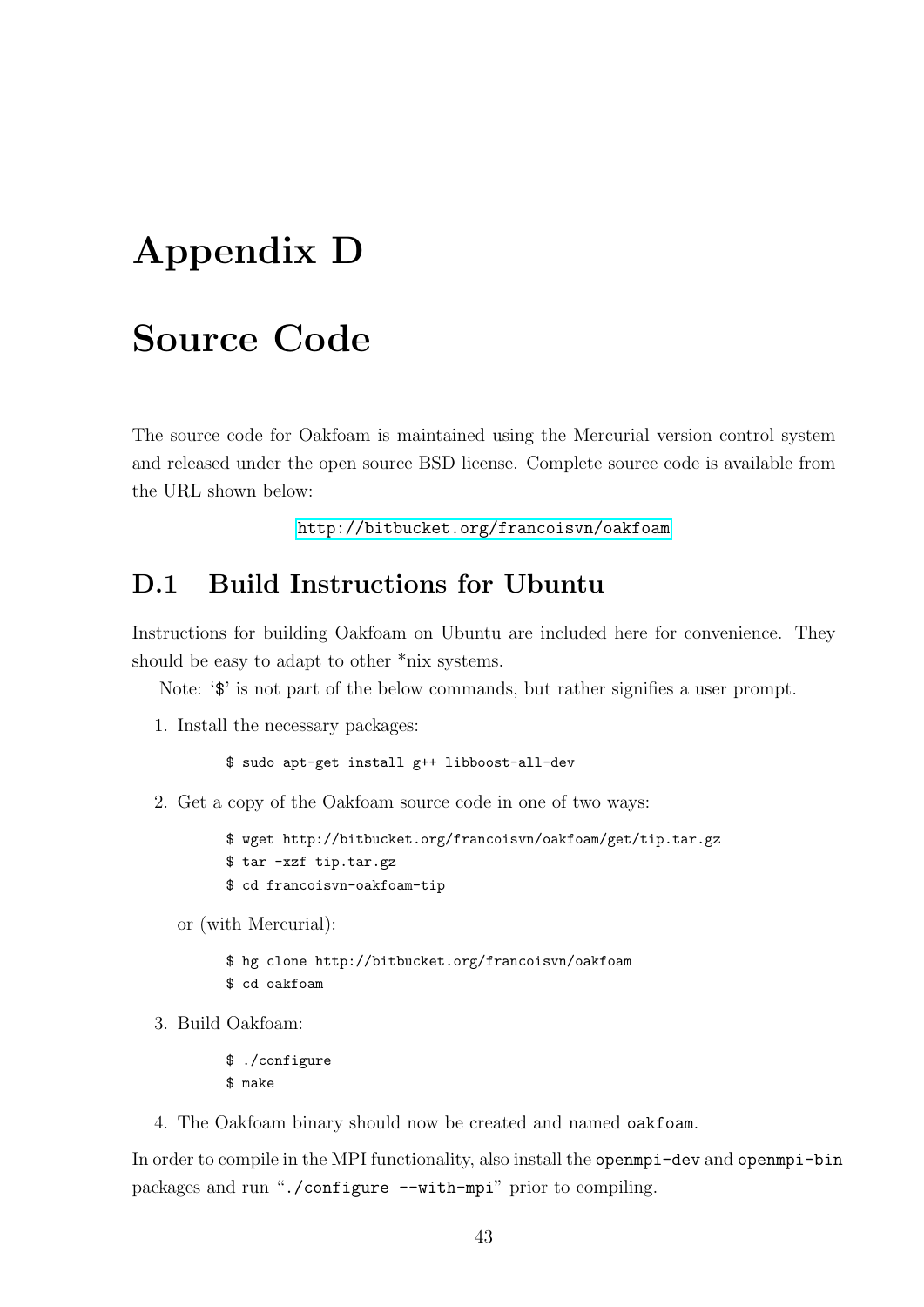## <span id="page-56-0"></span>Appendix E

## Go Rules

There are a number of different rule sets for Go. The *Tromp-Taylor* Go Rules are widely accepted amongst the Computer Go community due to their clear and mathematical formulation. They are reproduced here verbatim from [http://homepages.cwi.nl/~tromp/](http://homepages.cwi.nl/~tromp/go.html) [go.html](http://homepages.cwi.nl/~tromp/go.html). The rules are in bold, while comments follow.

- 1. Go is played on a 19x19 square grid of points, by two players called Black and White. The grid of points is usually marked by a set of 19x19 lines on a wooden board. Each player has an arbitrarily large set of stones of his own color. By prior agreement a rectangle of different dimensions may be used.
- 2. Each point on the grid may be colored black, white or empty. Using boards, coloring a point (intersection) black or white means placing a stone of that color on the point. Coloring a point empty, i.e. emptying a point, means removing the stone from it.
- 3. A point P, not colored C, is said to reach C, if there is a path of (vertically or horizontally) adjacent points of P's color from P to a point of color C. Connected stones of the same color, sometimes called strings, all reach the same colors. Reaching empty means having empty points adjacent to the string, called liberties.
- 4. Clearing a color is the process of emptying all points of that color that don't reach empty. Strings without liberties cannot exist on the board at the end of a turn.
- 5. Starting with an empty grid, the players alternate turns, starting with **Black.** For handicap games, the weaker player, taking black, may be given an  $n$ stone handicap; these are n consecutive moves played before the first white move.
- 6. A turn is either a pass; or a move that doesn't repeat an earlier grid coloring. This is the positional superko (PSK) rule, while the situational superko (SSK)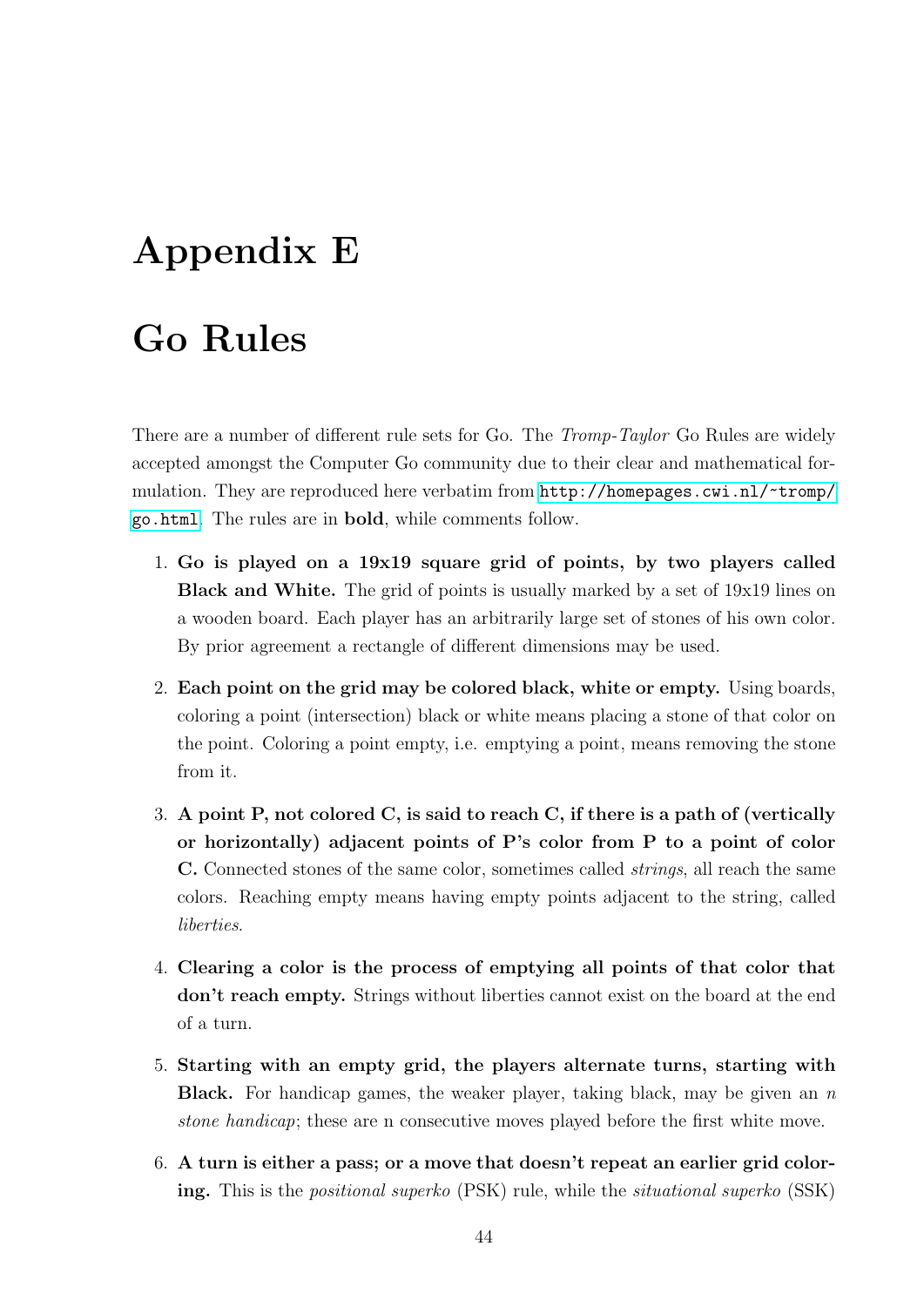rule forbids repeating the same grid coloring with the same player to move. Only in exceedingly rare cases does the difference matter, sufficient reason for the simpler PSK rule to be prefered.

- 7. A move consists of coloring an empty point one's own color; then clearing the opponent color, and then clearing one's own color. For any specific move, at most one of the clearing processes can have effect; the first is called capture, the second suicide. Allowing suicide means that a play on an empty point can be illegal only due to superko.
- 8. The game ends after two consecutive passes. As a practical shortcut, the following amendment allows dead stone removal: After only 2 consecutive passes, the players may end the game by agreeing on which points to empty. After 4 consecutive passes, the game ends as is.
- 9. A player's score is the number of points of her color, plus the number of empty points that reach only her color. This is called area scoring. An almost equivalent result is reached by territory scoring where in addition to empty surrounded space we count opponent stones captured instead of own stones not captured.
- 10. The player with the higher score at the end of the game is the winner. Equal scores result in a tie. By prior agreement, for games between equals, a fixed amount can be added to white's final score. This is called komi, and can be chosen a non-integer such as 5.5 to avoid ties.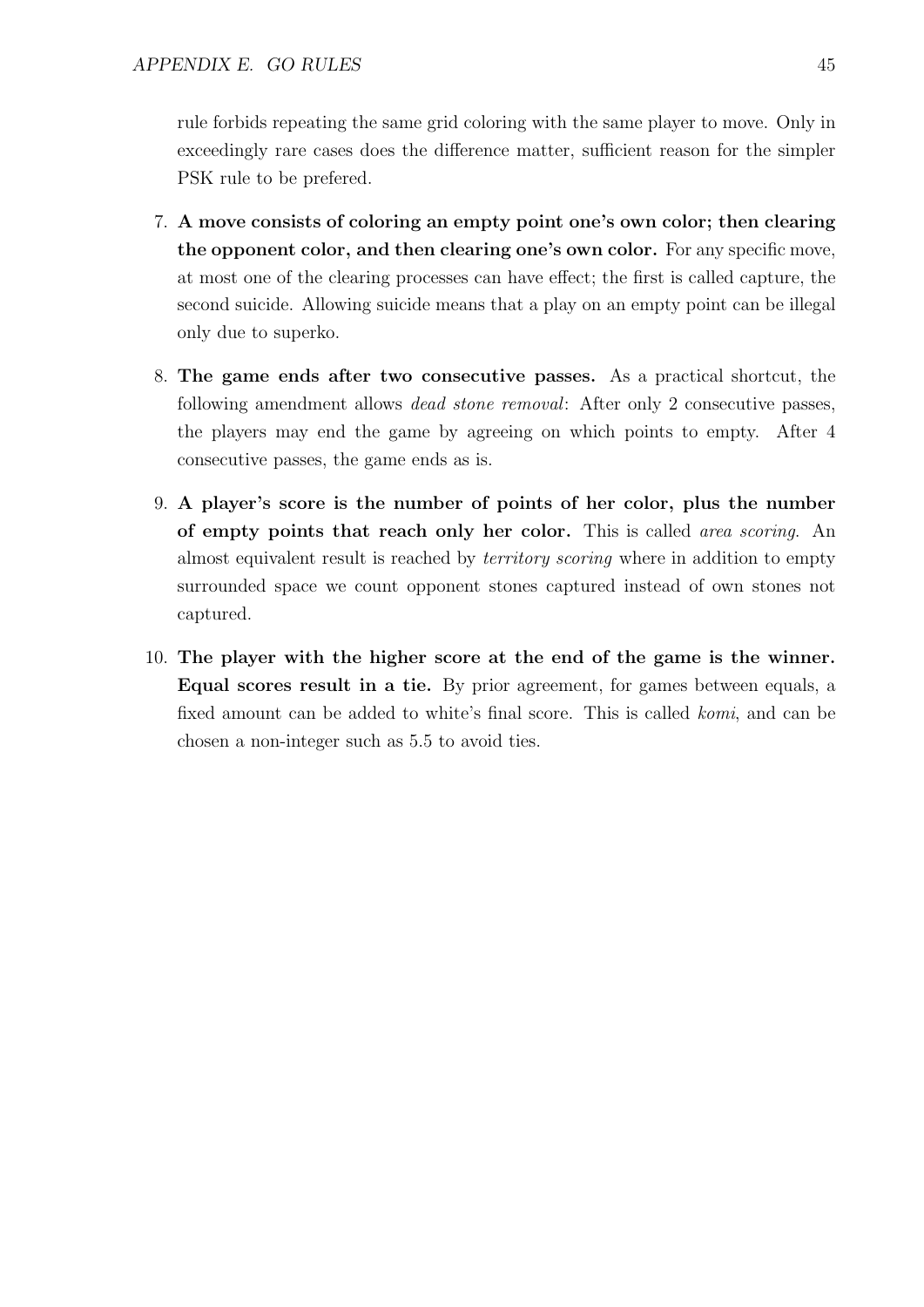## <span id="page-58-0"></span>Appendix F

## Tools Used

This project made use of a number of 3rd party tools:

#### **GCC**

GNU Compiler Collection, including the C++ compiler used [\[43\]](#page-50-15).

#### GNU autotools

configure script, including Makefile generation [\[44\]](#page-50-16).

#### Mercurial

Distributed Version Control System (DVCS) for source code [\[45\]](#page-50-17).

#### GoGui

GTP GUI frontend for playing against and debugging Go engines [\[46\]](#page-51-0).

#### Gomill

Tool suite for generating Go matchups and recording game results [\[42\]](#page-50-14).

#### Boost

 $C++$  library for threading and other functionality [\[39\]](#page-50-11).

#### Open MPI

MPI implementation for cluster parallelisation [\[36\]](#page-50-8).

#### Valgrind

Memory checker and single threading profiler [\[47\]](#page-51-1).

#### Intel VTune Amplifier

Advanced profiler for multi-threaded programs [\[40\]](#page-50-12).